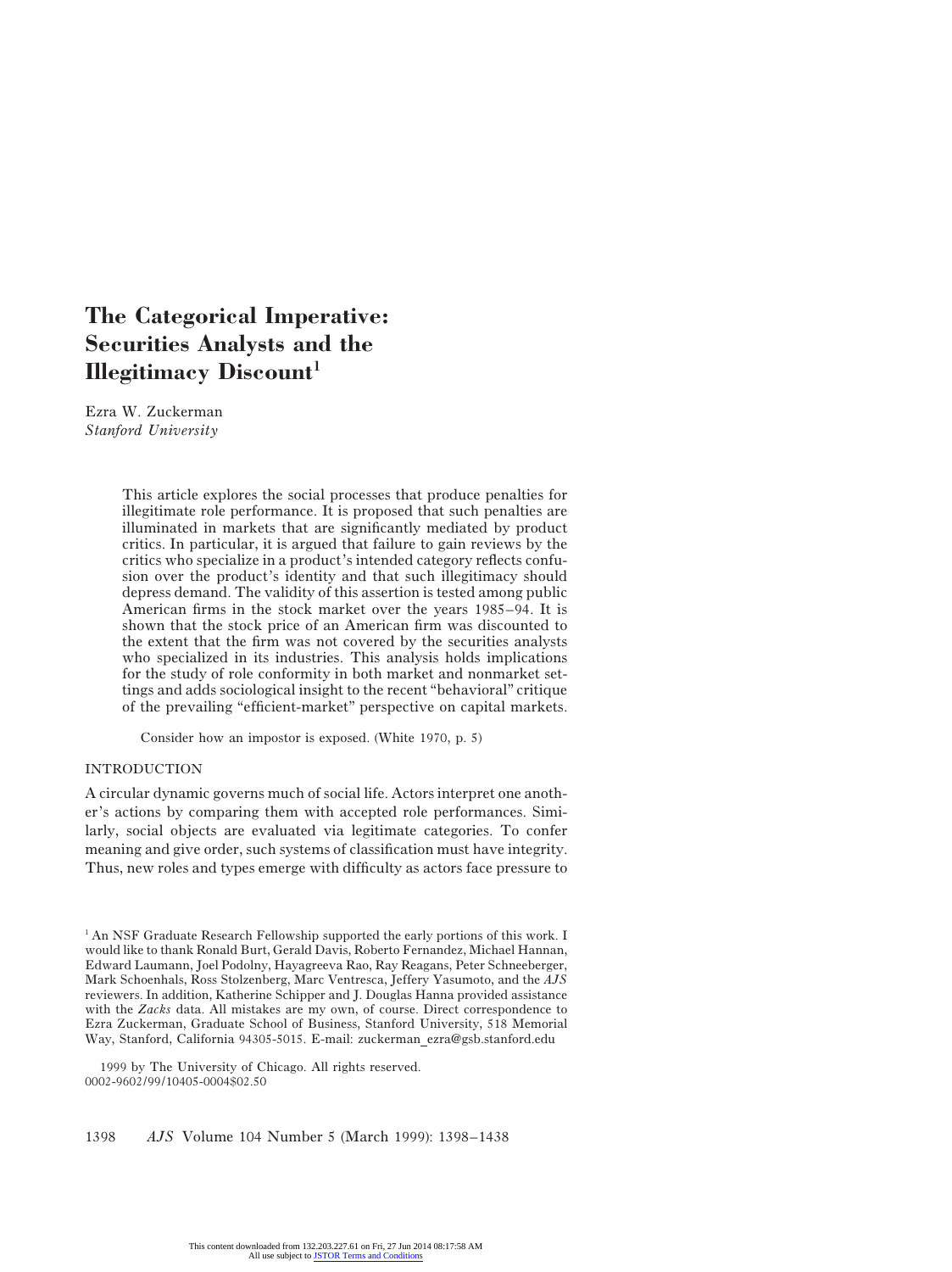demonstrate that they and the objects they produce conform to recognized types. In general, actors accede to this categorical imperative. Existing structures are thereby reproduced.

These ideas are familiar from observations of premodern cultures (e.g., Durkheim 1915; Douglas 1966; Berger and Luckman 1966) and are responsible for the image of stasis that we frequently ascribe to such societies. It is thus interesting to note that the idea that actors are constrained by accepted models represents an important but underrecognized thread that runs through much thinking on modern organizations and markets.

This insight is clearly at the heart of the neoinstitutional perspective on organizations (Meyer and Rowan 1977; DiMaggio and Powell 1983). The answer to the question of "Why there is such . . . homogeneity to organizational forms and practices?" (DiMaggio and Powell 1983, p. 148) is that organizations that do not meet institutionalized expectations for how they should look and act are viewed as illegitimate. The threat of being denied legitimate standing in turn induces organizations to adopt accepted procedures. Organizational variety decreases accordingly.

While generally not described in such language, this process forms a central feature of market behavior as well. In particular, White's image of production markets as self-reproducing role structures (White 1981*a,* 1981*b,* 1988; Leifer 1985; Leifer and White 1987) hinges on producers' continuing conformity with recognized "schedules" of cost-quality niches. Attempts to deviate from a niche invite sharp discipline as they threaten the acts of cross-product comparison that sustain the market. The quite different intellectual tradition of marketing theory focuses on similar issues using the framework of product categories. This literature suggests that a seller must offer products that conform to accepted types lest such offerings be screened out of consideration as incomparable to others (e.g., Shocker et al. 1991; Urban, Weinberg, and Hauser 1996). Thus, in interorganizational relations, and in markets more generally, unclassifiable actors and objects suffer social penalties because they threaten reigning interpretive frameworks.

While the constraining impact of accepted role structures on individual behavior seems quite evident, two important deficiencies in previous research limit our understanding of the processes involved. First, rather than demonstrate that defying classification invites penalties, scholars tend to point to the homogeneity of practice and take this as evidence that defection is punished. Researchers have described processes of conformity with legitimate models in a wide variety of market (e.g., Leifer and White 1987; Davis 1991; Burt 1992, chap. 6; Haunschild 1993, 1994; Han 1994; Greve 1995, 1996) and nonmarket (e.g., Tolbert and Zucker 1983; Galaskiewicz and Burt 1991; Edelman 1992; Dobbin et al. 1993; Sutton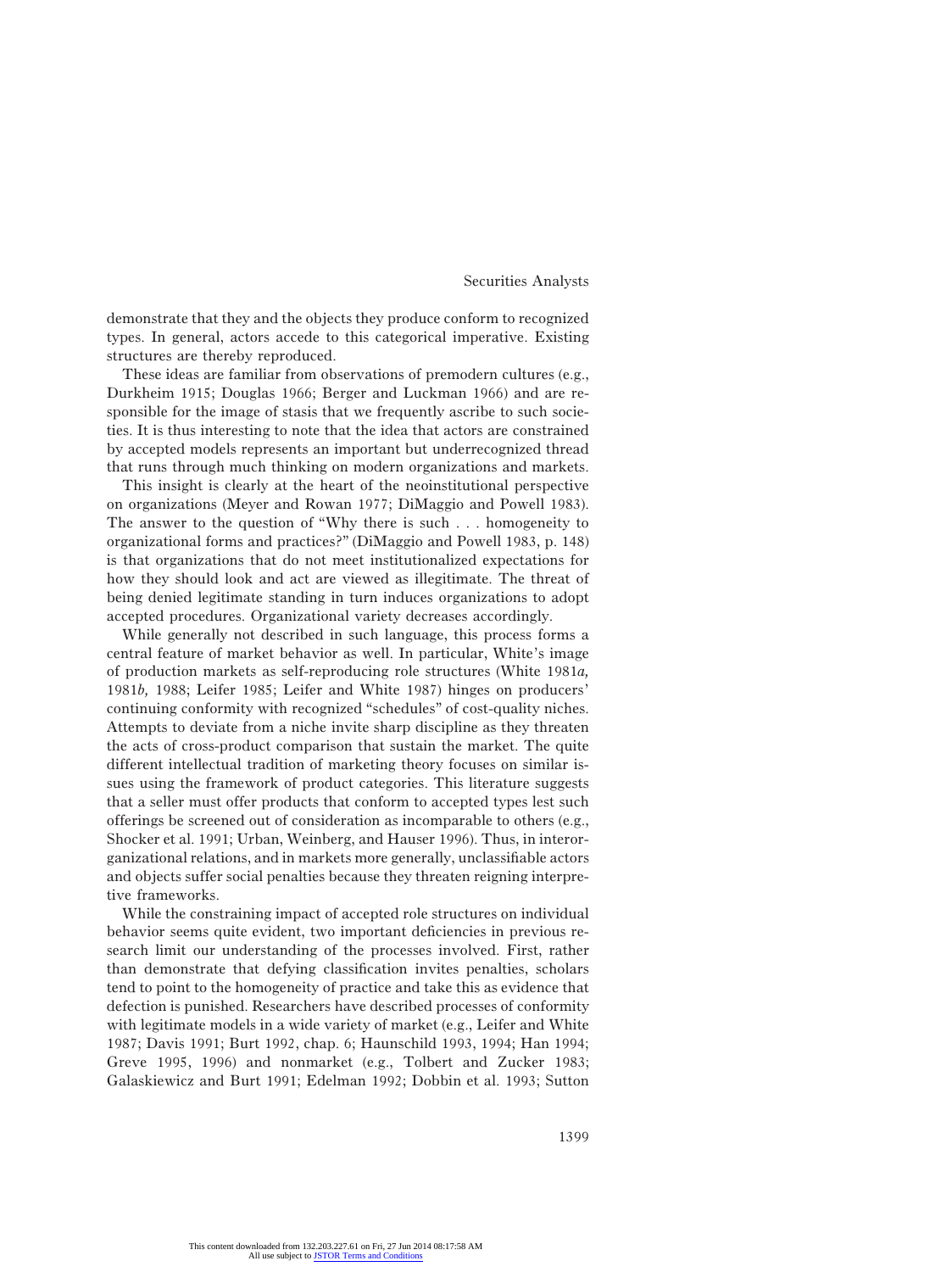et al. 1994) settings. However, evidence of negative consequences caused by illegitimacy is scant.<sup>2</sup>

A related weakness in existing theory concerns an inattention to the audience responsible for conferring legitimacy on actors and objects. The expectations of critical interactants and observers discipline actors to play accepted roles. However, such expectations are typically thought to be either inaccessible or irrelevant. For example, neoinstitutionalists study the adoption of legitimate models but rarely examine the actors who hold such models. Similarly, consumer expectations in mass markets are generally thought to be unobservable. Thus, White stresses that the central dynamic in production markets consists of mutual monitoring among sellers rather than reaction to an amorphous mass of buyers (e.g., White 1981*b*). Feedback from the audience is indeed indirect in many contexts; however, as audience expectations are at least partially responsible for illegitimacy costs, they must be included in our understanding of how such penalties emerge.

The present analysis addresses these weaknesses by examining a "mediated market," one in which third parties act as critics as they shape market patterns through product recommendations and endorsements. In industries where they exert significant influence, such critics, who may not even take part in the flow of exchange, replace consumers as the primary audience that determines the fate of products (Hirsch 1972, 1975). Indeed, relative to markets dominated by anonymous and fleeting transactions with consumers, durable and concrete relations with critics increase seller sensitivity to audience response. Further, the relative visibility and stability of seller-critic relations make mediated markets particularly useful settings for studying the social processes that underlie illegitimacy costs.

In particular, two observations about such markets motivate the present analysis. First, encoded in a critical review is an acknowledgment on the part of the reviewer that the product is legitimate. Second, critics often specialize by product category. In the context of such a division of labor, a critical review confers a very specific kind of legitimacy. It signals membership in an accepted product category. Thus, in the aggregate, a product's position in the network of reviews linking critics to the products they critique indicates its degree of legitimacy. For a product that is pro-

 $^2$  An exception is Hannan and Carroll's (1992) theory of density dependence. However, measurement of legitimacy in such studies is indirect and aggregated such that penalties suffered by individual firms are unobservable (Zucker 1989). Other notable studies have shown harmful effects of nonconformity (e.g., Miller and Chen 1996) and failure to gain accreditation by government agencies (Singh, Tucker, and House 1986; Baum and Oliver 1991, 1992). However, such research cannot distinguish between the impact of the legitimacy and the efficiency of the organizations in question.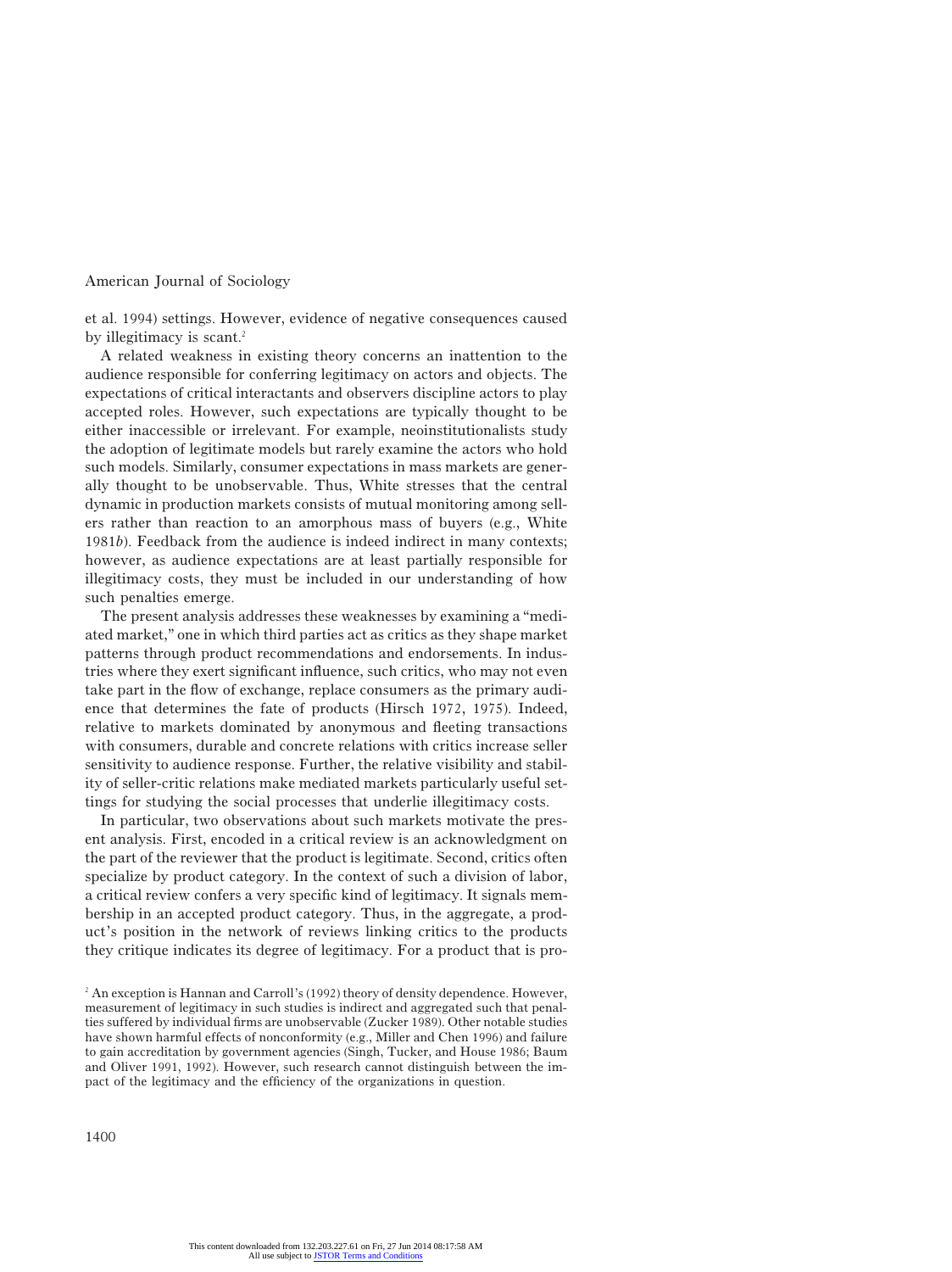moted within a particular category, the degree to which it fails in attracting reviews from relevant critics indicates its susceptibility to illegitimacy costs. When the pattern of reviews suggests a mismatch between a seller's view of its offering and the identity attributed to it by critics, demand for the product should be weak. All other factors being equal, such a product should command a lower price.

This article presents a general approach to understanding illegitimacy costs and proposes that mediated markets afford a useful context in which to study such penalties. In addition, the present research aims to extend sociological theories of economic markets by testing for illegitimacy costs in the stock market. The stock market displays the described features of mediated markets in the sense that firms correspond to products, industries to product categories, and securities analysts to product critics. Based on the theoretical framework sketched above, I claim that failure to attract coverage from the analysts who specialize in a firm's industries causes the firm's equity to trade at a discount. This argument runs counter to the predominant scholarly approach to financial markets, which rejects the possibility of such discrepancies between price and value. By contrast, I contend that the considerable uncertainty inherent in valuation, which is compounded by the social nature of investing, gives special urgency to the need for legitimacy. Thus, the present analysis constitutes a joint test of two claims: that illegitimacy is costly and that financial markets are sensitive to the pressures for legitimate role performance characteristic of other market and nonmarket settings.

# THE CANDIDATE-AUDIENCE INTERFACE

Consider a very simple social situation: an interface between two classes of actors (cf. White 1981*b*). The first set of actors, whom I term "candidates," seeks entry into relations with members of the second class, whom I call "the audience." Candidates present the audience with different "offers" in an attempt to win their favor. There is a fundamental asymmetry in the interface. Candidates seek relations with audience members, and the latter select those to whom they will grant these privileges.

Figure 1 explicates the two-stage process by which candidates compete to form relations with the audience members. The latter seek to assess the relative worth of the offers presented by the former. However, evaluation requires calibration of offers against one another. Offers that do not exhibit certain common characteristics may not be readily compared to others and are thus difficult to evaluate. Such offers stand outside the field of comparison and are ignored as so many oranges in a competition among apples. It is this inattention that constitutes the cost of illegitimacy. Fur-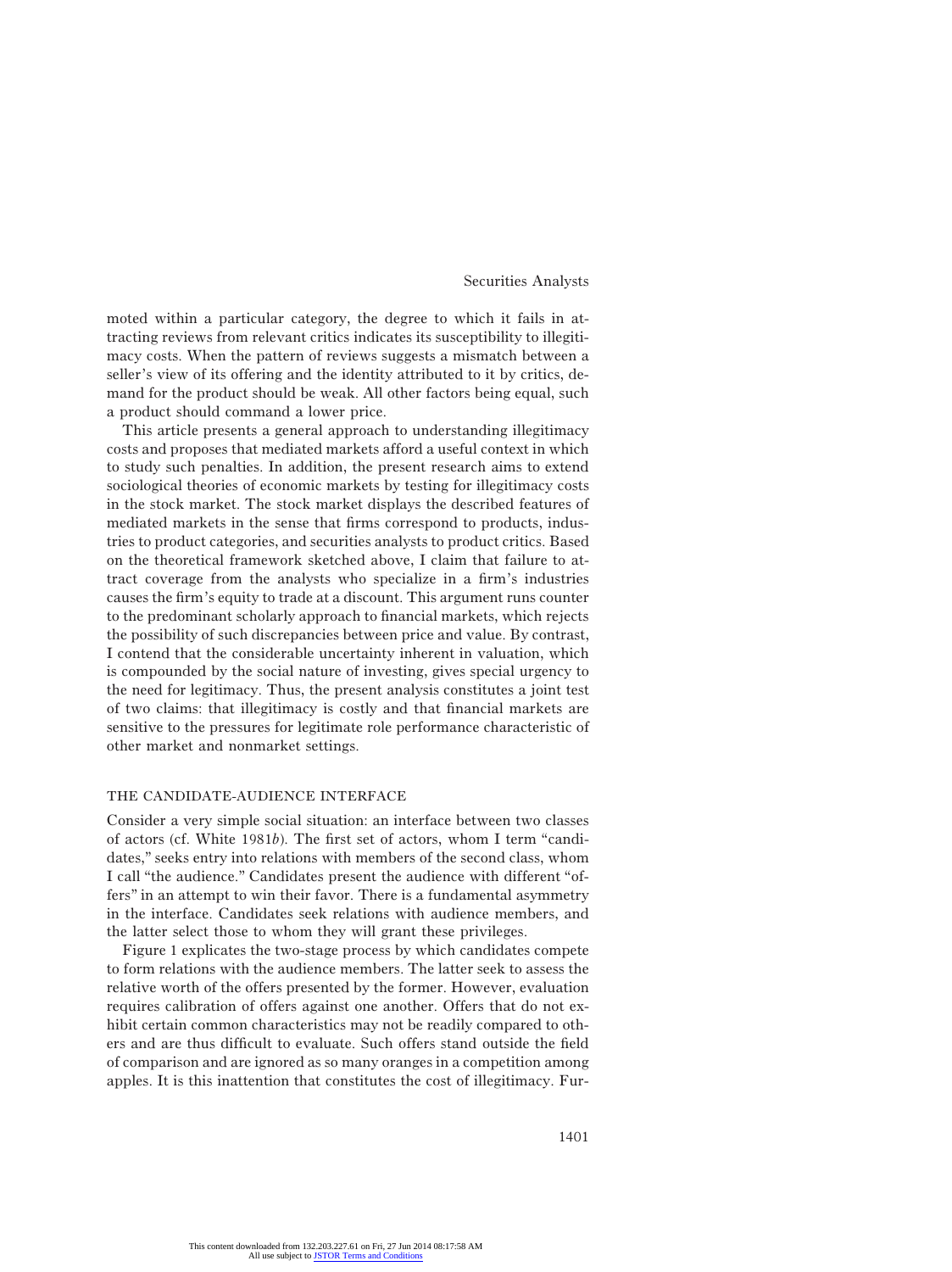

Fig. 1.—The candidate-audience interface

ther, the prospect of such illegitimacy leads candidates to demonstrate their comparability with standard offerings. The aggregate result is that all players share certain basic characteristics.

The second stage of competition is more familiar. Audiences observe the offers made by legitimate players and choose the one that seems most attractive. Players, in turn, vie with one another to promote their offers to audiences. Each player tries to differentiate its offer from those advanced by its peers and establish its relative desirability. Thus, differentiation works hand in hand with isomorphism (cf. Porac and Thomas 1990; Baum and Haveman 1997). Gaining the favor of an audience requires conformity with the audience's minimal criteria for what offers should look like and differentiation from all other legitimate offers.

Note that two assumptions underlie this discussion. First, candidates depend on positive response from the audience. To the extent that candidates are insensitive to such reaction, illegitimacy is irrelevant and there should be no tendency toward conformity. Indeed, when the tables are turned, that is, when audience members depend on a candidate, it may in fact be advantageous to present an incoherent, rather than a coherent identity (Padgett and Ansell 1993). Second, while conforming to audience expectations is generally wise, the greatest returns likely flow to those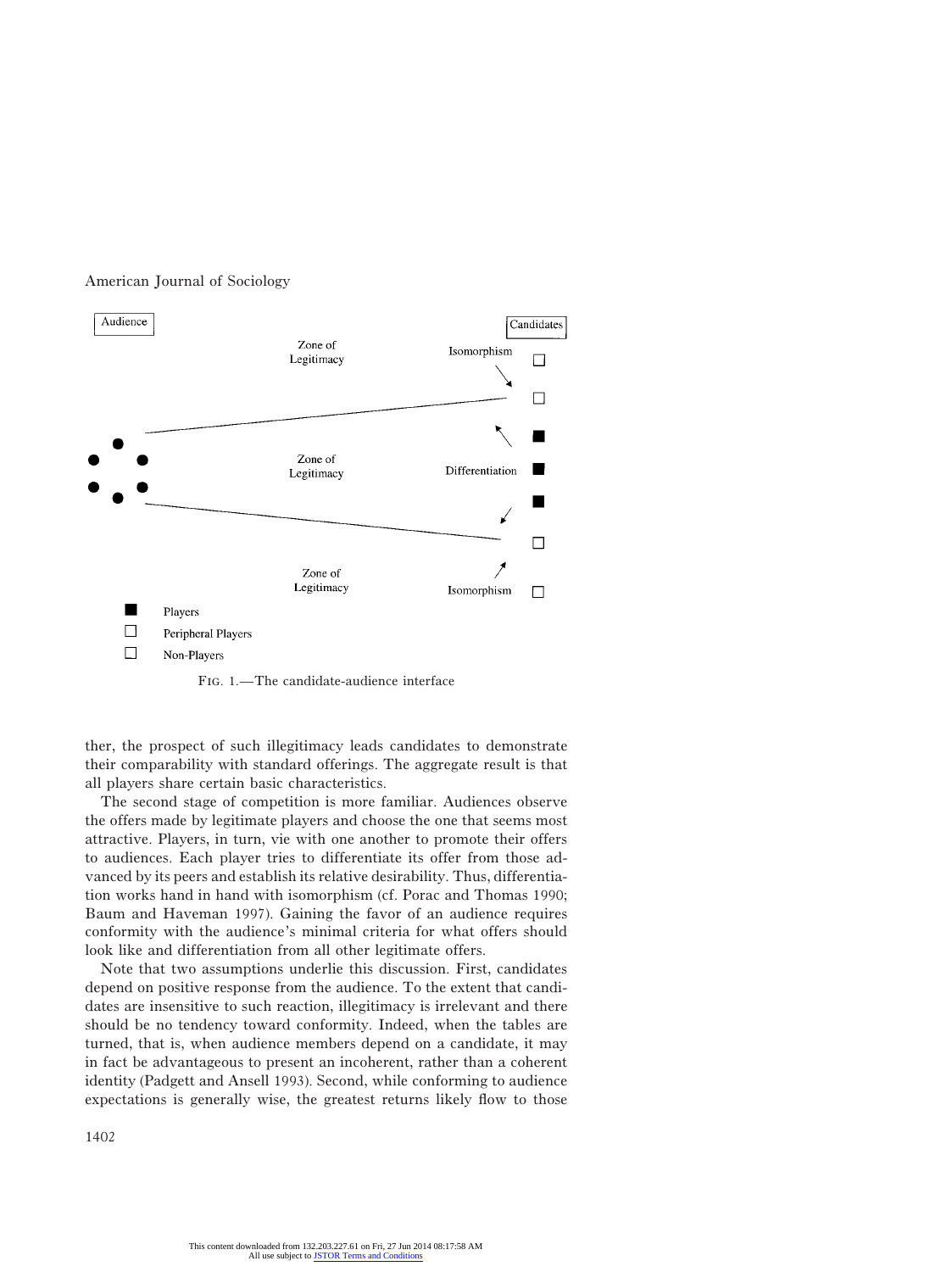who innovate by creating new categories and corresponding interfaces (Schumpeter [1934] 1983). Nevertheless, the vast majority of innovations fail in part because of the difficulties they face in achieving legitimacy (Stinchcombe 1965; Hannan and Carroll 1992).

# LINKS TO EXISTING THEORY

The proposed framework bridges seemingly disparate bodies of theory. In particular, the first stage of competition reflects the need for legitimacy described by neoinstitutionalists (Meyer and Rowan 1977; DiMaggio and Powell 1983) and the sharp discipline faced by niche defectors in White's market model (see esp. White 1981*b,* 524 n. 4). In both theories, conformity at the microlevel ensures coherence at the macrolevel. Further, the present perspective highlights two aspects of these theories that are generally left implicit: the presence of an audience confronting focal actors and the competition among such actors for the favor of this audience. Without an audience, legitimacy loses its value and, indeed, its meaning. Similarly, when the audience does not select among alternative candidates, this eliminates competitive tensions among focal actors, and any pressure for conformity dissolves.

The proposed perspective suggests connections between sociological models of organizations and markets and the models of consumer decision making and market structure that prevail in the marketing literature. Drawing on cognitive psychological models of decision making, marketing theorists see consumers as selecting products in two phases (see Shocker et al. 1991; Urban et al. 1996 for review). First, they eliminate all options that do not meet minimal criteria of acceptability (cf. Payne 1976). Next, consumers compare among members of their "consideration sets" and select a final choice. The implications for sellers are clear. "First, the (product) must be positioned so that consumers do not eliminate it through outright categorization. Second, it must have the attributes that lead to its being . . . preferred, given that it is not eliminated" in the first stage (Urban et al. 1996, p. 57). That is, sellers must engage in isomorphism so as to gain membership in a recognized product category and differentiation from other members in that category.

Note that consideration sets impose significant constraints on sellers because, rather than originating in individual tastes, they are generally extracted from publicly discussed product categories (Urban et al. 1993; Bronnenberg and Vanhonacker 1996). Indeed, while the proposed framework bears surface resemblance to economic models that portray actors as laboring to reduce the cost of gathering information (e.g., Stigler 1961; Williamson 1975; Raff and Temin 1991; Aghion and Tirole 1995), it differs from such models in two critical respects (but see Zwiebel 1995). First,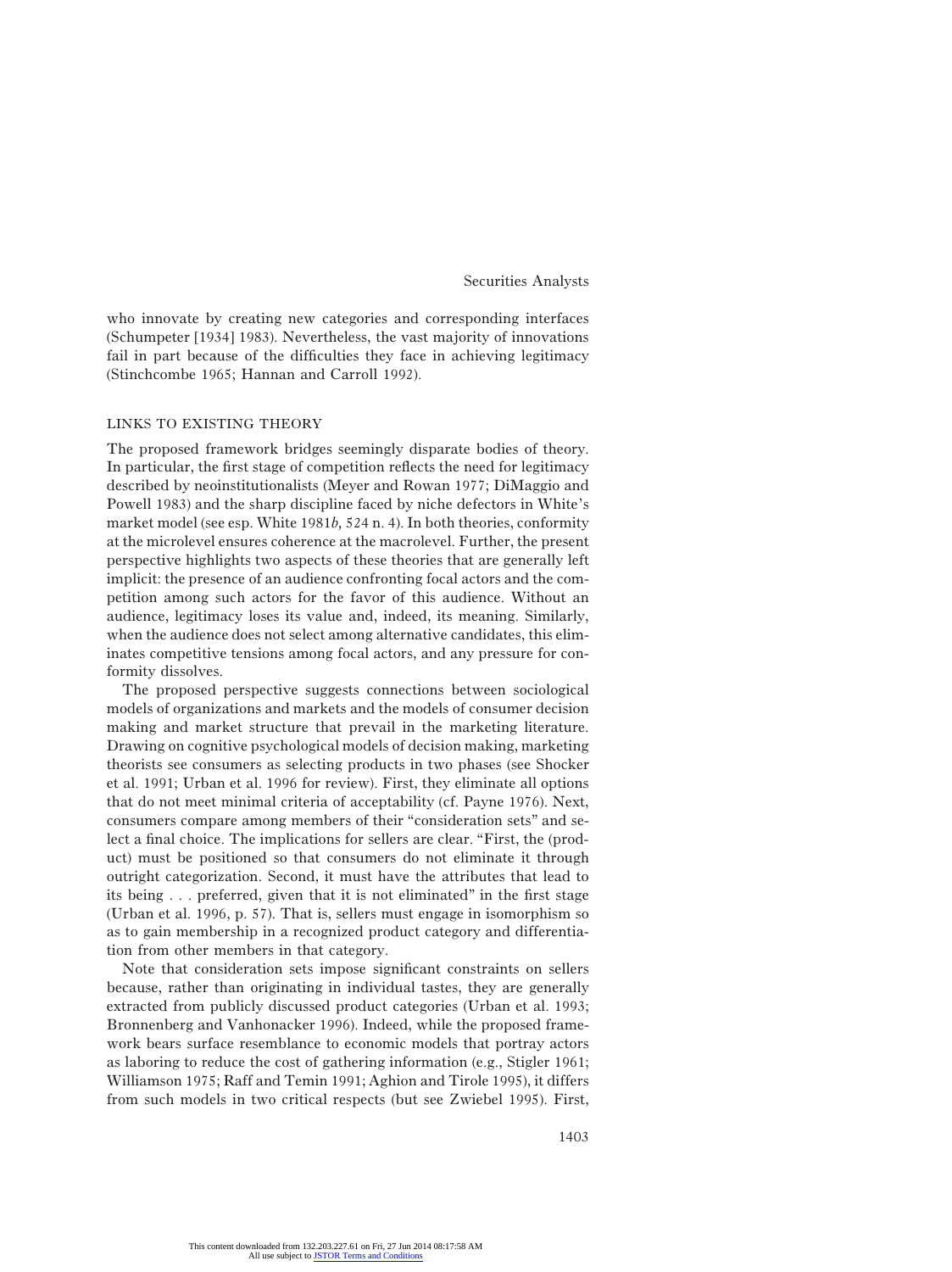deviation from idealized rational choice is not simply a matter of compensating for a lack of full information but the enactment of two distinct stages of choice—categorization and comparison. Consumers first screen out illegitimate options, and only then do they perform something akin to rational choice among legitimate alternatives. Second, the screen is a *social screen,* not designed by the actor but external to her, given in the categories that comprise market structure. Products that deviate from accepted categories are penalized not simply because they raise information costs for consumers but because the social boundaries that divide product classes limit the consideration of such offerings.

Thus, the proposed framework understands illegitimacy costs and tendencies toward role conformity as twin aspects of a general situation of social confusion. Audience members employ categories to interpret the offers set before them. The threat of illegitimacy consists in the possibility that a candidate will not be readily classified and will therefore be ignored as unintelligible. Conformity ensues. Indeed, the categorical imperative is operative wherever there are meaningful categories. Whether candidateaudience interaction consists of suitors vying for potential mates, parties appealing to voters, or firms seeking investors, offerings that do not fit existing categories are pressured to conform.

#### THE REVIEW NETWORK

A focus on mediated markets helps illuminate such pressures. As described above, a weakness of previous research on organizational and product isomorphism lies in its failure to account for the audience whose expectations drive such conformity. Whereas interested observers are thought to hold certain models of form and practice and to discipline those who do not adhere to them, these audiences are missing from analysis and are largely ignored in theory. In particular, consumers are generally considered an unobservable mass whose role in product classification is effectively irrelevant (e.g., Porac and Thomas 1990; Reger and Huff 1993; Lant and Baum 1995). Indeed, some scholars make the irrelevance of consumers a central feature of analysis. "Rather than dream about buyers," writes White, "firms watch their competitors" (White 1988, p. 238). Similarly, Burt argues that social contagion consists primarily of mutual monitoring among structurally equivalent rivals rather than exposure to similar sets of third parties (Burt 1987). In sum, existing theory supposes that audience influence on isomorphism is either negligible or unobservable.

However, such a perspective is less tenable where buyer-seller transactions are significantly mediated by a visible and enduring public of critics who act as the primary audience for product offerings. In such markets, the vast array of consumer reactions to a product becomes concentrated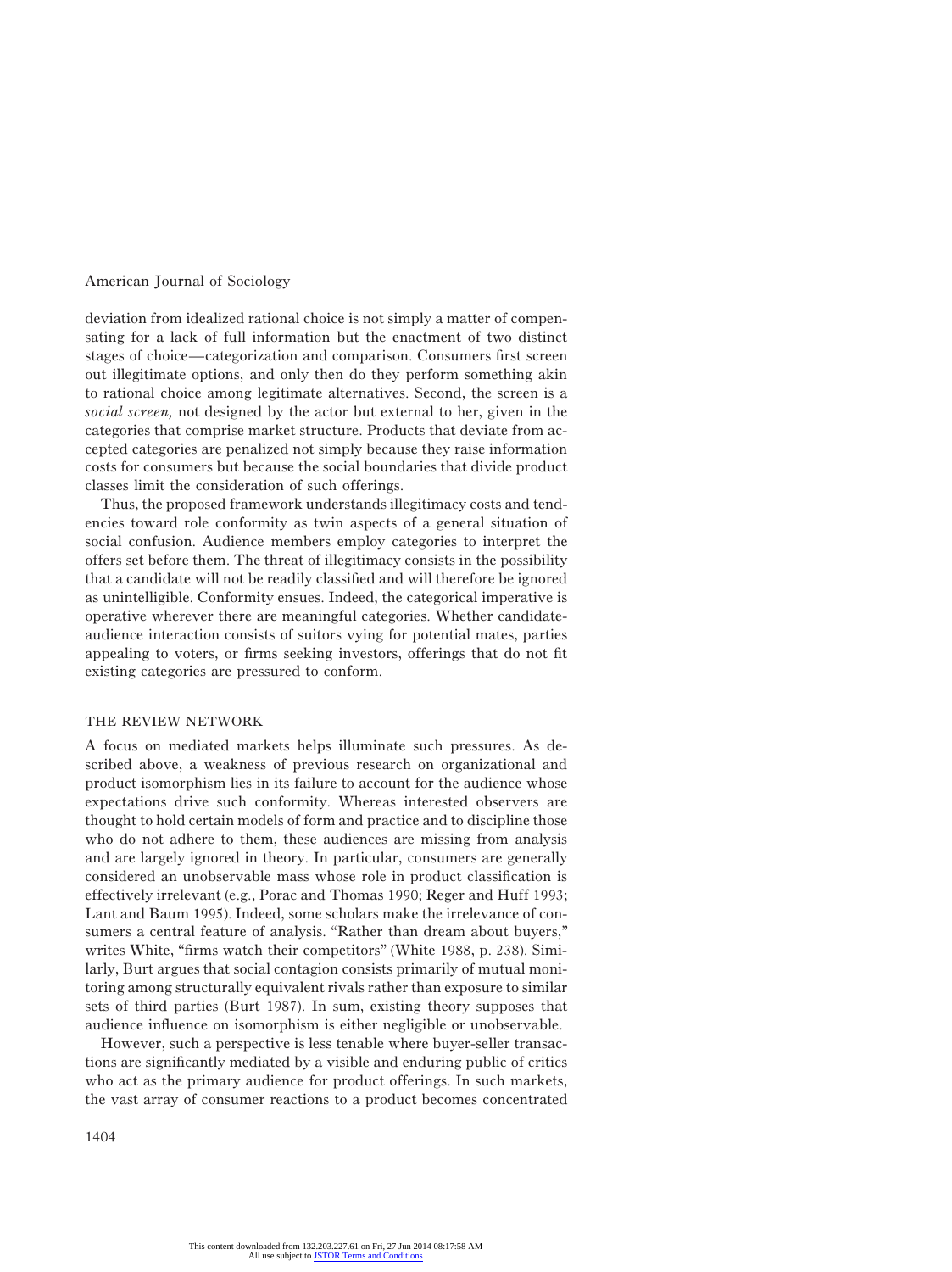in a relatively small set of reviews, whose great influence commands seller attention. Rather than projecting broad appeals to consumers, sellers in such markets promote their wares directly to critics and employ a wide variety of tactics to co-opt their power (Hirsch 1975; cf. Porter 1976, chap. 2; Shrum 1996).

Indeed, the behavior of critics is visible not only to sellers but to scholars as well. Critical reviews form a two-mode network (Wasserman and Faust 1994, pp. 291–343) in which critics send reviews to product offerings. This network structure has important implications where critics specialize by product type. In the aggregate, analysis of the network may reveal the market's product categories and the degree of proximity among them. Further, the egocentric network of reviews to any individual product registers its degree of legitimacy as a member of a category. That is, the decision by a critic to review a product implies a judgment regarding how that offering should be classified. The egocentric network of reviews that a product attracts—and does not attract—indicates the general perception of its market identity.

The analysis of such egocentric networks provides a basis for assessing the harm suffered by illegitimate offerings. When promoting a product, sellers generally appeal to a given product category. A product that does not gain legitimacy via reviews by the critics who specialize in its intended category should face greater difficulty generating demand. As a general proposition, I expect that:

Proposition.—*Ceteris paribus, a product experiences weaker demand to the extent that it does not attract reviews from the critics who specialize in the category in which it is marketed.* The crux of the challenge for sellers lies in a tension between self-concept and social identity. As with any social role, occupancy depends less on the actor's beliefs about his own identity than on a relevant audience's attributions (Baker and Faulkner 1991). Sellers may become players only when recognized as such by critics. Thus, sellers must gain acceptance for their view of their product's identity. Failure to gain recognition as a player lowers a product's chance of success.

# THEORETICAL SCOPE

It is important to recognize that the stated proposition should be operative only in markets with two basic characteristics. First, the market must possess certain structural features: a recognized set of product categories and an influential class of critics who specialize by category. While certain markets—for example, pharmaceuticals or academic publishing—may display these characteristics, others—for example, the paper clip industry —may not.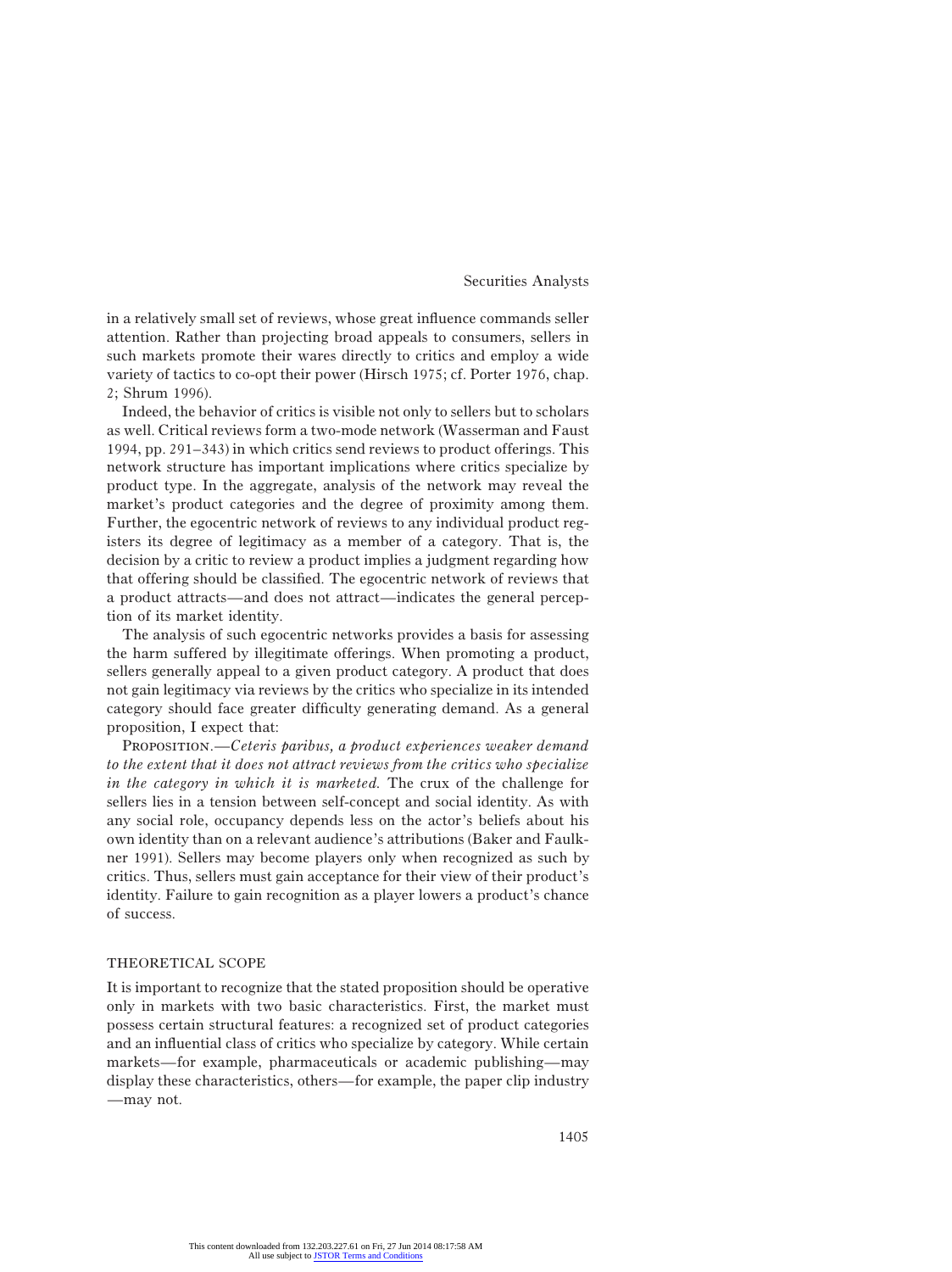Second, the present perspective applies only to markets where consumers face significant difficulty evaluating products. Indeed, this feature relates to the first in that valuation problems are a necessary—though insufficient—condition for the emergence of the described structures.<sup>3</sup> If the worth of a product is clear, questions of classification, the behavior of critics (cf. Hirsch 1972; Biglaiser 1993), and the nature of marketing activity should all be irrelevant (cf. Nelson 1974). Such ambiguity is greatest in the case of "social" goods, those for which the value to a given consumer depends heavily on their worth to other consumers. Products that are consumed largely for their role as social markers are the most familiar examples (Veblen [1899] 1953; Douglas and Isherwood [1979] 1996). Other markets for social goods include real estate or education, where the benefit derived depends on others' consumption of similar resources (cf. Hirsch 1976), or technology, where the need for compatibility generates "network externalities" (e.g., Farrell and Saloner 1985). Critics play a crucial role in such markets by providing guides to current and future tastes. Indeed, the preliminary stage of critical evaluation involves reaching a consensus on proper product classification (DiMaggio 1982; Smith 1989, pp. 28–31).

Thus, the stated proposition should be valid only where audiences face significant valuation challenges. Indeed, the structural features relevant to the present perspective—a well-defined product category system and an influential set of critics who specialize by product category—should not emerge where value is clear. Therefore, an analysis of the proposition posed above—that products suffer when they are not certified by critics as members of their intended product categories—serves both to test its general validity and to indicate the nature of the market under study. If products are indeed penalized in the described fashion, then the market must be one in which value is ambiguous.

# APPLICATION: THE STOCK MARKET

In light of these scope conditions, the contemporary American corporate equity or stock market recommends itself as a compelling context in which to apply the present perspective. First, this market possesses the structural characteristics relevant to the stated hypothesis. In particular, industries are the product categories by which corporate equity shares are classified and securities analysts, who divide their labor by industry, are the relevant product critics. Second, the applicability of the proposed theory to a financial market has important implications for our understanding of how

<sup>&</sup>lt;sup>3</sup> Other important conditions are that purchases be relatively large and infrequent and that the market be of significant scale.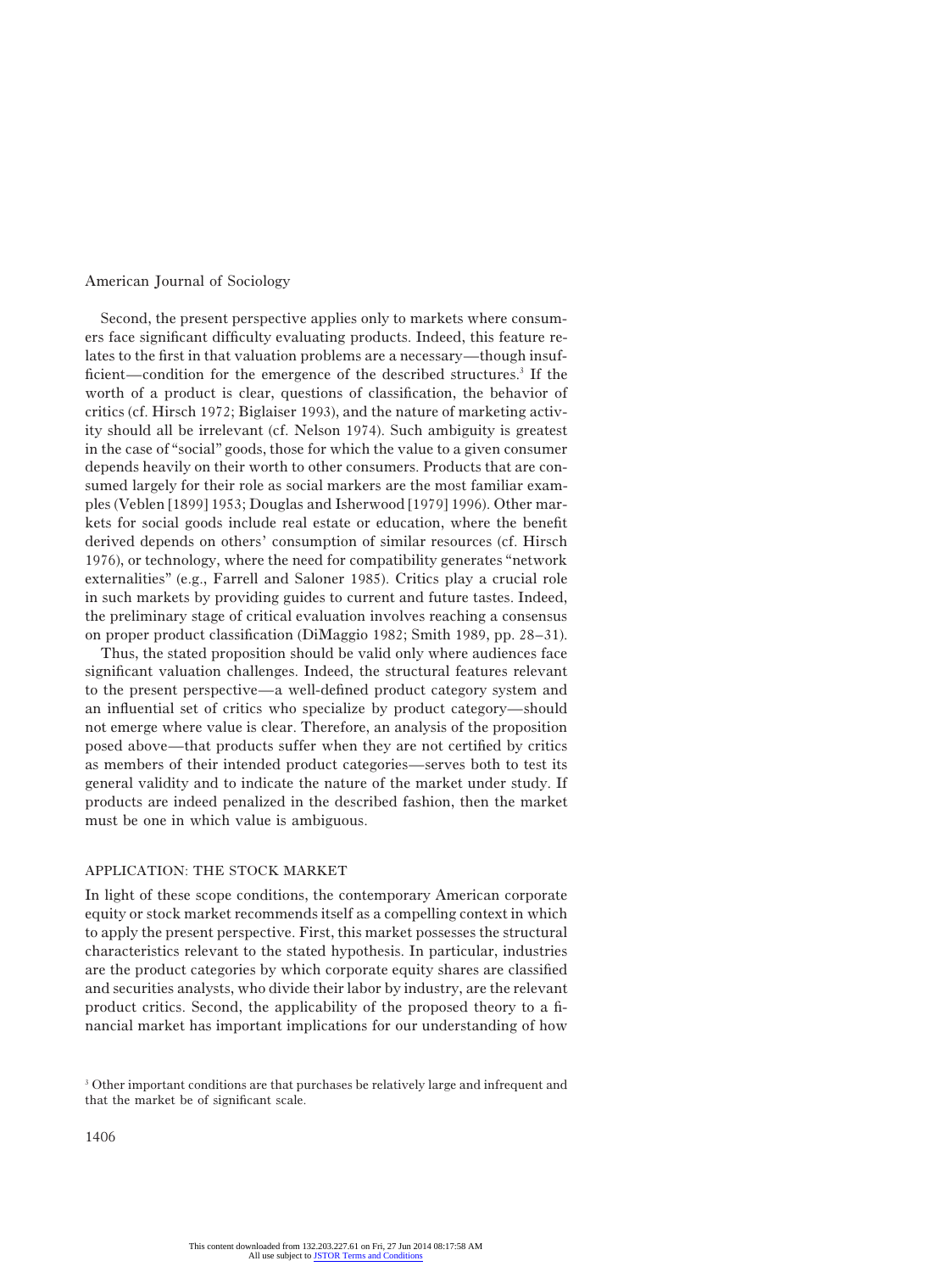such markets work. Evidence that analyst certification of a firm's membership in an industry influences its value would imply that value is unclear in financial markets, a claim that challenges prevailing academic wisdom regarding the nature of financial valuation.

# Structural Features

The product categories of the stock market are quite clear. While there are many ways to classify equities (e.g., large vs. small capitalization; domestic vs. foreign), the principal categorization groups firms by industry. This classificatory scheme runs through public discussion of the stock market and is evident in newspaper tables, academic research (King 1963; Boudoukh, Richardson, and Whitelaw 1994; Firth 1996), and corporate self-presentations (e.g., Pfizer 1994, n. 20; McDonnell Douglas 1994, n. 14). Indeed, the principal standards of value, ratios of price to performance variables, are generally treated as industry-specific measures (e.g., Waxler 1997; King 1963; see below).

Further, as represented by the "sell-side" securities analysts who work for investment houses and research firms, corporate securities markets possess a well-established field of product critics.4 Certain analysts follow general trends in financial markets and the economy. Most analysts, however, track the performance of specific sets of firms and produce two principal products: forecasts of these firms' future earnings and advice that clients buy, sell, or hold their shares in the stocks of these firms (Kleinfeld 1985; Balog 1991). Indeed, while securities analysts are by no means the only sources of influence on share prices, such public and semipublic pronouncements on the value of firms distinguish analysts as critics of corporate equity in a manner akin to critics in other industries.

The analyst's unique status as market critic may be seen in three principal ways. First, along with large institutional investors, analysts represent the principal target for investor relations campaigns, whereby firms attempt actively to shape investor opinion (Useem 1993, 1996). Thus, Rao and Sivakumar (1999) demonstrate that increased attention from securities analysts brings about an intensification of such marketing activity. Further evidence that analysts represent the front line for investor relations efforts may be seen in the frequent visits by managers to analyst associations (Francis, Philbrick, and Hanna 1996) and in the conference calls and meetings with analysts in which significant corporate announcements are generally made. In such settings, the generally diffuse and anon-

<sup>4</sup> Such analysts are also known as stock analysts, equity analysts, or equity researchers. See Burk (1988, chap. 2) and Zuckerman (1997, chap. 4) for discussions of the history of this quasi profession.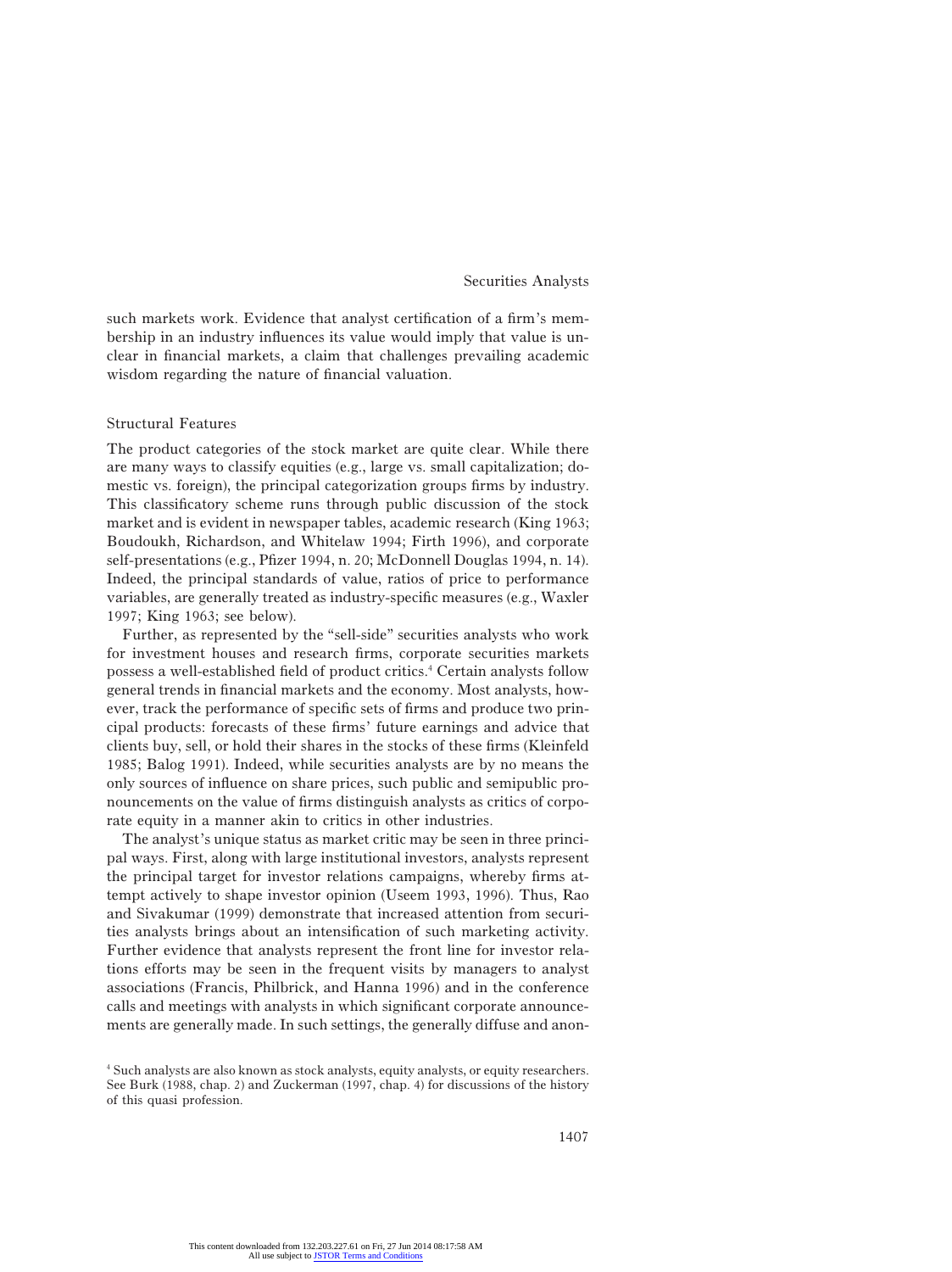ymous relationship between a corporation and its investors becomes a more concrete and enduring affair (Useem 1996, pp. 72–77). Such sessions reflect the belief among managers—often borne out (Francis et al. 1996) that actively promoting a firm to analysts is critical in ensuring that the market interprets corporate actions in a favorable manner.

Second, analysts serve as "surrogate investors" (cf. Hirsch 1972) in that their recommendations and forecasts significantly affect investor appetite for a firm's shares.<sup>5</sup> Indeed, while analysts often disagree amongst themselves on a firm's prospects (Kandel and Pearson 1995), certain currents of opinion, especially when voiced by prominent analysts, significantly influence prices (e.g., Stickel 1985, 1992; Womack 1996). Analysts' earnings forecasts are perhaps even more consequential than their stock picks. The primary question posed when a firm releases its quarterly earnings is whether it met analyst projections (see e.g., Marcial 1995; Blanton 1996). Consequently, a major focus of investor relations activity is the management of analyst expectations, so that the firm does not suffer the consequences of "negative earnings surprises" (e.g., Ip 1997; Lowenstein 1997).

Finally, securities analysts' industry-based division of labor distinguishes analysts from other influential actors in financial markets. Just as physicians serve as gatekeepers for the drugs designed to treat their specialties, analysts tend to specialize by industry (see e.g., *Nelson's Directory of Investment Research* 1998). Thus, in addition to indicating position in the economy, industry boundaries reflect divisions among stock market product categories as well as the professional specialties of securities analysts. Divisions among industry specialties are reinforced by public rankings, which evaluate analysts within industries. (See, e.g., "All-Star Analysts 1997 Survey," *Wall Street Journal,* June 19, 1997, sec. R, p. 1, col. 1; and "25th All-American Research Team," *Institutional Investor,* November 1996, p. 121.) Analysts compete intensely for position in such rankings both for intraprofessional status and for the increases in compensation granted to analysts of high rank (Eccles and Crane 1988, pp. 152– 53). In sum, analysts act as stock market critics, and the analysts who specialize in a particular industry represent the principal critics for the stock issued by firms in that industry.

<sup>&</sup>lt;sup>5</sup> Like most critics, analysts are often charged with softening their views because of their dependence on corporate managers for access to information and their desire not to damage the house's investment banking relationships (Hayward and Boeker 1998). Nevertheless, in their bid to satisfy their "buy-side" clients, analysts engage in an array of rhetorical subtleties to indicate more or less positive views on a firm and, in some instances, voice explicitly negative opinions (e.g., Lyons 1969).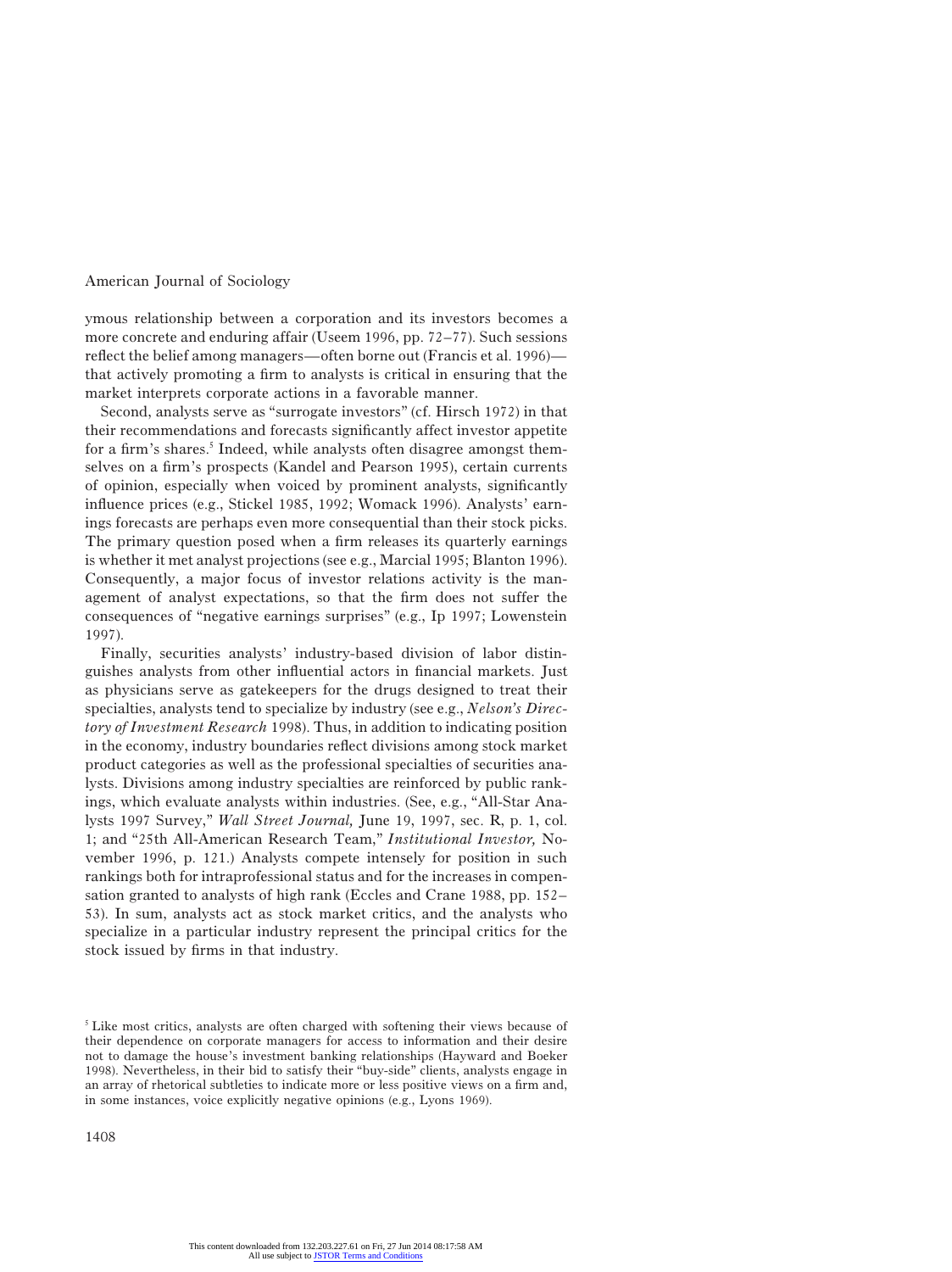# Valuation in Financial Markets

As argued above, the structural characteristics associated with the corporate equity market should prevail only where investors face significant valuation difficulties. In particular, such structures are especially likely to emerge in markets for social goods—that is, where desire for a product depends on others' demand for the same good.

Note, however, that the dominant academic perspective on capital markets, "efficient-markets" theory, views the value of financial assets to be quite certain.<sup> $6$ </sup> According to the most prominent form of this position, a financial asset's price incorporates all past and future public information and is therefore the best estimate of its value.<sup>7</sup> In particular, a price represents the future stream of dividends that will flow from a share of stock adjusted by discounts for time (dividends received far into the future are worth less) and risk (high-risk investments must yield higher return since investors must be compensated for taking on that risk). $8$  Future events are thought to generate current prices through the practice of what may be called "value arbitrage," profiting by exploiting the discrepancy between an asset's price and its true value. Efficient-market theorists conjecture that, while many investors are poorly informed or ill-equipped to interpret the information at their disposal, the great rewards available to those who collect and correctly interpret present clues to future events guarantee that certain investors will undertake such efforts and succeed at them. These investors will value assets correctly and earn a profit by buying them when they are undervalued and selling them when they are overvalued. Moreover, the success of such "smart-money" investors should attract imitators, and the process should continue until the gap

<sup>6</sup> Following Knight (1921), uncertainty should here be distinguished from risk—the assignment of known probabilities to outcomes. Note as well the interplay between uncertainty and ambiguity in the current context. March (1994, pp. 178–79) defines ambiguity as confusion over classification while uncertainty refers to the opacity of future events. The two issues become intertwined in the present context where classification is the first step in anticipating financial returns.

<sup>7</sup> This represents the "semi-strong" version of the efficient-markets hypothesis (see Fama 1976). The "weak" version states that prices incorporate only past public information, and the "strong" version states that prices include all public information as well as all private information.

<sup>8</sup> Note that dividends are considered to be theoretical—those earnings that a firm *could* disperse—rather than actual dividends. Indeed, given the taxation on dividends, investors are thought to prefer to receive yield in the form of capital gains—that is, the firm should use profits to buy back its own shares, lowering their supply and thereby raising their price (Miller and Modigliani 1961). The fact that investors have historically placed higher value on shares with greater dividend yield (Baskin and Miranti 1997) and continue to do so in contemporary markets (Shefrin and Statman [1984] 1993) challenges this aspect of efficient-markets theory.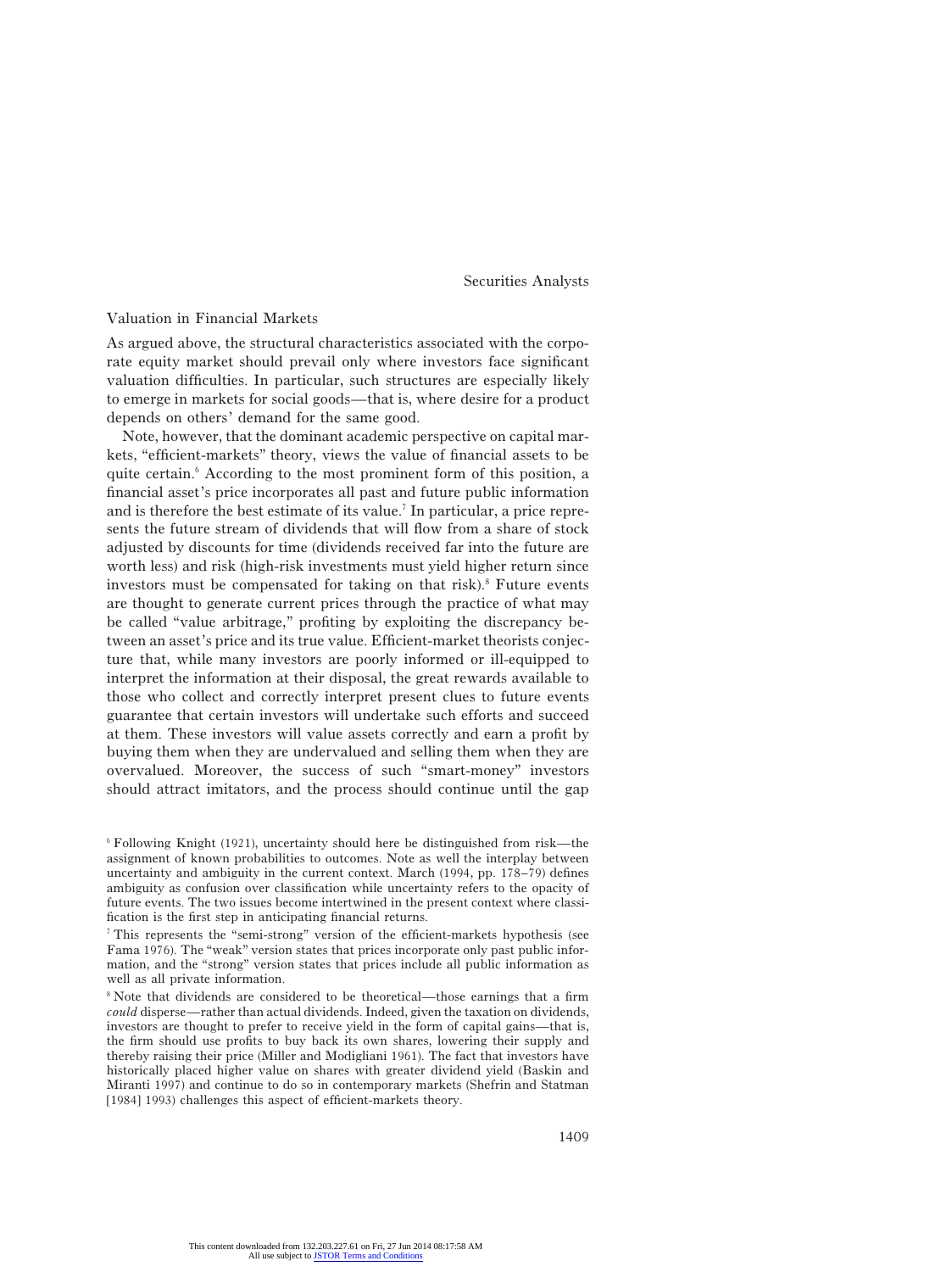between price and value is eliminated. Indeed, the constant search for such price-value discrepancies ensures that such gaps are competed out of existence (Friedman 1953; Modigliani and Miller 1958; Fama 1965*a,* 1965*b;* Samuelson 1965).

Thus, efficient-markets theory portrays financial products as unaffected by the uncertainty characteristic of the goods to which the present argument should apply. Indeed, this perspective predicts the disappearance of securities analysts (e.g., Fama 1965*b*) and the failure of managerial attempts to influence the value of their firms (e.g., Modigliani and Miller 1958; Miller and Modigliani 1961).<sup>9</sup> That is, the stock market should not display the structures typical of markets in which value is unclear. Indeed, an implication of this perspective is that the current thesis is inapplicable to financial markets. As price is the best estimate of value in such markets, success in gaining acceptance as a member of a financial market category should have no impact on its price.

However, recent advances in finance theory suggest a more limited sense of efficiency. Two developments are particularly relevant to present concerns. First, a stream of research known as "behavioral finance" has documented the existence of "anomalies" in which stock prices have been shown to follow predictable patterns that should theoretically be arbitraged away (see Thaler [1993] for review). In particular, several researchers have shown that prices reflect certain cognitive biases such as shortterm underreaction and long-term overreaction to information (see e.g., DeBondt and Thaler 1990; Jegadeesh and Titman 1993). Second, important limitations to arbitrage are now widely accepted. Empirically, such limits have been suggested by the failure of risk-based explanations of the excess returns associated with certain firm characteristics (see e.g., Fama and French 1992, 1996). Theoretically, several scholars have pointed out that, even if they are able to discern the correct price, arbitrageurs are often unable to bear the uncertainty inherent in deviating from prevailing investor opinion and not knowing how soon it will be "corrected" (De

<sup>9</sup> Jensen and Meckling (1976, pp. 354–55) explain the anomalous existence of securities analysts by arguing that their direct monitoring of managers helps reduce the agency costs inherent in public corporations. While this explanation is not inconsistent with the present perspective, it ignores the analysts' provision of investment advice, which, though seemingly adding nothing to public information, has been shown to predict stock prices (e.g., Stickel 1985, 1992; Womack 1996). Furthermore, note that certain analysts perform no monitoring function whatsoever. In particular, the continued presence of "chartists" and technical analysts, who predict future prices from past price movements and market conditions, stands as a glaring challenge even to the "weak" version of efficient-markets theory, which contends that prices incorporate all information about past price movements and that price trends are thus a "random walk" (Bachelier [1900] 1964; Cowles 1933; Working 1934; Kendall 1953; Osborne 1959; Roberts 1959).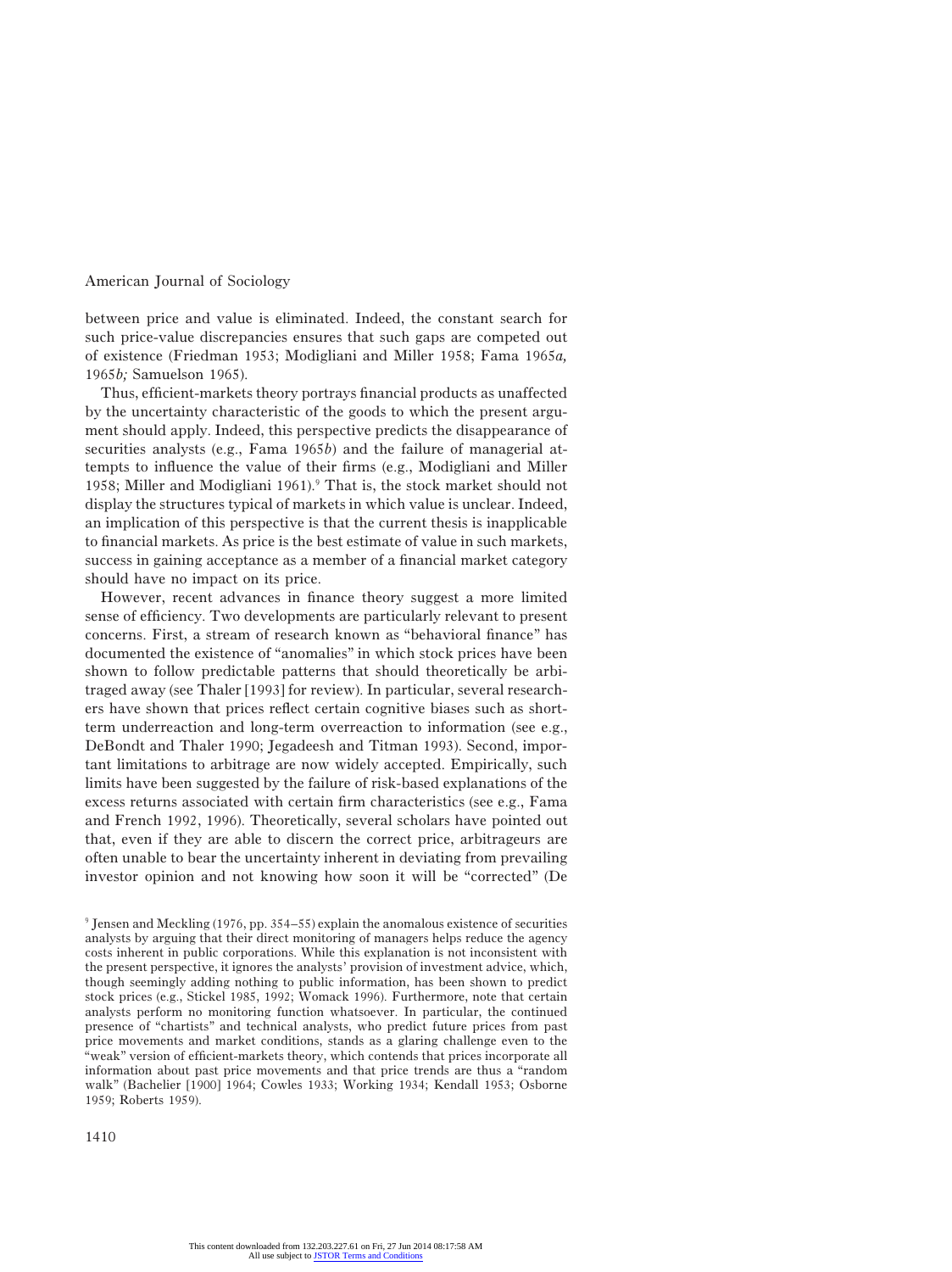Long et al. [1990] 1993; Shleifer and Vishny 1997; cf. Keynes [1936] 1960, p. 157). Together, this work suggests that markets are largely efficient but that such efficiency is limited by the existence of certain cognitive conditions coupled with the inability of arbitrageurs to close the gaps between price and value that such conditions produce.

The limitations on market efficiency run deeper still. In particular, note that underlying the hypothesis of efficient markets is a selection process whereby correct methods of valuation outperform and thereby drive out incorrect ones. This assumes a closed system whereby investors repeatedly encounter the same or highly similar problems of valuation and can thereby adjudicate among competing techniques by observing their relative performance (cf. Winter 1986; Spotton 1997). However, this assumption appears suspect when we consider the fact that the economy continuously undergoes a vast amount of change along a wide variety of dimensions—for example, the introduction of new products, the proliferation of new competitive strategies, or the heightening of foreign competition. That is, financial valuation takes place not in a closed system but in one that sustains repeated exogenous shocks that resist easy interpretation. Investors must repeatedly manage the uncertainty generated by events that defy the categories of existing models (cf. Baker 1984; Podolny 1993, 1994; Haunschild 1994). Indeed, the very question of whether a new era or "paradigm" has been reached is a perennial issue in the financial community (e.g., Fisher 1996, p. 196; Henry 1997), a question about which every investor must theorize.

Further, such uncertainty is exacerbated by the fact that, like other social products, the value of an asset to a given investor depends to a great extent on how others view that asset. In particular, to the extent that an investor is sensitive to capital gains and losses rather than yield, she bases her purchases and sales at least implicitly on her belief that other investors will follow suit (Keynes 1960). As a result, financial market participants must closely monitor changes in prevailing theories of valuation regardless of their own views (Shiller [1984] 1993, 1990). Indeed, as professional investors are typically evaluated by their short-term relative performance, they may be especially responsive to one another's beliefs (Keynes 1960; Scharfstein and Stein 1990; Friedman [1984] 1993).

These considerations do not suggest that markets are inefficient in the sense that available information is not incorporated in prices. Rather, the upshot of recent advances in finance research and the sociological approach advanced here is that access to information is insufficient for price to equal its theoretical value. Regardless of its availability, information must be decoded. However, the various cognitive limits on information processing as well as the inherent unpredictability of the economic future hinder interpretative projects. That such interpretation is a social enter-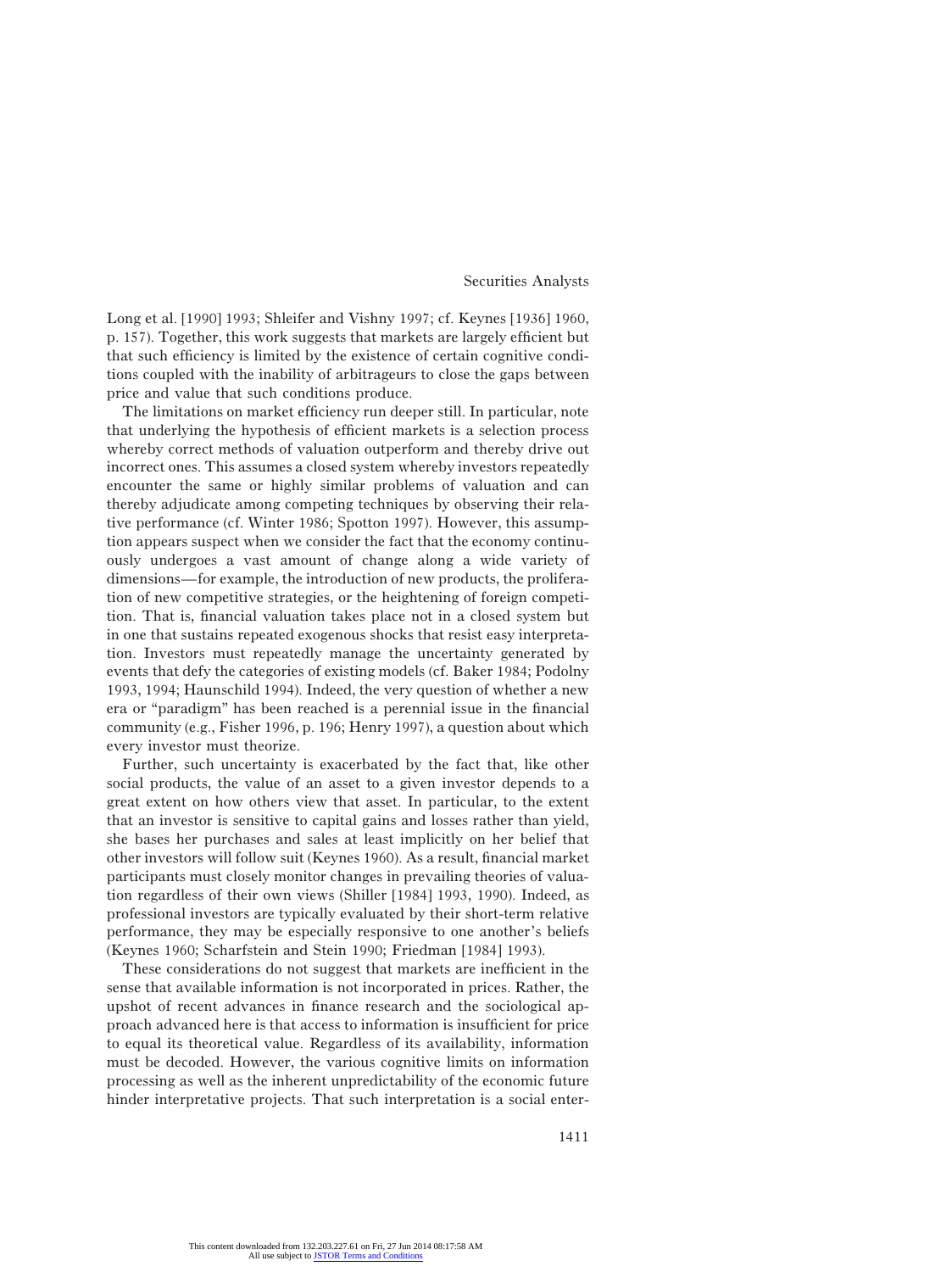prise, carried out with an eye to how others will come to view the same information, complicates matters further. Finally, that arbitrageurs face these and additional limitations suggests that their participation does not ensure market efficiency in the classical sense.

Indeed, as argued above, it is telling that the stock market possesses the structural trappings of markets in which value is unclear. In particular, a successful application of the proposition posed above to the corporate equities market would validate the view that financial-market efficiency is limited by the uncertainty—and, in particular, the social uncertainty that inheres in efforts at valuation.

# Application of the Proposition

Thus, the application of the stated proposition to the stock market is straightforward. In particular, a firm's position in the network of analyst coverage establishes its market identity. When this identity fails to match the firm's self-definition, the firm's stock performance should be impaired. In particular, define "coverage mismatch" as obtaining to the extent that a firm that does business in industry *i* is not covered by the analysts who specialize in *i.* Such a condition indicates that the firm has failed in its efforts to manage its market identity. In particular, its claim that it merits comparison with the full-fledged members of *i* has been rejected. Such illegitimacy increases investor reluctance to purchase the firm's shares. Thus, we may say the following:

Hypothesis.—*Ceteris paribus, the greater the coverage mismatch suffered by a firm, the lower its stock price.*

#### DATA

I use three data sources: *Standard & Poors Compustat Industrial Annual* and *Industry Segment* files, *Zacks Historical Database,* and the *Center for the Study of Security Prices (CRSP)* database. Each of these data sets covers virtually every public corporation listed on American stock exchanges, including firms that ceased existence during or after this period, and may be linked to one another through common identifying variables. *Compustat* data include a large amount of financial information on publicly traded companies compiled primarily from quarterly and annual reports filed with the Securities and Exchange Commission (SEC). The *Industrial Annual* data set covers firm-level information, while the *Industry Segment* files include data on key variables for up to 10 industry segments or aggregated business lines (see, e.g., Davis, Dickmann, and Tinsley 1994). The *CRSP* database is an archive of daily stock market prices.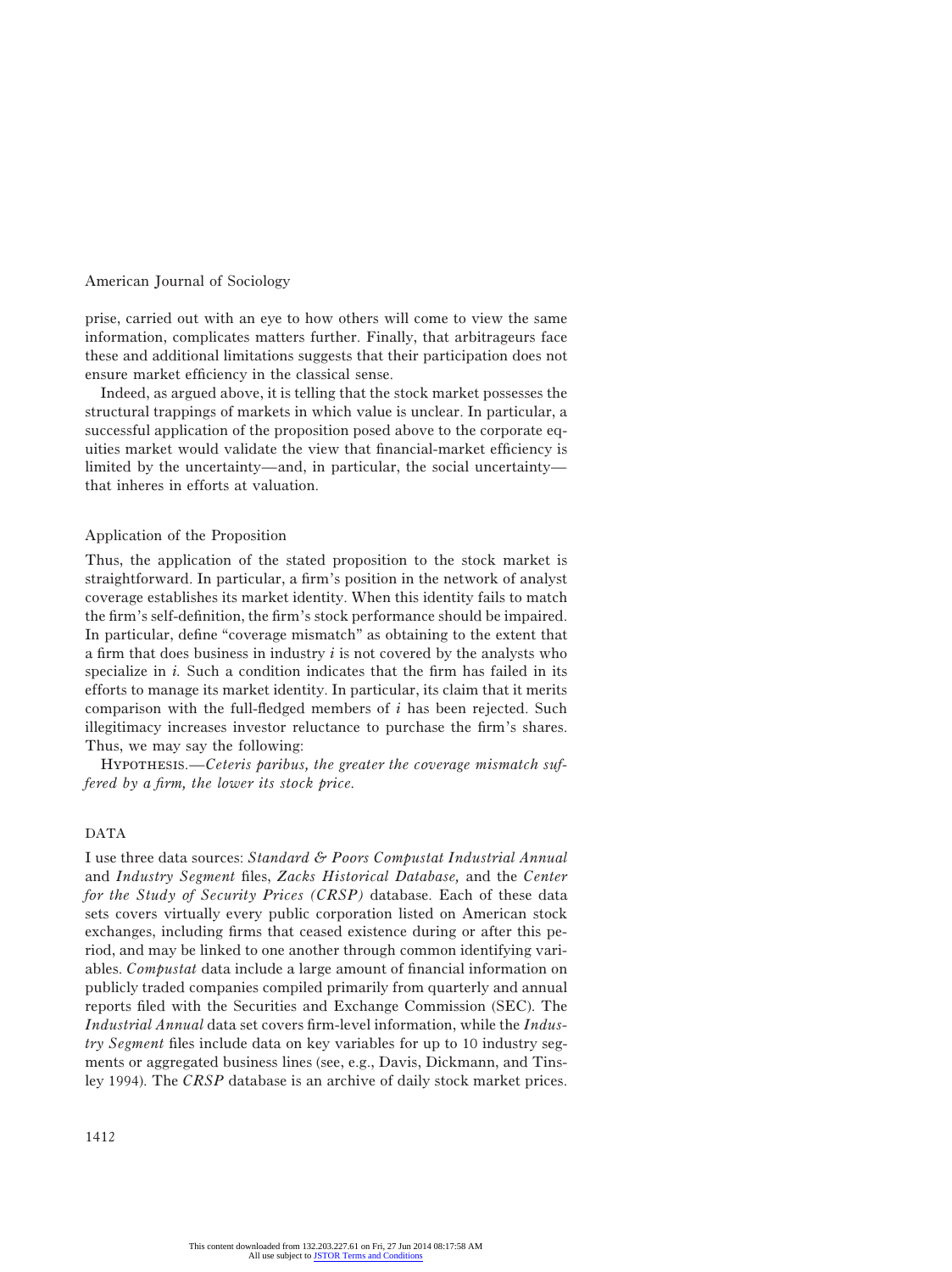Finally, the *Zacks* data consist of dated earnings forecasts made by securities analysts. As the last database is less familiar, I describe it in detail.

Since the 1970s, several firms including *Zacks* have been collecting analysts' forecasts of corporate earnings. These data are useful for present purposes because every published earnings forecast registers a relationship between an analyst and a firm. Thus, ignoring the content of these forecasts and merely documenting their existence, one can trace the network of reviews between products and critics in the stock market. In particular, comparing the nature of coverage obtained by a firm and its industrial participation allows for the measurement of a firm's degree of mismatch with its stock market identity.

*Zacks* data do not contain the full set of earnings estimates made by sell-side analysts. However, there are strong reasons to consider these data as "missing at random" (Little and Rubin 1987) in that the pattern of missing data is unrelated to firm characteristics. First, as they are used in rankings for which analysts and their employers compete intensely, brokerage firms are highly motivated to publicize these forecasts. Second, as these forecasts are published by brokerage houses rather than the corporations being analyzed, there seems to be no basis for concern that the firms influence the pattern of missing data. Largely as a result of these considerations, financial economists and accounting researchers tend to treat these data as if the published forecasts reflect the complete range of information available to market participants at a particular point in time (see Givoly and Lakonishok 1984; Schipper 1991).

Furthermore, these data are largely complete in terms of the most prominent analysts, those who constitute the most significant element of the audience for corporate behavior. Of the 361 analysts who were ranked in 1985 by *Institutional Investor* as either first, second, third, or a runnerup in their coverage of particular industries, 292 or 81% are included among the 1,803 analysts whose forecasts were included in the *Zacks* data for that year. Further, 56 of the 69 missing analysts work for two large brokerage firms, each of which had a policy of not publishing their analysts' forecasts. Excluding analysts who work for these firms, forecasts made by almost 98% of these high-ranking analysts appear in the 1985 data.

Finally, the level of coverage in the *Zacks* data follows expected patterns. In particular, the number of analysts that follow a firm is highly correlated with its size, as indicated in figure 2 (cf. Bhushan 1989). In addition, analyst specialization by industry is evident in the *Zacks* data, as illustrated by figure 3. This graph shows the standard deviation above and below the mean proportion of firms covered by an analyst for the top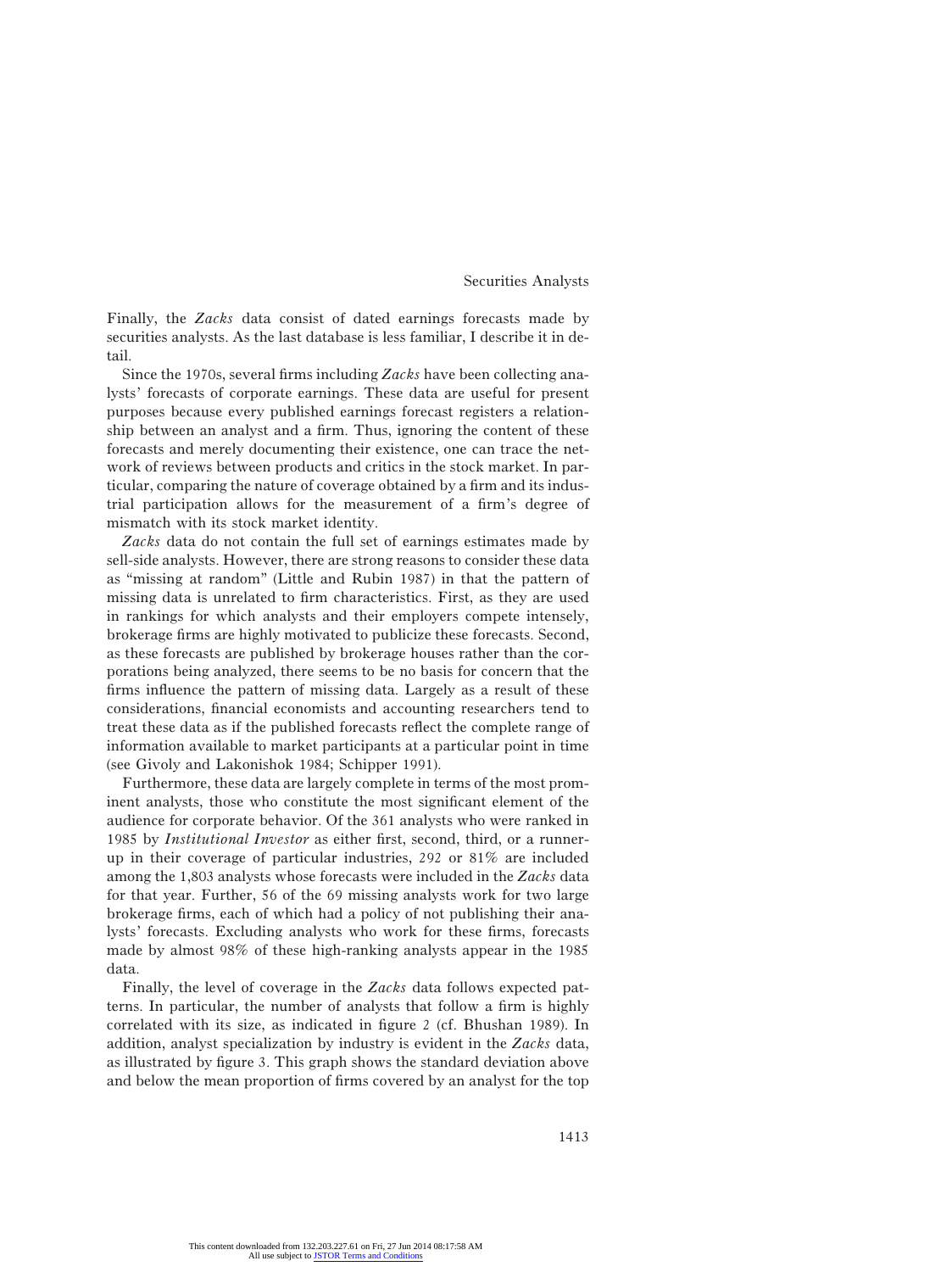

Market Value

Fig. 2.—Mean analyst coverage by market value, 1985



Fig. 3.—Analyst specialization by industry, 1985: proportion of analyst attention given to top 15 three-digit industries.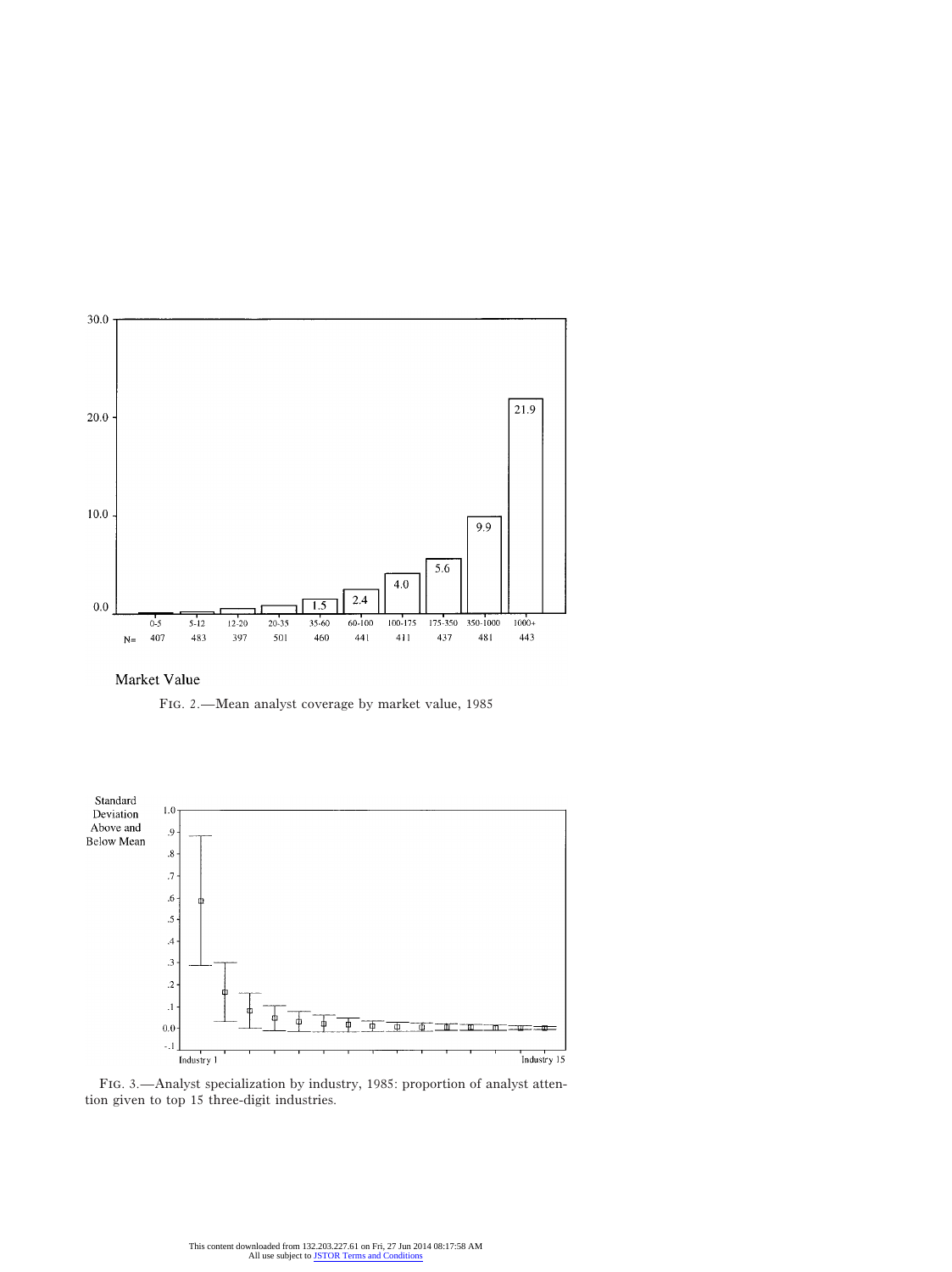15 three-digit industries that included any firms followed by that analyst.10 We see that, on average, analysts devoted 57% of their coverage to a single three-digit industry and that these proportions drop steeply such that very few analysts follow firms in more than a handful of industries.

#### ANALYTICAL FRAMEWORK

I test for the presence of an "illegitimacy discount" using an approach pioneered by Berger and Ofek in their study of the impact of diversification on firm value (Berger and Ofek 1995; cf. LeBaron and Speidell 1987; see also Berger and Ofek 1996; Denis, Denis, and Sarin. 1997). Three measures of "excess value" or the discrepancy between an imputed value of a firm and its actual value are constructed (Berger and Ofek 1995, pp. 60–61). The basis for such imputations begins with a calculation, for every single-segment firm, of its ratio of total capital (the market value of a firm's common stock—the number of shares outstanding multiplied by the share price at year's end—plus the book value of its debt) to its sales, assets, and EBIT (earnings before interest and taxes).<sup>11</sup> Next, median ratios by industry are computed, using the most detailed SIC class that has at least five firms with valid data and at least \$20 million in sales. An imputed value for the firm is then:

$$
I(V) = \sum_{i=1}^{n} A I_{i}^{*} (Ind_{i}(V/AI)_{m}f), \qquad (1)
$$

where  $I(V)$  is the estimated value of the firm;  $AI_i$  is segment *i*'s sales, assets, or EBIT;  $\text{Ind}_i(V/AI)_{mf}$  is the median ratio of total firm capital to sales, assets, or EBIT in segment *i*'s corresponding industry; *V* is total capital; and *n* is the number of segments reported by the firm.

This formulation applies valuation standards from single-segment firms to the full set of firms, which do business in one or more industry segments. For a given segment, the imputed value reflects its sales, assets, or profits multiplied by the median ratio of total capital to that variable for the corresponding industry. The predicted value for a diversified firm is the sum of these segment values. Ceteris paribus, a given firm should match these ratios for each of the industries in which it does business. Thus,

 $10$  As below, an analyst is coded as covering a firm when he publishes at least one forecast for a firm in the relevant year.

<sup>&</sup>lt;sup>11</sup> While the present argument concerns firms' stock prices, corporate debt is included in such calculations because the worth of a firm should reflect its value to all claimants—lenders and bondholders, as well as shareholders. However, virtually the same results obtain when debt is removed from such calculations.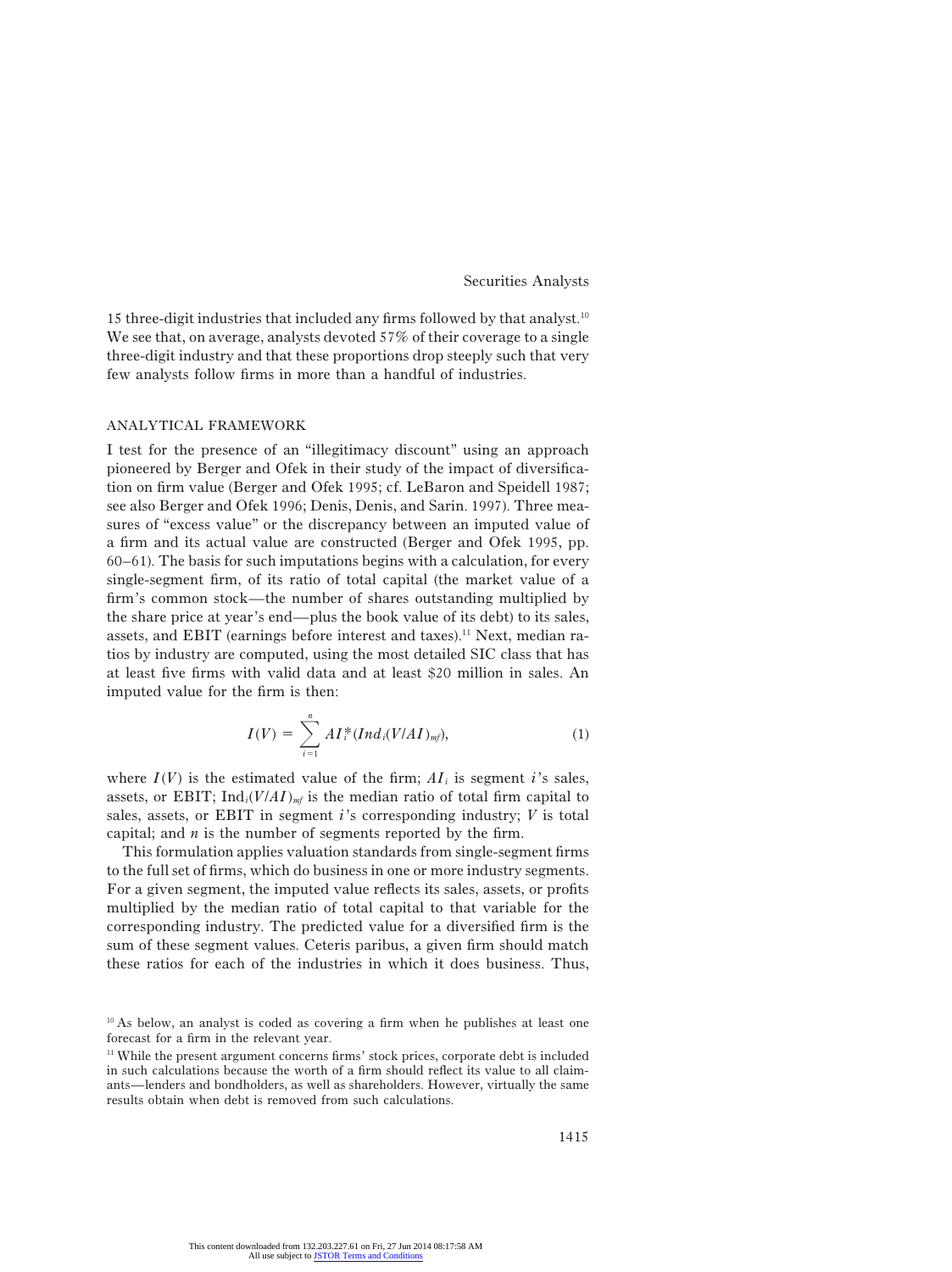when a firm's participation in its full profile of segments is viewed favorably by investors, the firm's market value will exceed the sum of the segment-level imputed values. This discrepancy or "excess value" is measured as a log ratio:  $\ln(V/I(V))$ . Note that, as public firms follow different fiscal calendars, excess value is computed at the end of a firm's fiscal year. Relevant share price data come from the *CRSP* database.

Calculation of excess value assumes that summed segment-level data on sales, assets, and EBIT equal firm-level data on such variables. However, discrepancies may occur due to accounting decisions left to managerial discretion (see Lichtenberg 1991). As do Berger and Ofek (1995, pp. 60– 61), I correct these discrepancies in the following manner. First, the 5% of firms for which the sales-based discrepancy is greater than  $1\%$  are treated as missing on excess value variables. Discrepancies are more common in the case of assets (72% of cases) and profits (93%). To correct for this, the 5% of cases where the assets-based discrepancy and the 13% of cases where the EBIT-based discrepancy exceeds 25% are treated as missing on the respective variables. For the 67% of the assets-based and 80% of the EBIT-based discrepancies that are within 25% of the total, the segment variables for each are recalculated by multiplying the segment's proportion of the segment sum for that variable by the firm's total. A final correction is performed for firms with negative EBIT. To avoid giving such segments negative values, the EBIT plus depreciation is used (EBITD). When EBITD is negative as well, the sales ratio is used instead (Berger and Ofek 1995, pp. 61–62).

# VARIABLES IN THE ANALYSIS

# Coverage Mismatch

The stated hypothesis concerns the relative frequency with which the analysts who specialize in a given industry follow the firms who participate in that industry. Calculation of "coverage mismatch" requires three kinds of information: the industry or industries with which a firm claims affiliation, the identities of the analysts who cover the firm, and analyst industry specialties. Measurement of the first and second issues is straightforward. SEC filings represented in the *Industry Segment* file indicate the SIC codes of the industries in which firms claim participation. An analyst is coded as covering a firm when he publishes at least one earnings forecast for that firm during the relevant fiscal year. The identification of analyst industry specialties is somewhat more complicated due to the fact that such specialties are not given in the *Zacks* data. Furthermore, while such publications as *Nelson's Directory of Investment Research,* a professional directory, give industry specialties, industries are not assigned in terms of the SIC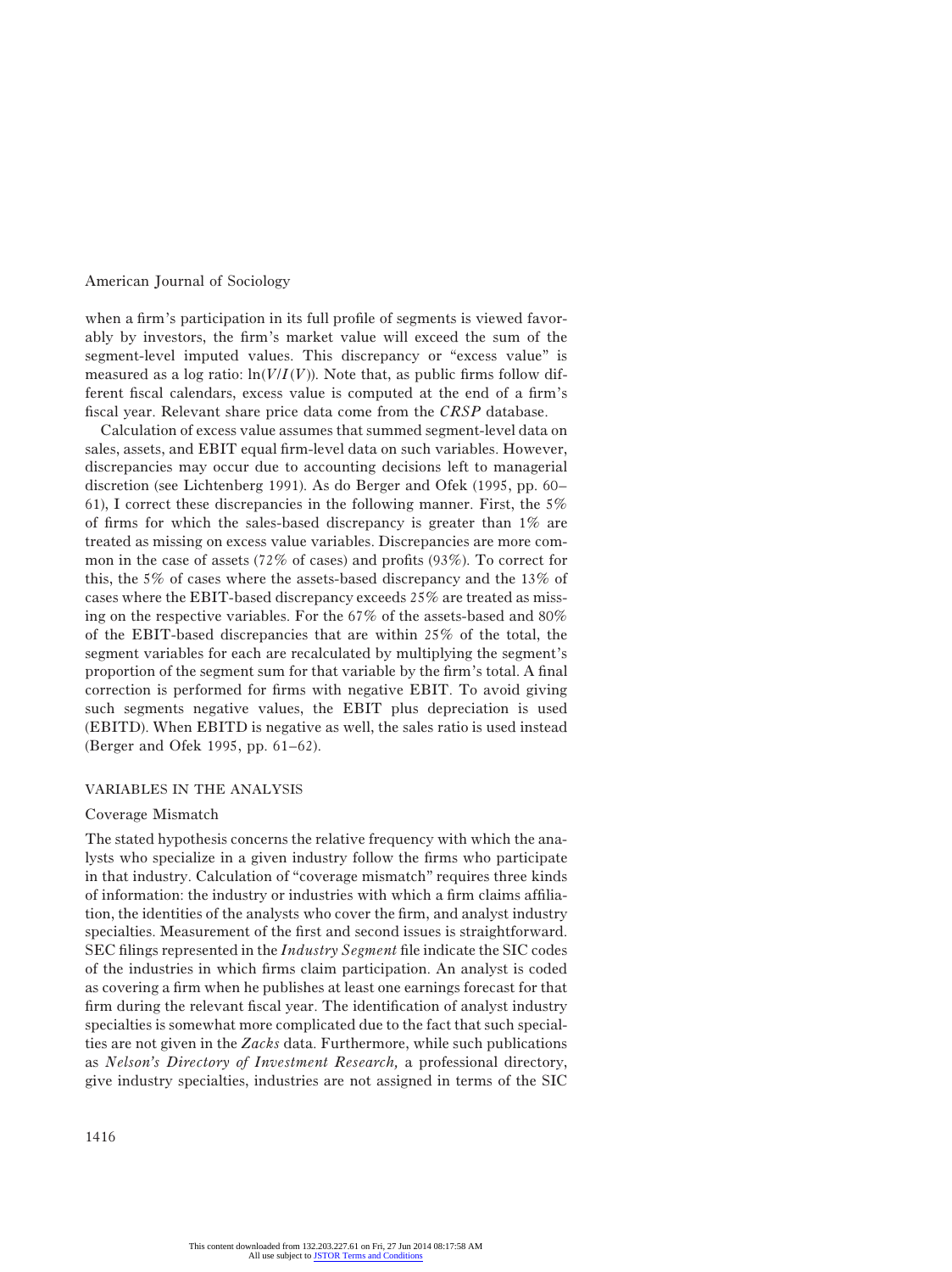#### TABLE 1

| No. of Firms with Highest Proportion of<br>Sales in the Industry | Minimal Proportion<br>for Analyst Coverage | No. of Relevant Three-Digit<br>Industries, 1986 |
|------------------------------------------------------------------|--------------------------------------------|-------------------------------------------------|
|                                                                  |                                            | 165                                             |
|                                                                  | .80                                        | 30                                              |
|                                                                  | .60                                        | 36                                              |
|                                                                  | .50                                        | Q                                               |
|                                                                  | .40                                        | 9                                               |
|                                                                  | .30                                        |                                                 |
|                                                                  | .20                                        |                                                 |

Minimal Proportions for Establishing Analyst Coverage of an Industry

codes given in firms' SEC filings. However, firms' identity claims and analyst attributions of identity must be comparable for coverage mismatch to be meaningful.

Thus, industry specialism must be defined on the basis of an analyst's observed tendency to cover firms that affiliate with a particular SIC code.12 In particular, an analyst is coded as specializing in an industry when he follows at least a minimal proportion of all industry-based firms that receive any analyst coverage.13 To control for industry size, this proportion varies based on the number of covered firms in the industry, as shown in table 1. Note that each of these conditions has been submitted to sensitivity tests, which indicate that the measurement of coverage mismatch is robust across alternative criteria for establishing analyst industry specialization. In addition, informal comparisons of the industry specialties generated by this procedure with those listed in *Nelson's Directory of Investment Research* reveal broad agreement.

Having designated industry specialists, I calculate coverage mismatch as follows. First, define  $c_{\tilde{h}}$  for a firm that participates in industry *i* as the

 $12$  For these calculations, multisegment firms are assigned to their primary industry on the basis of sales. Absent this assumption, the pattern of diversification would influence the observed pattern of analyst specialization. However, this assumption proves to have little impact in that assignment of analysts to industry specialities is substantially the same when multisegment firms are removed from these calculations. Note further that this assumption is not applied to the calculation of coverage mismatch.

<sup>&</sup>lt;sup>13</sup> Using the number of firms in an industry that receive coverage as the denominator controls for interindustry differences in the likelihood of attracting coverage. An alternative denominator would be the number of firms covered by the analyst in question. Results change little when such a measure is used.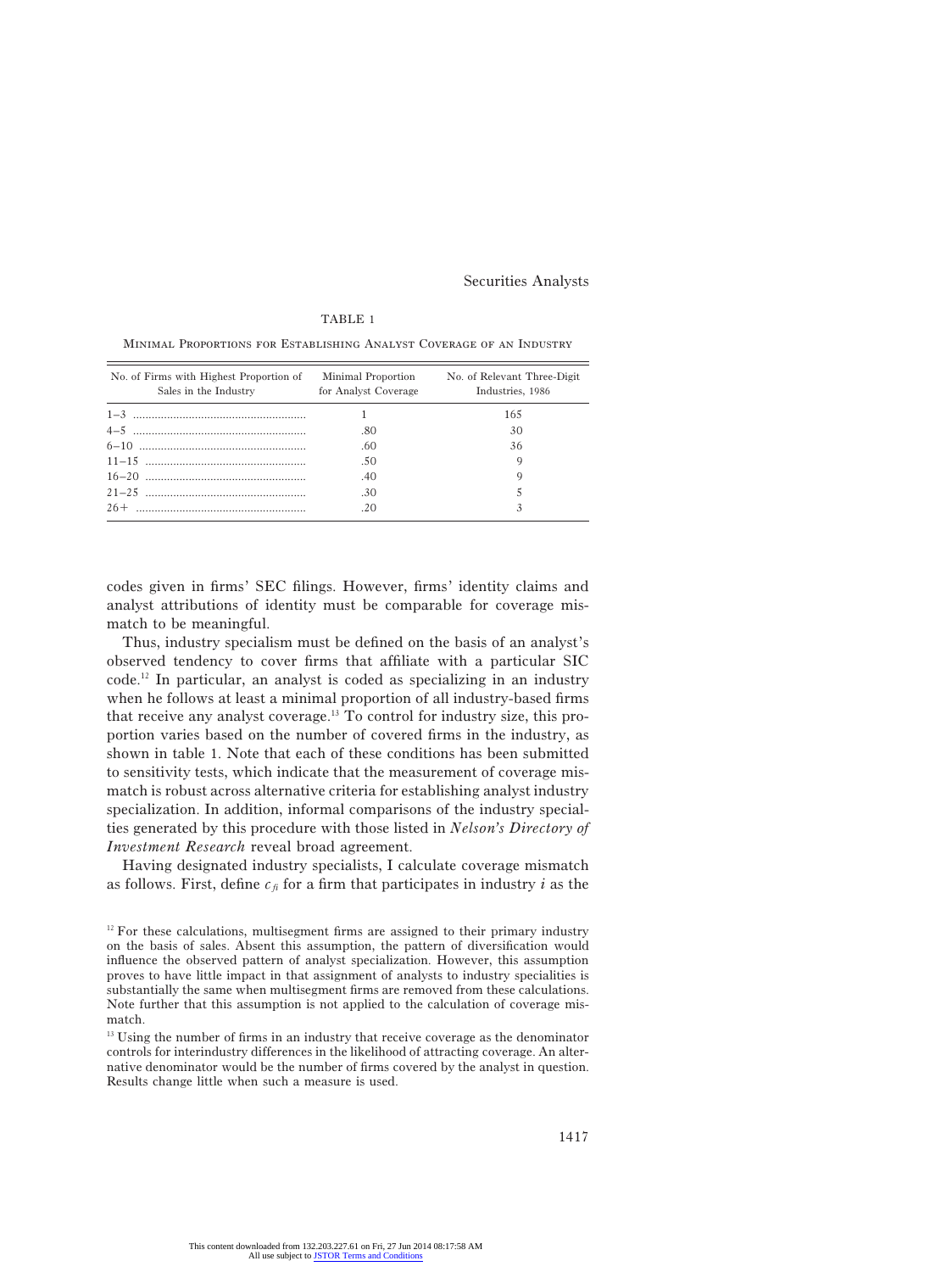number of specialists in industry *i* who follow the firm. Then, coverage mismatch is measured:

$$
cm_{fi} = 1 - (c_{fi}/\text{max}(c_{gi})), \qquad (2)
$$

where  $c_{qi}$  is the number of industry specialists in industry  $i$  covering firm *g* and  $max(c_{qi})$  is the maximum taken over all firms in industry *i*. While a score of zero indicates that the firm has attracted the greatest number of analysts who specialize in industry *i* to cover the firm, a score of 1 means that it has attracted none of these industry specialists. Using the maximum, rather than the total, number of industry specialists as the denominator standardizes the criterion across industries.

For single-segment firms, coverage mismatch is as above. For diversified firms, a firm-level measure of coverage mismatch may be generated by taking the average of the segment-level scores weighted by the size of the segments:

$$
cm_f = \sum_{s=1}^{S} w_s^* cm_{fs}, \qquad (3)
$$

where *S* refers to the number of segments reported by firm  $f$  and  $w<sub>f</sub>$  refers to the proportion of total sales—or assets, if sales data are unavailable that the segment represents.

A final issue in making such calculations concerns the appropriate level of industry aggregation. In the analyses presented below, I consider industries at the three-digit SIC level. The three-digit level is chosen largely because this middle range of aggregation gives a more useful rendering of the analyst coverage structure. By contrast, aggregation at the twodigit level produces a highly skewed distribution in that a small number of industries are associated with a disproportionate share of firms and analysts. Conversely, aggregation at the four-digit level generates many industries, each of which tends to have a small number of firms and analysts associated with it. The three-digit level provides a useful middle ground between these extremes. Nevertheless, analyses performed at the two- and four-digit levels generate results that, while slightly weaker, are highly consistent with those that emerge at the three-digit level.

# An Illustration: Restaurants and Diversification

Table 2 illustrates the calculation of coverage mismatch in SIC code 581, "eating and drinking places" or restaurants, in 1985. The 20 public American operating companies with the greatest amount of sales in this industry are presented. In addition, summary statistics are presented on these firms, the 37 industry participants that received any analyst following, and the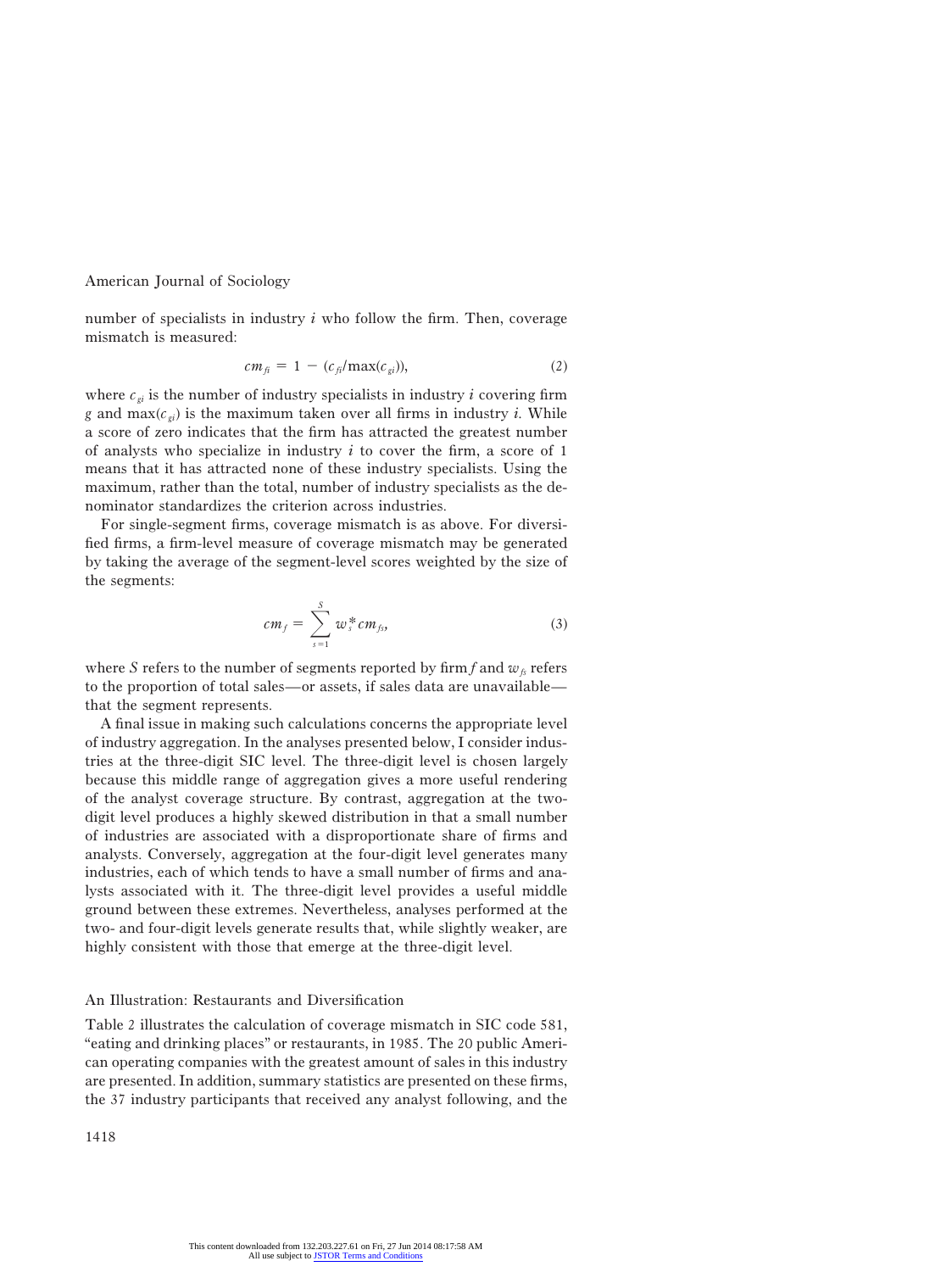| Firm-Level<br>Coverage<br>Mismatch            | 60<br>37         | 60        | $\infty$         | S.      | .37      | $\ddot{5}$ | 53     | 33     | $\ddot{3}$ | .75      | .36      | $\overline{O}$ . | <b>SO</b> | .59      | $\overline{51}$ | .24      | 43       | $50$ .          | .53      |                                                 | 00.1                                                                              |
|-----------------------------------------------|------------------|-----------|------------------|---------|----------|------------|--------|--------|------------|----------|----------|------------------|-----------|----------|-----------------|----------|----------|-----------------|----------|-------------------------------------------------|-----------------------------------------------------------------------------------|
| Segment-Level<br>Coverage<br>Mismatch         | 57<br>ڢ          | <b>SO</b> | .87<br>53        | 00.1    | 1.00     | .73        | 53     | 33     | 33         | 18.      | 1.00     | 50               | .60       | .87      | 37              | 53       | .73      | CO.             | 55       | $\sim$                                          | $00$ .                                                                            |
| Specialists<br>Restaurant<br>Covering<br>Firm |                  |           |                  |         |          |            |        |        |            |          |          |                  |           |          |                 |          |          | 4               | 5.25     | 2.87                                            |                                                                                   |
| Covering<br>Analysts<br>Firm                  |                  |           |                  |         |          |            |        |        |            |          |          |                  |           |          |                 | 보        | 28       | $\overline{30}$ | 15.55    | 4.98                                            | $\circ$                                                                           |
| Segments<br>Industry<br>No. of                |                  |           |                  |         |          |            |        |        |            |          |          |                  |           |          |                 |          |          |                 | 1.75     | 1.42                                            | 1.55                                                                              |
| Total Firm<br>Sales <sup>†</sup>              | 318.85<br>311.82 | 322.75    | 379.90<br>535.67 | ,301.89 | 1,996.15 | 480.77     | 516.48 | 540.57 | 543.68     | 5,863.90 | 1,586.60 | 1,127.50         | 1,254.83  | 2,151.55 | 8,056.65        | 1,241.70 | 5,847.89 | 8,694.75        | 03.70    | 139.58                                          | 54.245                                                                            |
| Restaurant<br>Industry†<br>Sales,             | 311.82<br>318.85 | 322.75    | 379.90<br>345.39 | 444.85  | 471.49   | 480.77     | 516.48 | 540.57 | 543.68     | 564.50   | 1,051.00 | ,100.11          | ,254.80   | ,448.63  | 2,081.10        | 2,343.30 | 2,663.20 | 3,694.75        | 1,043.90 | 73.49                                           | 25.90                                                                             |
| Company                                       |                  |           |                  |         |          |            |        |        |            |          |          |                  |           |          |                 |          |          |                 |          | Averages for 54 smaller firms with any coverage | .<br>.<br>.<br>.<br>.<br>.<br>.<br>Averages for 51 smaller firms with no coverage |

COVERAGE MISMATCH FOR 20 LARGEST PARTICIPANTS IN RESTAURANT INDUSTRY, 1985\* Coverage Mismatch for 20 Largest Participants in Restaurant Industry, 1985\*

TABLE 2

TABLE  $\it 2$ 

\* Twenty largest public American operating companies in terms of their reported sales in SIC code 581, "eating and drinking places."<br>† Numbers are given in millions. \* Twenty largest public American operating companies in terms of their reported sales in SIC code 581, "eating and drinking places." † Numbers are given in millions.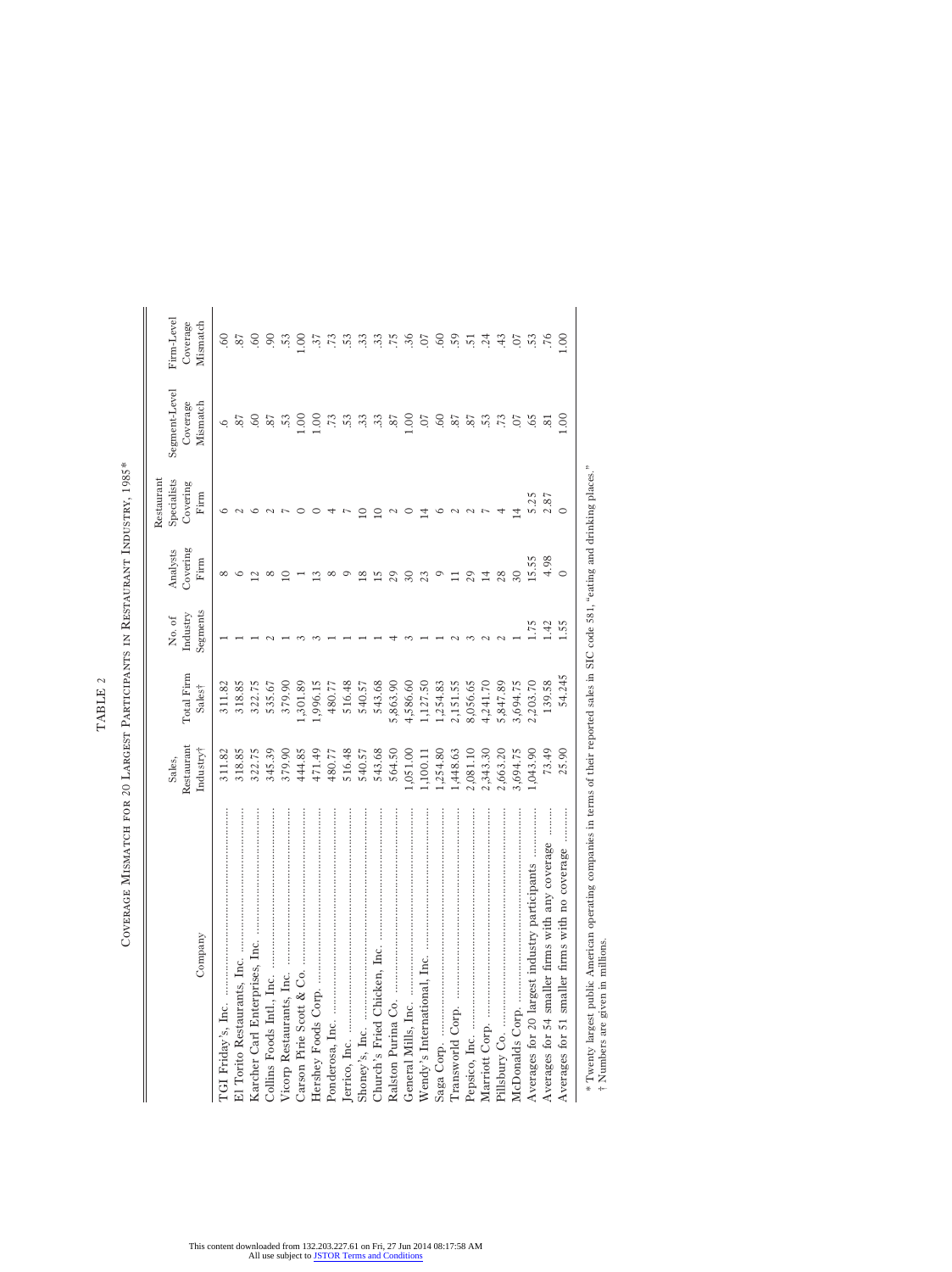36 firms that received no analyst attention. On the basis of the calculations described above, 10 analysts were identified as specializing in this industry in that they published earnings forecasts for at least 20% of the 57 firms that received any coverage. Among all participants in restaurants, Chi-Chi's, Inc., which ranked twenty-first in industry sales, was followed by all industry specialists, resulting in a coverage mismatch score of 0.0. By contrast, Pepsico, a company that participated in this industry at a level nearly 20 times that of Chi-Chi's, was followed by only two industry specialists. That its firm-level coverage mismatch score was as high as 0.51 stems from the fact that it was followed by the maximum number of beverage industry specialists.

The contrast between these firms illustrates an important feature of the analyst division of labor. While analysts specialize by industry, they are responsible for individual firms. As a result, diversified firms present a classificatory challenge. By their very nature, such corporations embody the issues raised by any product that deviates from an existing competitive frame: "To which industry does such a firm belong?" "Which analyst should cover it?" "To what should it be compared?" Indeed, the tension between diversification and analyst coverage patterns suggests an alternative explanation for the "diversification discount," the penalty suffered by firms that do business in multiple industries. Conventional accounts suggest that this discount, which led to a significant wave of "dediversification" during the 1980s and 1990s (Davis et al. 1994; Lang and Stultz 1994), reflects the inefficiency of the conglomerate form (e.g., Porter 1987; Jensen 1988, 1993; Berger and Ofek 1995). However, while such firms may indeed be less efficient, the newspaper excerpt presented in figure 4 illustrates the very different problem that, by straddling multiple industries and corresponding analyst specialties, diversified firms hinder efforts at crossproduct comparison. Indeed, diversified firms are significantly more likely to divest segments with high coverage mismatch (Zuckerman 1998).

# Control Variables

I include in analysis the four variables considered by Berger and Ofek (1995, pp. 50–51) to affect firm value: the log of the firm's assets, a measure of firm size; the EBIT to sales ratio, an indicator of firm profitability; the ratio of capital expenditure to sales, which represents growth opportunities; and the extent of a firm's diversification. I measure the latter with a sales-based Herfindahl index, which tends toward zero as a firm's sales are spread out among many segments. However, note that other measures of diversification, such as the number of segments and a measure of intersegment similarity, display substantially the same patterns of association with excess value (Zuckerman 1997, chap. 5). In addition, following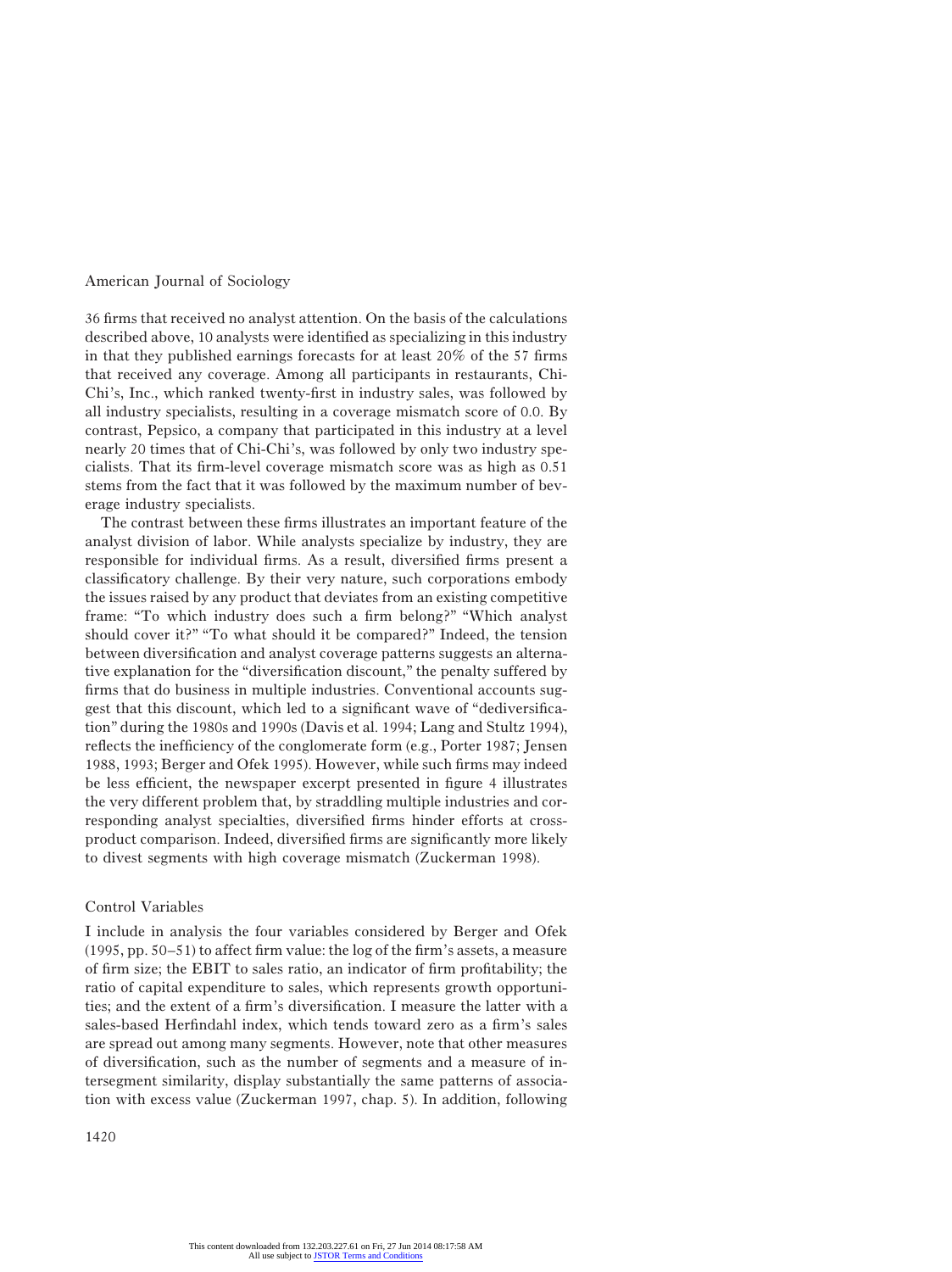# Why Is Indresco's Stock Lagging?

It's not that Indresco is a financial loser. It's just difficult to describe what Indresco does.

The hodgepodge of businesses it owns bothers Wall Street. Financial analysts can't categorize Indresco.

"Indresco's crisis is defining what it is: Are they an underground mining equipment manufacturer? A refractories company?" says [Tobias] Levkovich, [a] Smith Barney analyst.

Some analysts are calling for Indresco to narrow its focus by shedding businesses, such as the air tools and mining equipment units.

J. L. Jackson, CEO: "We're not going to get out of some business so we can make some analyst happy, so he can compare us with just the steel business or just the refractories business."

# Dallas Morning News March 14, 1995

Fig. 4.—Newspaper excerpt illustrating the valuation challenges faced by diversified firms (emphasis added).

Denis et al. (1997), I include the R&D expenditure to sales ratio as an additional measure of growth prospects.14

The number of analysts who follow the firm represents an important control factor as well. First, as has been shown in the case of critics in other markets (Shrum 1996; Eliashberg and Shugan 1997), it may be that the sheer magnitude of analyst attention, rather than the specialization of their coverage, affects firm value. In addition, several scholars suggest that the opposite pattern may occur: analysts respond to increases (decreases) in a firm's stock price by increasing (decreasing) their coverage (Bhushan 1989; McNichols and O'Brien 1997). Thus, to the extent that low coverage mismatch reflects a large analyst following and the latter is

<sup>&</sup>lt;sup>14</sup> They also consider a firm's advertising/sales and its debt/equity ratios and show them to be unrelated to excess value.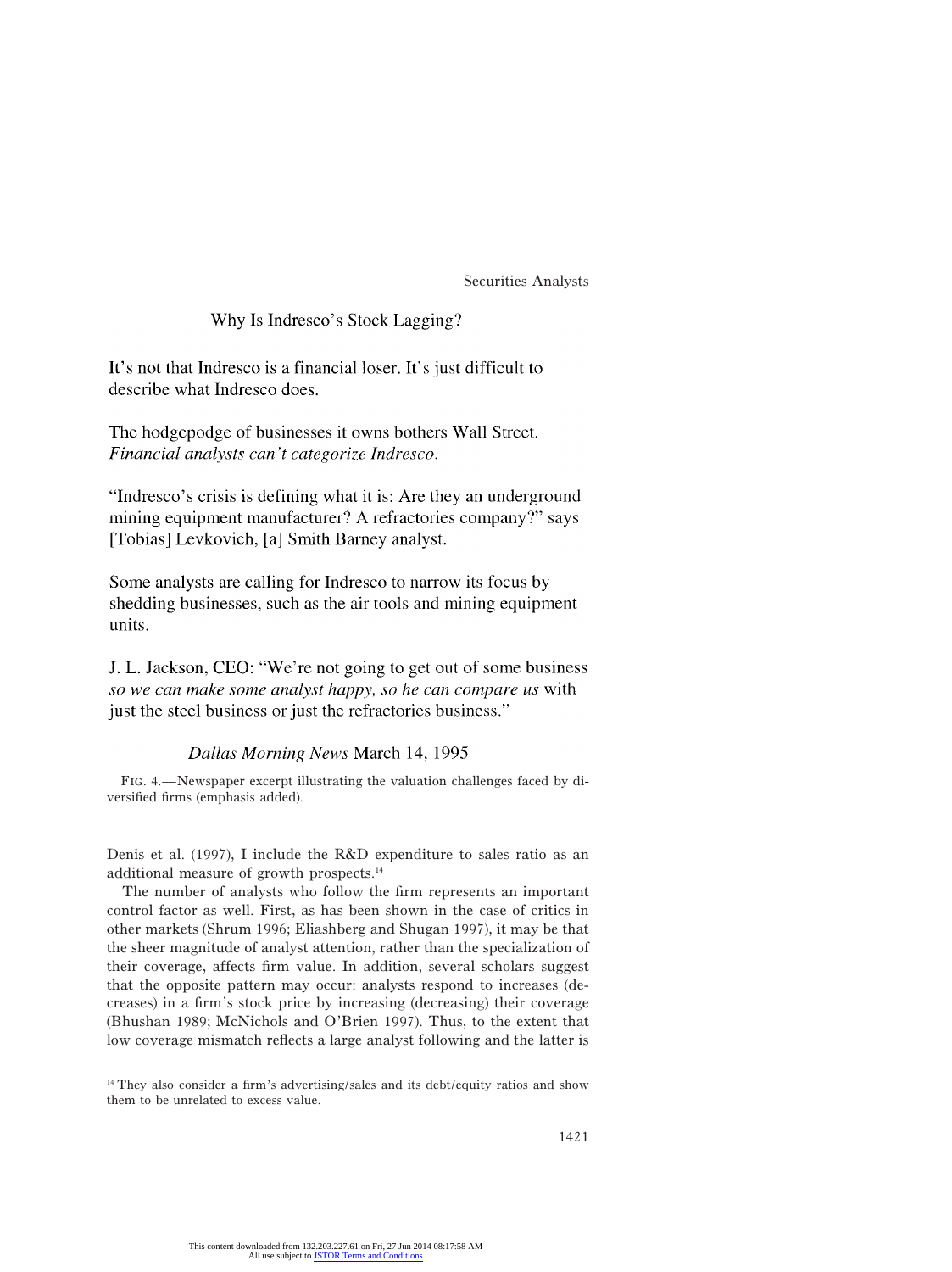generated by a low market value, including the number of analysts takes this reciprocal effect into account.

#### ANALYSIS

I explore the relationship between coverage mismatch and excess value over the years 1985–94. As do Berger and Ofek (1995, p. 43), I exclude firms that had any segments in financial services industries (SIC codes between 6,000 and 6,999) because many such corporations do not report their earnings before interest and taxes (EBIT). In addition, I restrict the study population to American operating companies that are listed on major exchanges. This excludes foreign firms that are listed in American stock markets—and which thus file data with the SEC—as well as subsidiaries, LBOs, and private or rarely traded firms, which sometimes appear in *Compustat* as well.<sup>15</sup>

Table 3 gives descriptive statistics and a correlation matrix for the variables used in analysis. Several patterns are worthy of note. First, while the sales and assets-based excess value scores are highly correlated, the EBIT-based measure is only moderately correlated with the others. This corresponds with generally weaker associations between EBIT-based excess value and all other variables (Berger and Ofek 1995, pp. 48, 51) and may reflect the measurement difficulties described above. Accordingly, Denis et al. (1997) disregard the EBIT-based measure. Finally, note that the R&D intensity measure is missing for many firm years. Accordingly, I compare models that include this variable with those that exclude it.

As I consider multiple observations of the same firms, I model this association using fixed-effects regression analyses (e.g., Hannan and Young 1977).16 Thus, coefficients represent within-firm differences across years. Random-effects models, which make more liberal assumptions about the nature of serial correlation, produce virtually the same results. Tables 5– 6 present the fixed-effects results for the sales, assets, and EBIT-based measures respectively.

Models 1 and 2 assess the impact of the control variables. We see that the patterns differ little across tables. However, somewhat discrepant re-

<sup>16</sup> In particular, I estimate the models using the "xtreg" procedure in *Stata 5.0* (Stata Corporation, College Station, Tex.).

<sup>&</sup>lt;sup>15</sup> Note as well that, unlike Berger and Ofek (1995, p. 61), I include firms with extreme values on the excess value scores—those for which the imputed value is more than four times greater or smaller than its actual market value. Berger and Ofek do not explain this exclusion. Indeed, that there seem to be no clear breaks in the distribution of the excess value variables, and that the variance explained actually increases slightly when firms with extreme values are included, suggests that the method works equally well for these cases.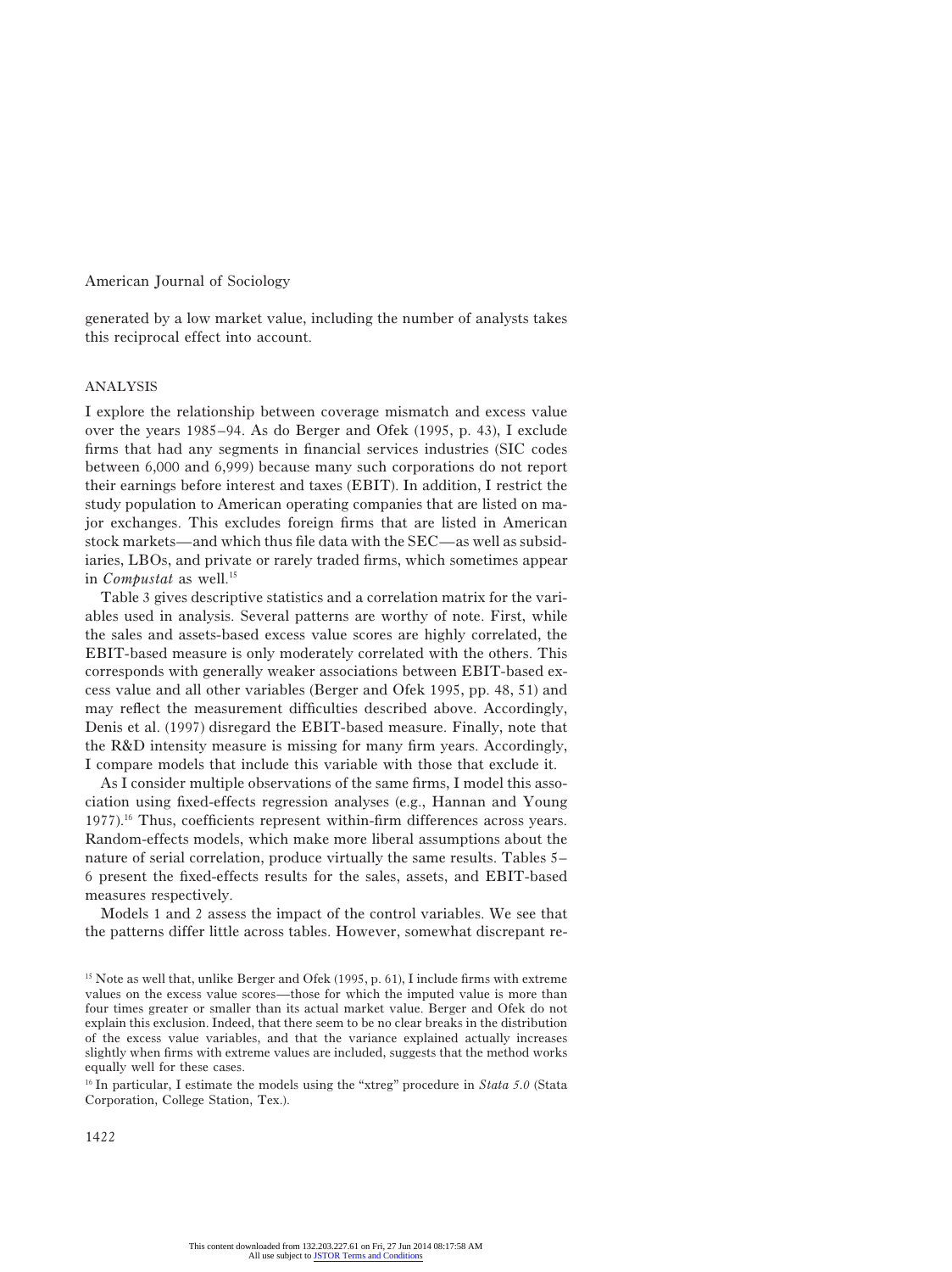|                |                              | Valid $N$                                            |                |      |          |      |        |       |         |         |                              |     |                   |                |
|----------------|------------------------------|------------------------------------------------------|----------------|------|----------|------|--------|-------|---------|---------|------------------------------|-----|-------------------|----------------|
|                | Variable                     | (Firm-Years) Mean SD Minimum Maximum [1] [1] [3] [3] |                |      |          |      |        |       |         |         |                              |     | $[6]$ $[7]$ $[8]$ | $\overline{6}$ |
|                | [1] Excess value—sales based | 27,597                                               | $-.13$ 1.04    |      | $-16.31$ | 4.20 |        |       |         |         |                              |     |                   |                |
| $\overline{c}$ | Excess value—assets based    | 26,346                                               | $-12$          |      | $-16.16$ | 3.71 |        |       |         |         |                              |     |                   |                |
| $\boxed{3}$    | Excess value-EBIT based      |                                                      |                |      | $-16.27$ | 9.70 |        |       |         |         |                              |     |                   |                |
| $[4]$          |                              |                                                      | 5.12           |      | 06       | 1.43 |        |       |         |         |                              |     |                   |                |
| $\overline{5}$ |                              |                                                      |                |      | $-3.92$  | .78  | .25    |       |         |         |                              |     |                   |                |
| $[6]$          | apital expenditure/Sales     | 24,652<br>31,602<br>31,116<br>31,116<br>31,600       | $\ddot{\circ}$ |      |          | 8.31 |        |       |         |         |                              |     |                   |                |
| E              | iversification (Herfindahl)  |                                                      |                |      | .34      | 1.00 |        |       |         | $-31$   |                              | 3   |                   |                |
| $^{[8]}$       |                              | 15,945                                               | SO.            |      | $\odot$  | 3.41 |        |       |         | $-0.06$ | $-35$                        |     | $\frac{13}{2}$    |                |
| $[9]$          |                              | 31,602                                               | 6.26           | 8.33 |          | 62   | .26    | .22   |         |         | $\overline{0}$               | 0.0 | $-16$             | $\vdots$       |
| $[10]$         |                              | 81,526                                               | $\frac{1}{3}$  |      | $\rm{C}$ | 1.00 | $-.22$ | $-19$ | $-0.07$ |         | $-16 - 00$ . 00. 00. 00. 59. |     |                   |                |

SUMMARY STATISTICS AND CORRELATIONS SUMMARY STATISTICS AND CORRELATIONS TABLE  $\boldsymbol{3}$ 

TABLE 3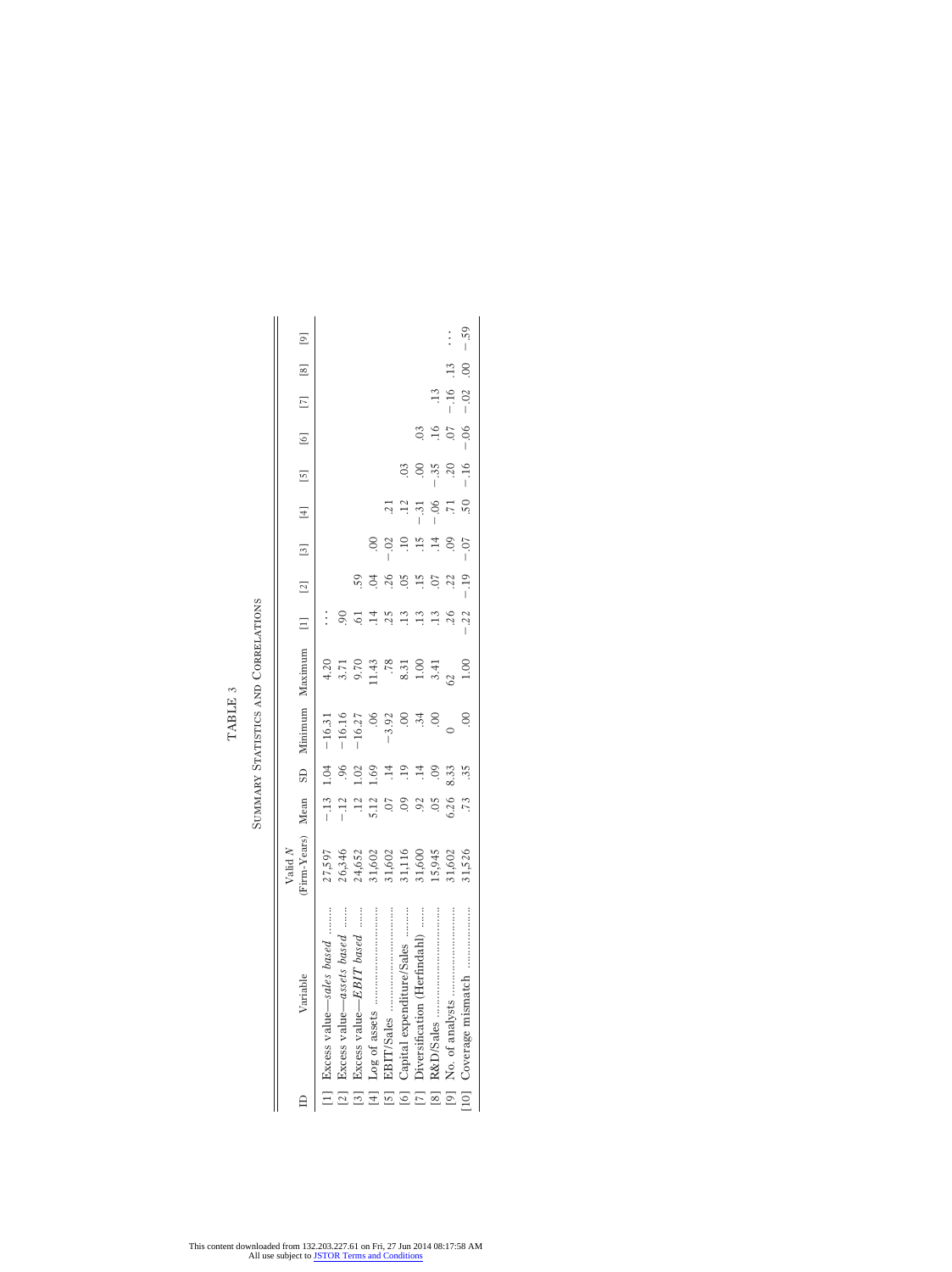sults appear in table 6. In particular, while the log of analyst coverage has a strong negative association with the sales and assets-based excess value, its impact with the EBIT-based measure is much weaker. Further, while profitability (EBIT/sales) has the expected large positive effect on excess value in tables 4 and 5, this variable has no effect in the case of the EBIT-based measure of excess value. These surprising results suggest that we treat results based on this dependent variable with some caution.

Models 3 and 4 introduce coverage mismatch as a covariate. The results from each table strongly support the stated hypothesis. That is, corporations that succeed in attracting recognition from the analysts who specialize in their industries enjoy greater financial market success. Firms that fail to reduce their level of coverage mismatch trade at a discount. This effect is significant even when controlling for a host of factors that affect valuations, including the sheer size of a firm's analyst following.

It is useful to get a sense of the magnitude of this effect. Consider once again the case of Pepsico in 1985, a diversified firm that received little or no coverage from analysts who specialized in its non–core-industry segments. Pepsico's total capital in 1985 was \$6.57 billion and its salesbased imputed value was \$4.3 billion, generating a sales-based excess value of .42. According to model 2 in table 4, were Pepsico to lower its coverage mismatch from 0.51 to 0—the level attained in its core segment of "Beverages," its excess value score would increase by  $(.51)$ \*  $(.136)$  or .07 to .49. Exponentiating this number and multiplying it by the imputed value generates a potential total capital of \$7.04 billion, indicating that Pepsico's heightened level of coverage mismatch reduces its value by \$472 million, a discount of 7.2%. Slightly smaller but quite large estimates of the discount are obtained for the assets and EBIT-based measures respectively. It seems clear then that changes in coverage mismatch can amount to vast sums of money. Indeed, arbitrageurs compete to find price discrepancies that are much smaller than this one. In sum, a firm that does not succeed in cultivating an analyst review network befitting the desired corporate identity suffers a significant devaluation on Wall Street.

#### Possible Spuriousness

Two challenges may be raised to this conclusion. First, perhaps the set of control variables included does not exhaust the range of possible factors that underlie the association between coverage mismatch and excess value. In particular, efficient-markets theory would insist that there must be information about the firms' future prospects that impacts both analyst coverage patterns and excess value, resulting in a spurious association between these variables.

It seems doubtful that information about firm's future earnings could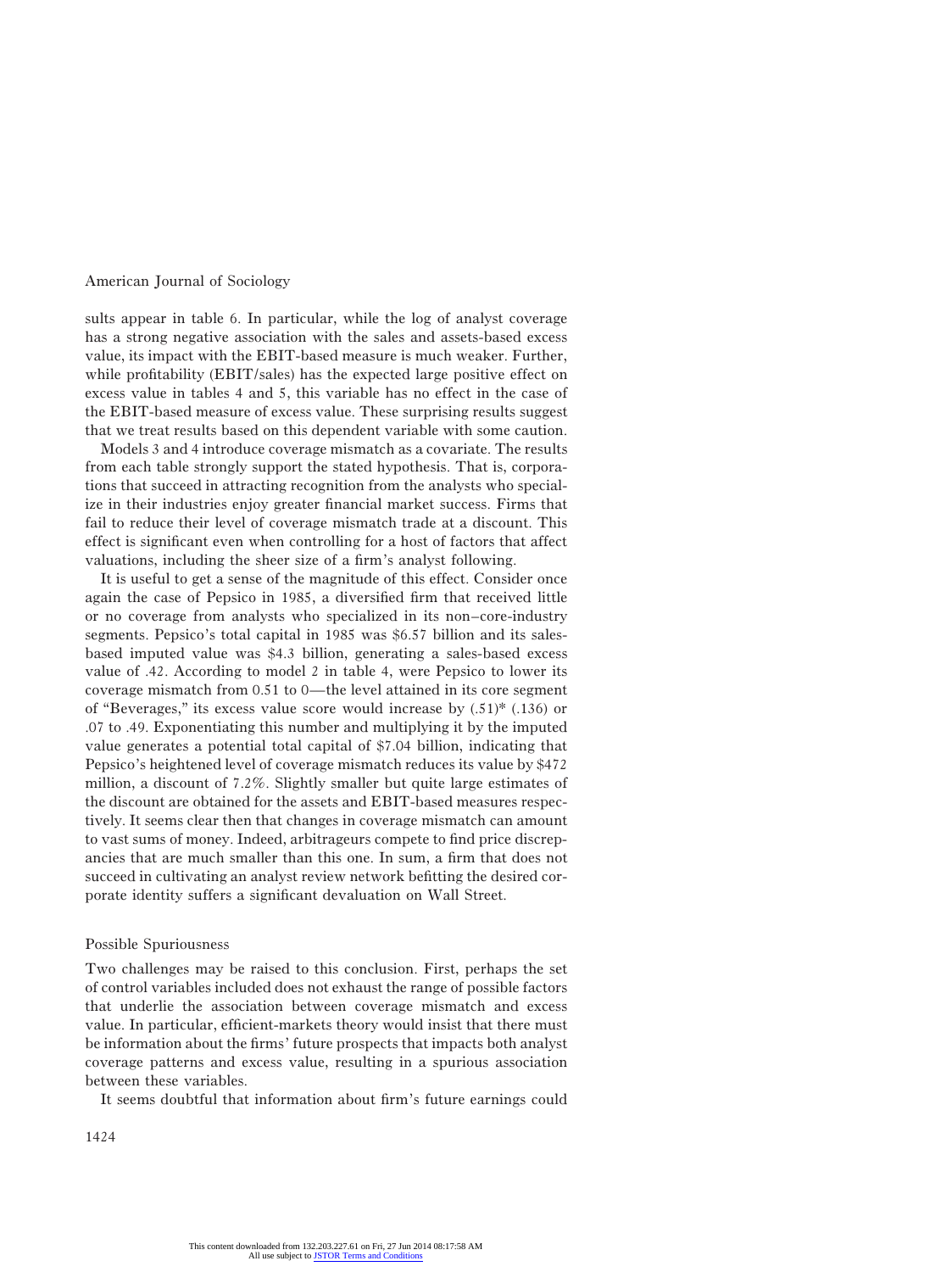TABLE 4 TABLE 4

MODELS OF EXCESS VALUE BASED ON SALES-RATIO, 1985-94 Models of Excess Value Based on Sales-Ratio, 1985–94

|                                                                   | <b>CONTROL VARIABLES</b> |                   | INCLUDING COVERAGE MISMATCH |                     | INCLUDING EBIT               | INCLUDING EXCESS<br>CHANGE MODEL: |
|-------------------------------------------------------------------|--------------------------|-------------------|-----------------------------|---------------------|------------------------------|-----------------------------------|
| VARIABLE                                                          | Model 1                  | Model 2           | Model 3                     | Model 4             | SALES $(t + 1)$<br>(Model 5) | VALUE $(t - 1)$<br>(Model 6)      |
|                                                                   | $-105$ $(.016)**$        | $-.101(012)*$     | $-.108(.016)**$             | $-.105(012)$ **     | $-.121(.012)**$              | $-.072(.013)$                     |
|                                                                   | $.955(.083)$ **          | ** (.049) 96      | $.951(.083)$ **             | $.286(.049)$ **     |                              | $1.185(0.052)$ **                 |
| Capital expenditure/sales                                         | $.633(111)$ **           | .595 (.025)**     | $.612(110)$ **              | .593 (.034)**       | 553 (.036)**                 | $.873(0.087)$ **                  |
| Diversification (Herfindahl)                                      | $.173$ $(.127)$ **       | $.154(.088)**$    | $.141(.128)$ **             | $.119(088)*$        | $1.172(0.088)$ **            | 460 (.064)**                      |
|                                                                   | $.016(.002)$ **          | $022(002)**$      | $.013(002)$ **              | $019(002)$ **       | 021 (.002)**                 | 011 $(.002)^*$                    |
| R&D expenditure/sales                                             | $1.433$ $(.163)$ **      |                   | $.430(.163)$ **             |                     |                              |                                   |
|                                                                   |                          |                   | $-153(034)$ **              | $-.136$ $(.025)$ ** | $-.129(.025)*$               | $-0.03$ $(0.024)$ **              |
|                                                                   |                          |                   |                             |                     | 493 (.049)**                 |                                   |
|                                                                   |                          |                   |                             |                     |                              | $.339(007)$ **                    |
|                                                                   | $-1.053$ (.142)**        | $-0.954$ (.104)** | $-874$ (.147)**             | $-.782(.108)**$     | $-.681(.109)**$              | $.673(.110)**$                    |
| Firm differences ( <i>F</i> -statistic)                           | $6.91***$                | $6.74***$         | $6.82***$                   | $6.70**$            | 7.21**                       | $2.20***$                         |
|                                                                   | 2,921                    | 5,479             | 2,918                       | 5,470               | 5,024                        | 4,687                             |
|                                                                   | 14,006                   | 27,217            | 13,937                      | 27,144              | 25,230                       | 23,170                            |
|                                                                   | 11,079                   | 21,733            | 11,048                      | 21,668              | 20,200                       | 18,476                            |
|                                                                   | .145                     | $\Xi$             | .152                        | 115                 | .082                         | .512                              |
| NOTE.-SEs are in parentheses.<br>$* P \le 05.$<br>** $P \le 01$ . |                          |                   |                             |                     |                              |                                   |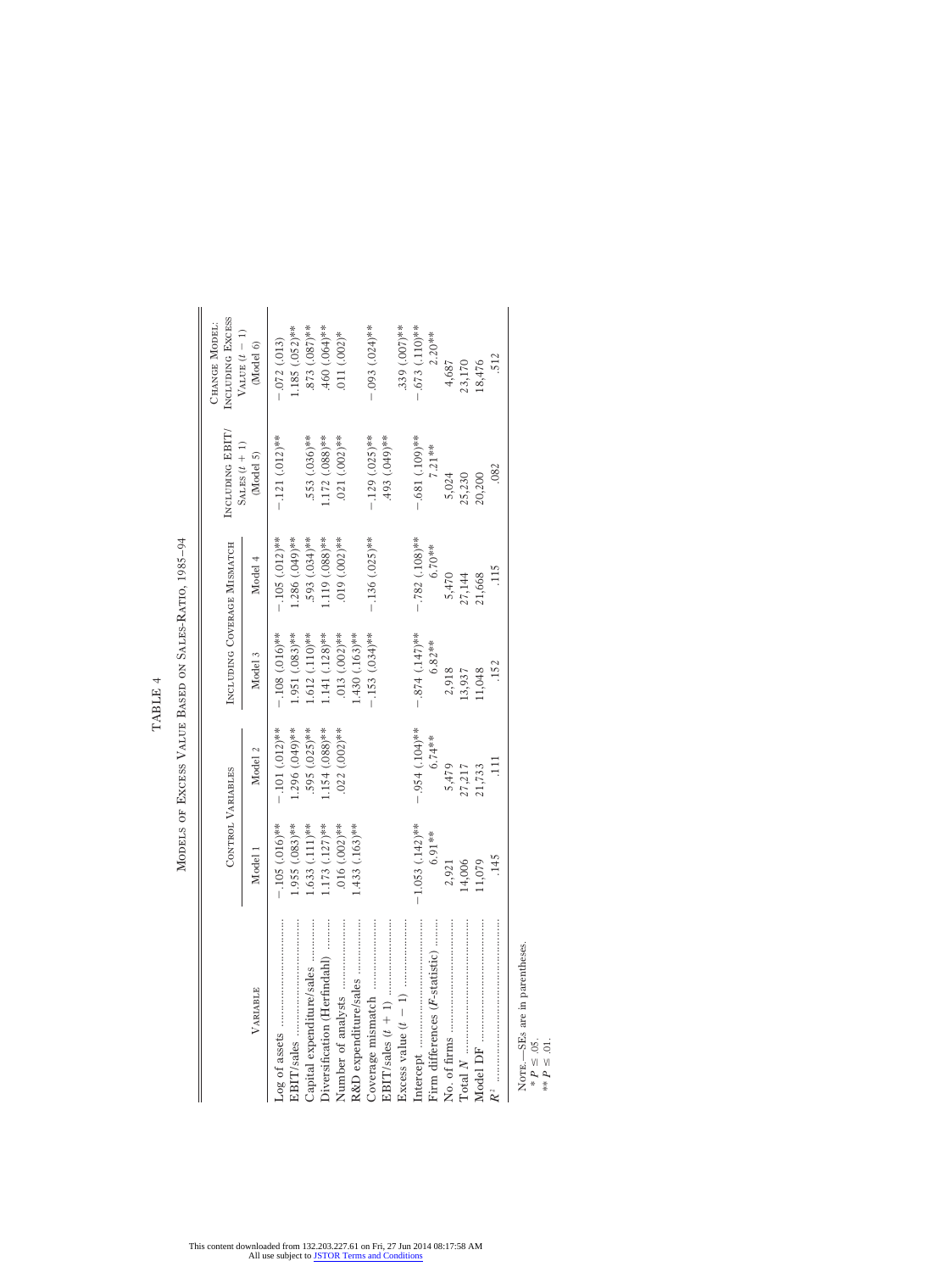MODELS OF EXCESS VALUE BASED ON ASSETS-RATIO, 1985-94 Models of Excess Value Based on Assets-Ratio, 1985–94

TABLE 5

 $\operatorname{TABLE}$  5

|                                                                             | <b>CONTROL VARIABLES</b> |                  | INCLUDING COVERAGE MISMATCH |                        | INCLUDING EBIT/            | INCLUDING EXCESS<br>CHANGE MODEL: |
|-----------------------------------------------------------------------------|--------------------------|------------------|-----------------------------|------------------------|----------------------------|-----------------------------------|
| VARIABLE                                                                    | Model 1                  | Model 2          | Model 3                     | Model 4                | SALES $(t + 1)$<br>Model 5 | VALUE $(t - 1)$<br>Model 6        |
|                                                                             | $-0.249(0.15)$ ***       | $-.270(.012)***$ | $-.251(.075)***$            | $-.274(.012)***$       | $-0.277(012)$ ***          | $-.211(.012)**$                   |
| <br>EBIT/sales                                                              | 2.313 (.079)***          | .506 (.047)***   | 2.308 (.079)***             | 1.498 (.047)***        |                            | 1.311 (.050)***                   |
| :/sales ………………<br>Capital expenditure                                       | $.821(.100)$ ***         | $.322(.032)^***$ | 809 (.100)***               | $.320(032)$ ***        | $.265$ (.034)***           | 106 (.037)***                     |
| Diversification (Herfindahl)                                                | $.025(.131)$ ***         | 1.040 (.091)***  | 997 (.132)*                 | .000 (0.001) ***       | 1.030 (.091)***            | 656 (.093)***                     |
| Number of analysts                                                          | $0.020$ $(0.002)$ **     | .027 (.002)***   | $018(002)$ ***              | $.025$ $(.002)$ ***    | $027 (002)^{***}$          | $015(002)*$                       |
|                                                                             | $1.051(.1553)***$        |                  | $.049(.153)***$             |                        |                            |                                   |
| Coverage mismatch                                                           |                          |                  | $-110(032)$ ***             | $-0.121$ $(0.023)$ *** | $-.112(.024)***$           | $-0.03$ $(0.024)$ ***             |
| EBIT/sales $(t + 1)$                                                        |                          |                  |                             |                        | $.647(047)$ ***            |                                   |
| Excess value $(t - 1)$                                                      |                          |                  |                             |                        |                            | 318 (.007)***                     |
| Intercept                                                                   | $-.197(.145)$            | $-.020(.106)$    | $-066(.150)$                | 133 (.110)***          | $.210(.110)*$              | $.229(.113)**$                    |
| Firm differences ( <i>F</i> -statistic)                                     | $6.47***$                | $6.15***$        | $6.36***$                   | 6.09***                | $6.50***$                  | $2.24***$                         |
|                                                                             | 2,858                    | 5,405            | 2,855                       | 5,396                  |                            |                                   |
|                                                                             | 13,274                   | 25,981           | 13,241                      | 25,908                 | 4,952<br>24,060            | 4,577<br>21,656                   |
|                                                                             | 10,410                   | 20,571           | 10,379                      | 20,506                 | 19,102                     | 17,092                            |
| $R^i$ , and an analyzing and an analyzing and an analyzing $\overline{R}^i$ | .096                     | .064             | $\Xi$                       | .067                   | .048                       | .366                              |
| parentheses                                                                 |                          |                  |                             |                        |                            |                                   |
| NOTE.—SEs are in<br>* $P \leq .10$ .                                        |                          |                  |                             |                        |                            |                                   |
| ** $P \le .05$ .                                                            |                          |                  |                             |                        |                            |                                   |
| $***P\leq .01$                                                              |                          |                  |                             |                        |                            |                                   |

1426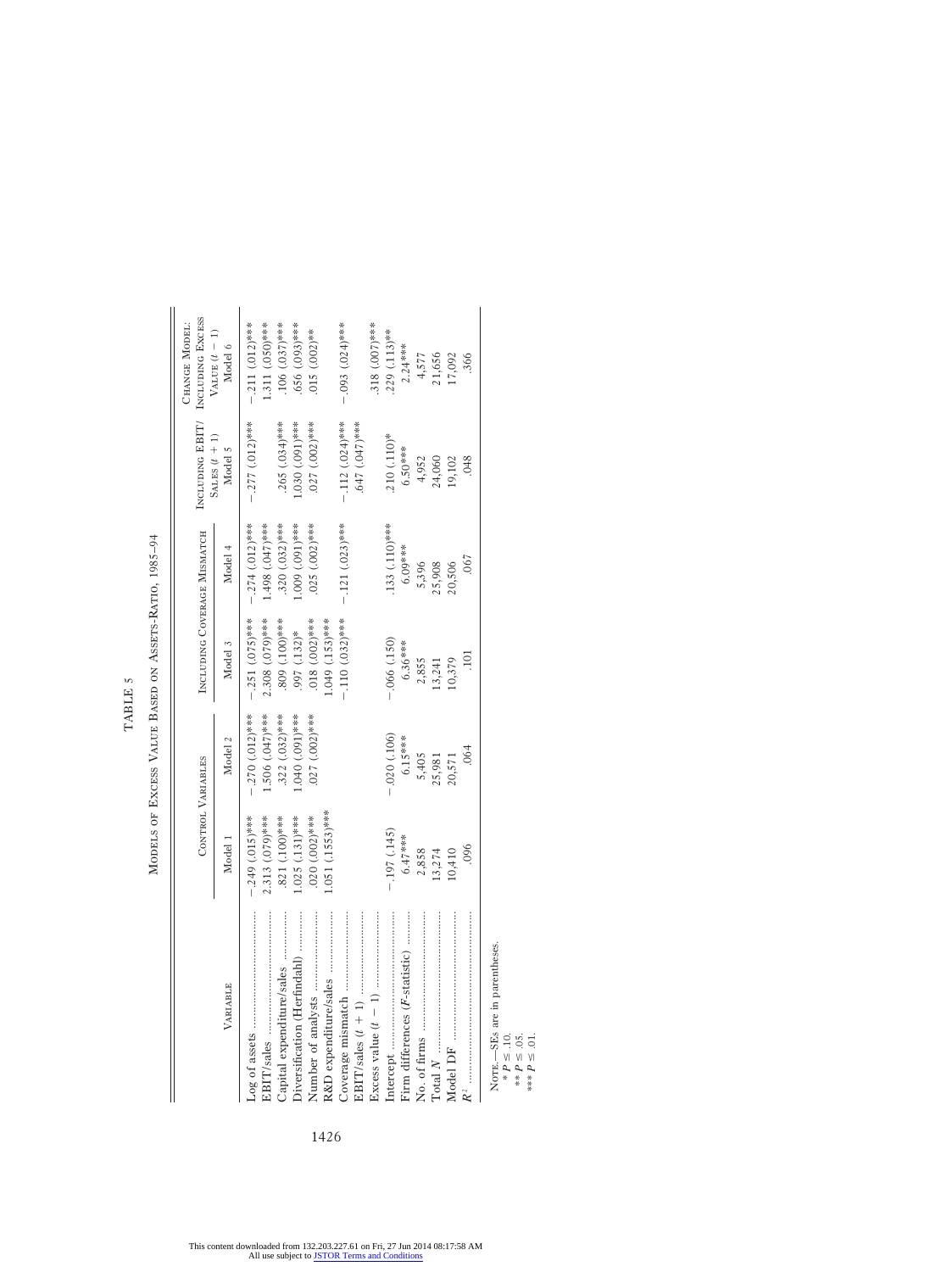TABLE  $6\,$ TABLE 6

MODELS OF EXCESS VALUE BASED ON EBIT-RATIO, 1985-94 Models of Excess Value Based on EBIT-Ratio, 1985–94

|                                              |                   | <b>CONTROL VARIABLES</b> |                      | INCLUDING COVERAGE MISMATCH | INCLUDING EBIT/<br>SALES $(t + 1)$ | INCLUDING EXCESS<br>CHANGE MODEL:<br>VALUE $(t - 1)$ |
|----------------------------------------------|-------------------|--------------------------|----------------------|-----------------------------|------------------------------------|------------------------------------------------------|
| VARIABLE                                     | Model 1           | Model 2                  | Model 3              | Model 4                     | Model 5                            | Model 6                                              |
|                                              | $-0.027(023)$     | (0.17)                   | $-.029(.023)$        | $-0.009(0.017)$             | $-0.055(0.17)$ ***                 | 014 (.019)                                           |
| EBIT/sales ………………………………                      | $-.014(.144)$     | .092(.065)               | $-.010(.014)$        | 088 (.065)                  |                                    | 129 (.078)*                                          |
| Capital expenditure/sales                    | $158(.145)$ ***   | $643$ $(049)$ ***        | $1.153(145)$ ***     | $.642(049)$ ***             | 525 (.052)***                      | 705 (.066)***                                        |
| Diversification (Herfindahl)                 | $.058(.252)$ **   | $.214(.153)***$          | $1.039(0.253)$ ***   | $1.195(153)$ ***            | $.183(.151)^{***}$                 | $923(182)$ ***                                       |
|                                              | $.007(003)$ **    | $010(002)$ ***           | .005(.003)           | 009 (002)***                | $0.0010$ $(0.002)$ ***             | $010(000)***$                                        |
|                                              | $.417(.230)*$     |                          | $.418(.230)*$        |                             |                                    |                                                      |
|                                              |                   |                          | $-105(050)$ **       | $-0.068$ $(0.033)$ **       | $-.054(.033)*$                     | $-0.036$ <sup>**</sup>                               |
|                                              |                   |                          |                      |                             | $-.341(.065)$ ***                  |                                                      |
|                                              |                   |                          |                      |                             |                                    | 062 (.008)***                                        |
|                                              | $-.853(.255)*$ ** | $-1.127(0)$ ***          | $-0.734$ $(.273)***$ | $-1.038$ $(.175)$ ***       | $-.752(.174)***$                   | $-0.38$ $(0.206)$ ***                                |
| Firm differences (F-statistic)               | $2.64***$         | $2.93***$                | $2.64***$            | $2.93***$                   | $3.07***$                          | 1.94***                                              |
|                                              | 2,758             |                          | 2,755                | 5,211                       |                                    | 4,306                                                |
|                                              | 12,494            | 5,220<br>24,321          | 12,461               | 24,248                      | $4,777$<br>$22,540$<br>$17,757$    | 19,864                                               |
|                                              | 9,730             | 19,096                   | 9,699                | 19,039                      |                                    | 15,551                                               |
|                                              | .049              | 034                      | 050                  | 034                         | $\overline{0}$                     | .073                                                 |
|                                              |                   |                          |                      |                             |                                    |                                                      |
| NOTE.-SEs are in parentheses<br>$P \leq .10$ |                   |                          |                      |                             |                                    |                                                      |
| $**$ $P \leq .05$                            |                   |                          |                      |                             |                                    |                                                      |
| $P \le 0.1$                                  |                   |                          |                      |                             |                                    |                                                      |

1427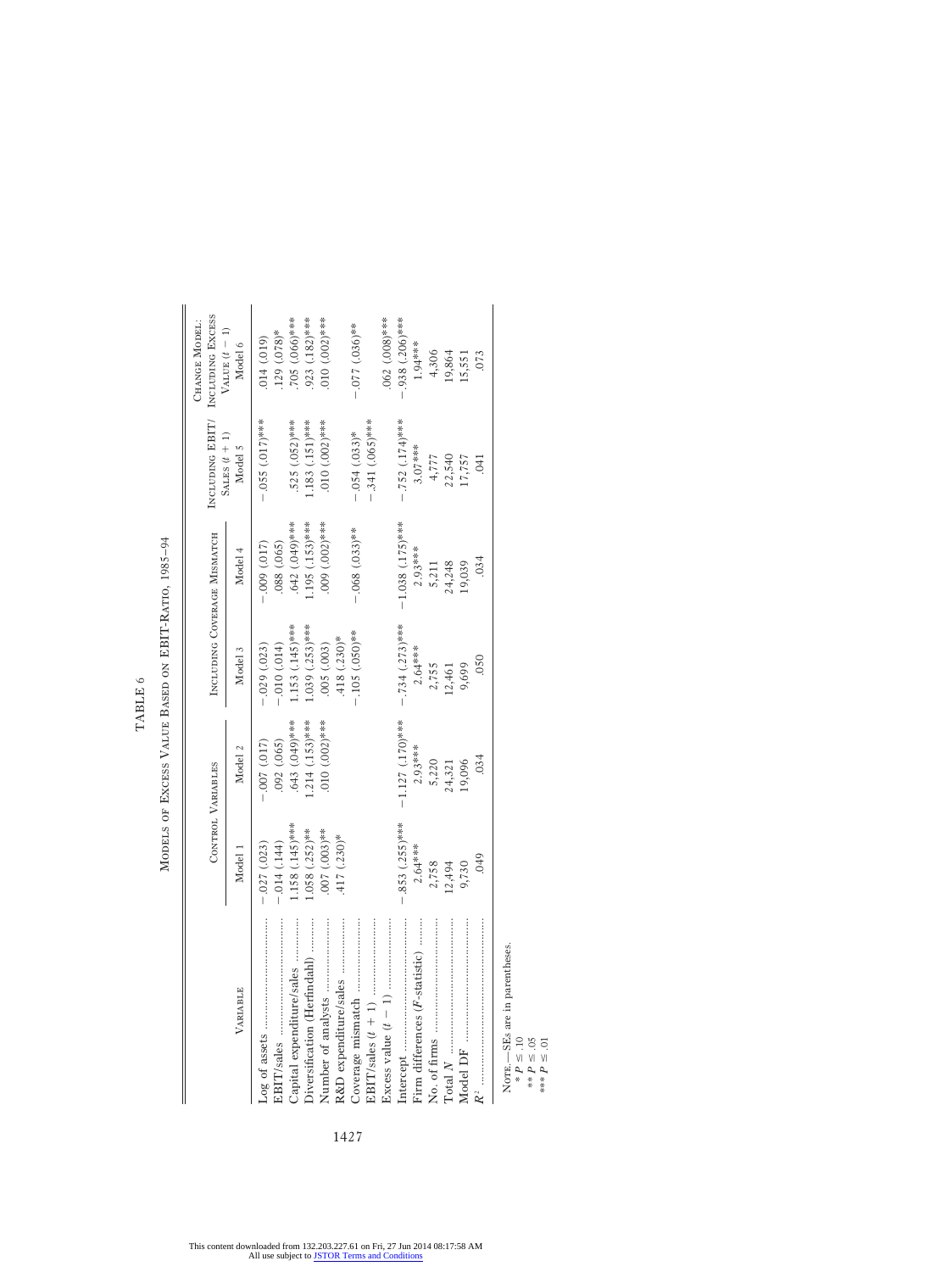affect coverage mismatch net of its impact on the size of analyst coverage. Nevertheless, in an attempt to address this possibility, model 5 in tables 4–6 replaces EBIT/sales with EBIT/sales of the following year. If information about earnings prospects is governing analyst coverage, inclusion of this variable should attenuate the effect of coverage mismatch. However, we see that there is little difference in the effect of coverage mismatch across models 4 and 5. Indeed, EBIT/sales at year *t* 1 1 has a *weaker* effect on excess value than does EBIT/sales at year *t.* This finding supports the notion that stock prices reflect not a firm's earnings prospects but the prevailing interpretation of such prospects based on past profits and other factors.

A second objection represents the opposite concern. Rather than reflections of future profits, perhaps analyst coverage patterns represent past price movements. That is, as has been found for the magnitude of analyst coverage (Bhushan 1989; McNichols and O'Brien 1997), stock prices may influence coverage mismatch rather than vice versa. Again, this conjecture seems doubtful as it is highly unlikely that excess value could influence coverage mismatch net of its association with the size of a firm's analyst following. This would require that, as a result of poor financial market performance, the analysts who cover a firm's industries are replaced by analysts who follow other industries. It is difficult to explain how and why such a process would occur, especially on a systematic basis.

Nevertheless, to explore the possibility of reciprocality, model 2 is reestimated as a change model, which is presented in model 6. For this equation, excess value in the prior year is included as an additional predictor of excess value in a given year. With lagged excess value variable as a regressor, the other variables now predict yearly change in excess value rather than its level in a given year. Note that this framework makes the very conservative assumption that coverage mismatch and the various control variables have no impact on excess value except on a year-toyear basis. Nevertheless, results from model 6 in each table indicate that coverage mismatch has a strong effect on excess value even when reciprocality is taken into account in the described fashion. For all three dependent variables, the lagged variable has a strong association with the subsequent year's excess value. However, the coefficient for coverage mismatch—as well as the other covariates—remains quite significant. It would seem that the impact of coverage mismatch on excess value is strong and is not due to reverse causation.

#### **CONCLUSIONS**

The preceding analysis demonstrates clear support for the proposed theory. For a product to compete in any market, it must be viewed by the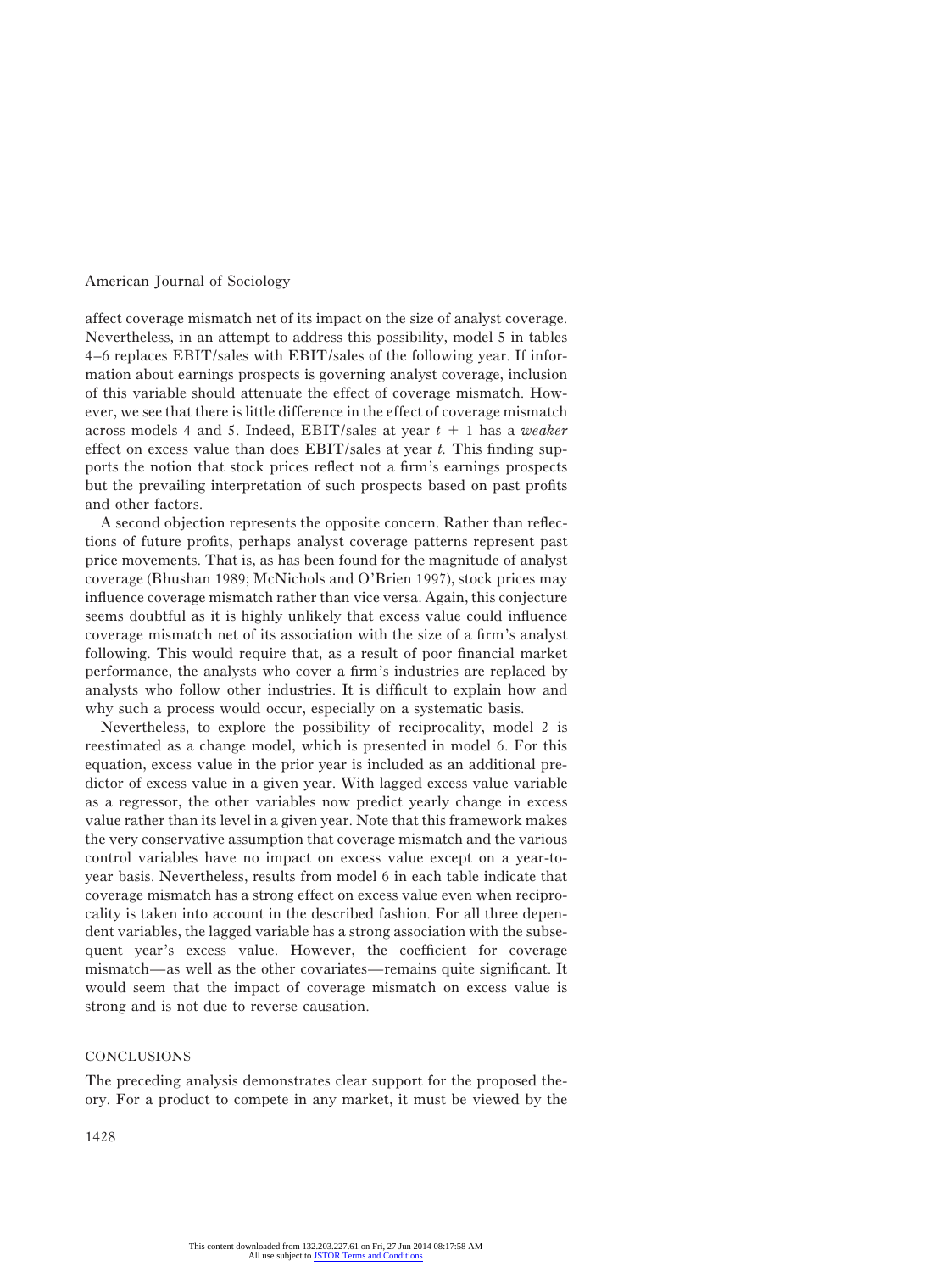relevant buying public as a player in the product categories in which it seeks to compete. In the case of mediated markets, this requires reviews from the critics who follow those categories. In the specific instance of the stock market, a firm seeks coverage from the analysts who follow the industries in which it participates. I have shown that success or failure at gaining such recognition has a significant impact on a firm's fate in financial markets. All other things held equal, firms that cultivate an egocentric network of reviews to securities analysts that reflects its industrial participation are more highly valued than those that do not.

This analysis offers lessons for several fields of study: research on role and product conformity, the social structure of markets, network theory, and theories of capital markets. I discuss implications for each of these areas in turn.

# Pressures toward "Offer" Conformity

I address two weaknesses in previous research: a failure to validate the presumption that actors are punished for deviating from accepted roles and a neglect of the audience that metes out such punishment. The proposed framework fills in these holes in a manner that facilitates the integration of several seemingly disconnected lines of theory. It allows for an understanding of homogenous practice in a wide variety of settings, collapsing the wall thought to separate market and nonmarket isomorphism. As illustrated above, perspectives as seemingly diverse as marketing theory, neoinstitutionalism, and White's market model emerge as commentaries on the same social dynamic. Further, by highlighting what these theories leave implicit or ignore—the role of the audience in disciplining deviation from accepted roles—the proposed framework lends itself to an analysis of effects that had previously been merely assumed or even ignored.

# The Significance of Market Mediation

A focus on the audience pays great dividends when we shift our view of market structure from buyer-seller to critic-seller interaction. Apart from the work of a few scholars (Hirsch 1972, 1975; Shrum 1996; Eliashberg and Shugan 1997; see also Rao 1998), the role of critics and other third parties in shaping consumption patterns has been overlooked. However, appreciating the significance of such intermediaries is necessary for moving beyond the neoclassical image of market transactions as diffuse, ephemeral, and anonymous and thereby appreciating the enduring relationships that frequently govern such exchange. Indeed, Granovetter's (1985) analysis of the social embeddedness of market exchange attends to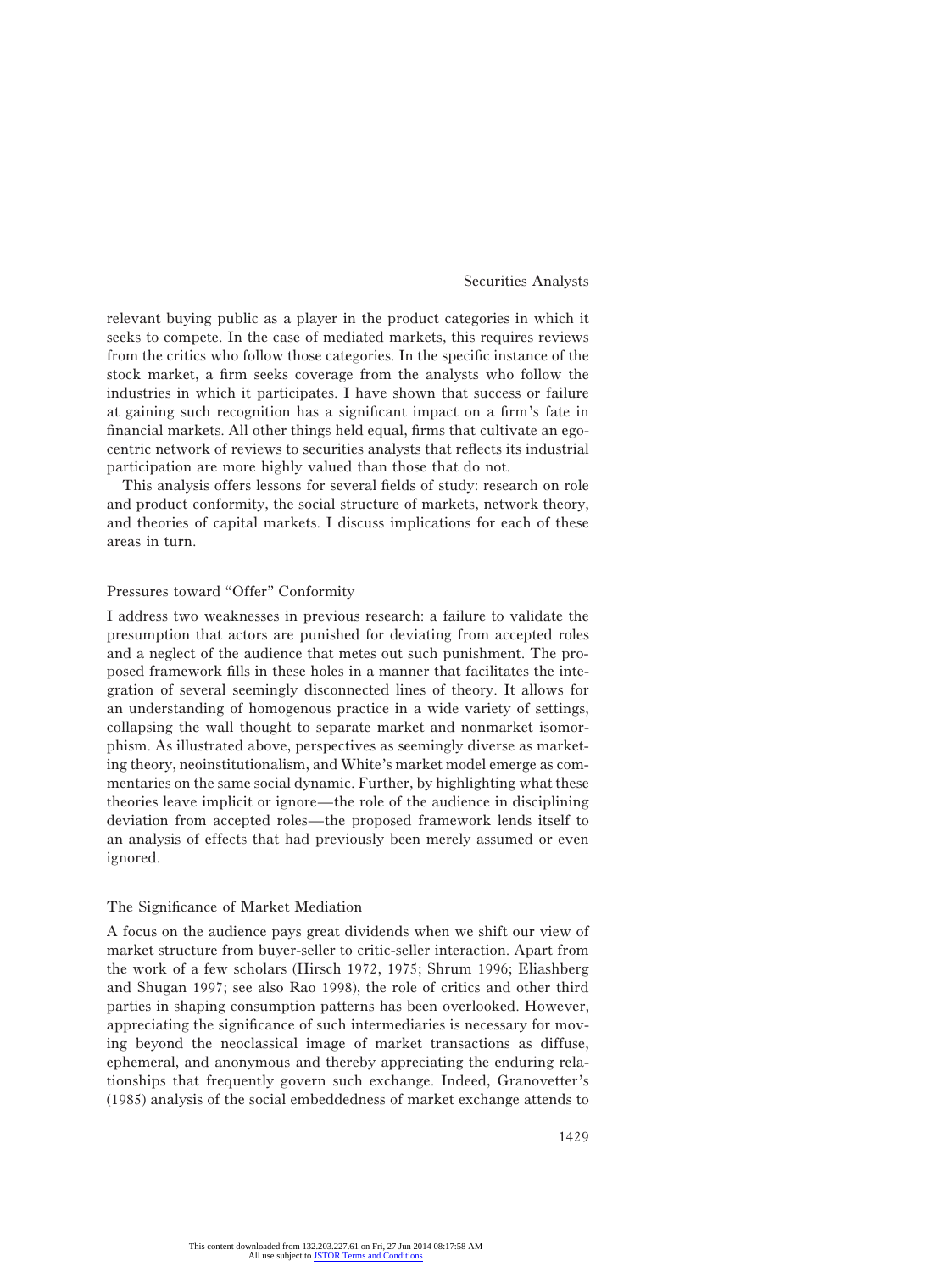the social context for such transactions but ignores their structure. Further, his framework would seem inapplicable to mass markets, which do appear to consist of arms-length encounters between anonymous actors. Accordingly, even structural sociologists such as White concede that consumers are essentially unobservable and irrelevant to sellers.

The present analysis joins with such sociologists as Burt (1982, 1983, 1992; cf. Burt, Christman, and Kilburn 1980), Baker (1984), Gerlach (1992), and Podolny (1993, 1994) in attending to the structure of economic relationships in addition to the manner of their embeddedness. By focusing on seller-critic relationships, I provide insight into the structuration of mass markets, which may be missed by looking at seller-buyer relationships alone. In markets where seller-buyer relations would seem to be fleeting and anonymous, fixing analytic attention on seller-critic relationships reveals highly structured and enduring patterns of interaction between actors who are acutely aware of one another's existence. These relationships do more than embed market transactions; they shape such exchange and give a market its character.

#### Network Theory

A distinctive aspect of the analysis presented here is that I derive network effects not from an actor's structural position but from how that position relates to the ideal-typical one implied by a desired identity. The prevailing stress of research on the effects of networks on individual experience concerns either the advantages that are derived from occupancy of a particular social position (e.g., Burt 1992; Podolny 1993) or the role of networks in the diffusion of attitudes and behavior (e.g., Laumann 1973; Burt 1987). In each of these modes of analysis, networks are taken as given, and an actor's network position confers her social identity.

By contrast, I focus on the mismatch between actual and idealized networks. I argue that an actor may hold a self-concept that differs from that given in a network of attributions and that this disjuncture has implications for future behavior. What most distinguishes the analyst coverage structure from the networks generally studied by network analysts is that it is possible to specify from the outset what the structure should look like. In particular, knowing a firm's industrial participation generates clear expectations for how the firm should relate to analysts. Accordingly, rather than the content or structure of an actor's ties, the causal spark in my analysis lies in actor's deviation from expected tie patterns.

## The Uncertainty of Financial Valuation

Finally, the application of the present perspective to a financial market speaks to the very nature of such markets. As argued above, failure to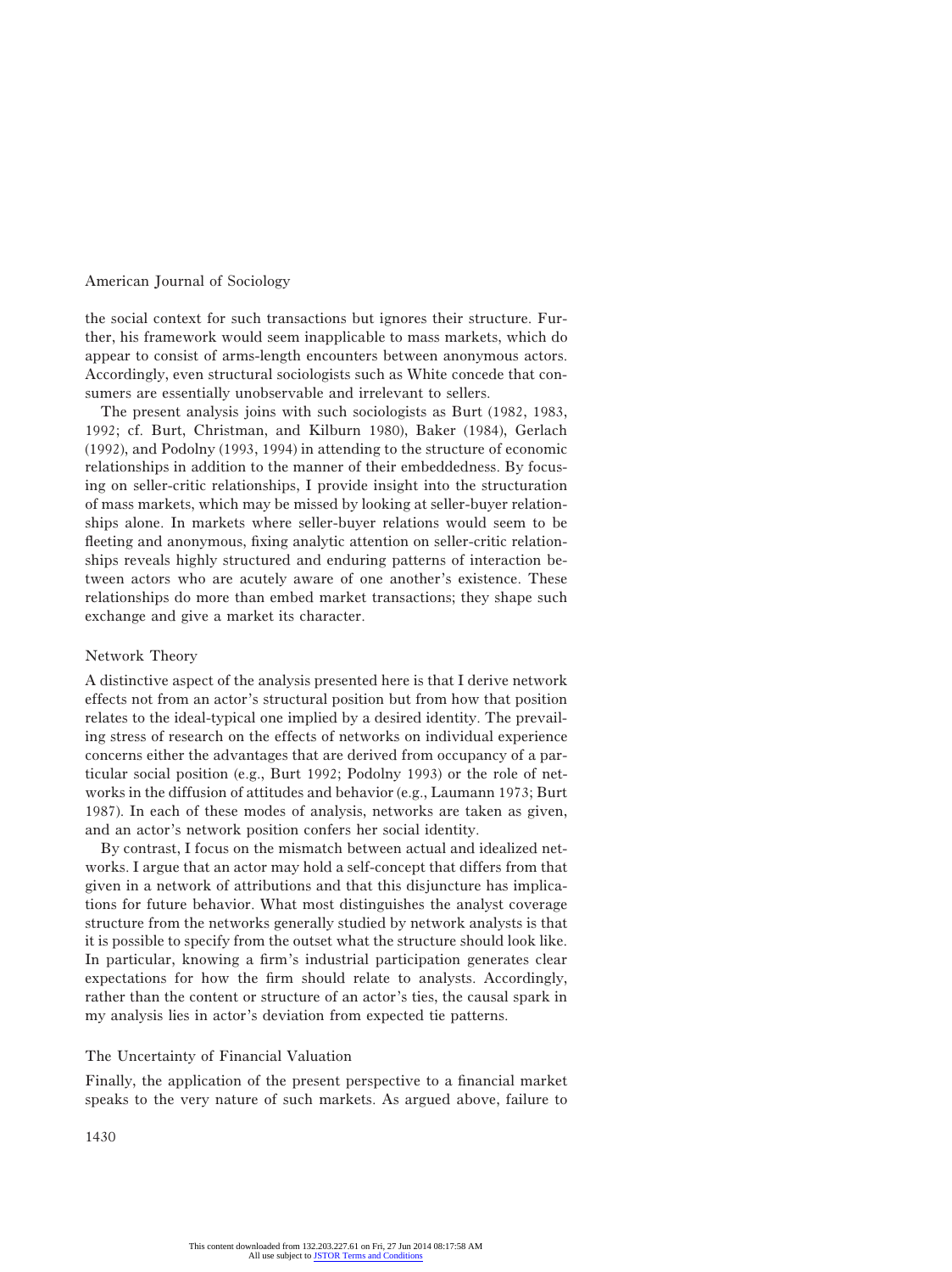gain certification by the critics who cover a product category can matter only in contexts where the relevant structural features are in place and where the value of products is subject to significant uncertainty. Indeed, such structures exist only where products are of uncertain value and, in particular, where buyers are sensitive to the purchasing decisions of others.

Armies of interpreters and prognosticators are present on Wall Street because they fill an important social purpose: they help investors make sense of the dizzying array of possible investments. No such investment has a clear value, and the struggle to anticipate future prices never ends. Similarly, such an environment spawns investor relations, the marketing of corporate equity. Corporate executives promote their financial products to investors and the intermediaries who influence investor opinion. Indeed, this particular product-critic interface lends itself to the dynamics explored in the present analysis; as in other product markets, firms that do not gain membership in accepted categories are punished.

Thus, the present article builds on recent research in behavioral finance, which suggests that cognitive limitations can induce a gap between price and value and that the risks of arbitrage keeps such gaps open. I have added to this critique, arguing that, as the value of a financial asset is inherently uncertain, valuation is necessarily an interpretive exercise. Further, while responses to uncertain conditions generally induce processes of social comparison (Festinger 1954), social contagion is especially likely where, as with financial assets, such conditions are determined by others' actions. Thus, share prices reflect the theories of value that have gained currency among prevalent market players, and their constant flux reflects continuing theoretical debate (Shiller [1990] 1993). Indeed, rather than discontinuous breaks in the normal workings of financial markets, the bubbles and crashes that periodically occur indicate that a particular theory of valuation has gained widespread acceptance.17

Further, note that the very industry-based category structure analyzed in this article is itself contingent on the prevalence of a particular theory of value. There is nothing inherent or timeless about this structure. Rather, it reflects the dominance of the "pragmatic" theory of valuation (Burk 1988; cf. Babson 1967), which has dominated since the 1930s and which spawned the profession of security analysis, whose specialization by industry reflects the timing of its birth. While earlier theories tended to value stocks on a firm's assets (see Burk 1988) or its dividend disbursements

<sup>17</sup> Frankel and Froot's (1990) argument that the dollar bubble of the mid-1980s reflected a shift in the prevalent theory of valuation from a "fundamentalist" to a "chartist" perspective illustrates this nicely.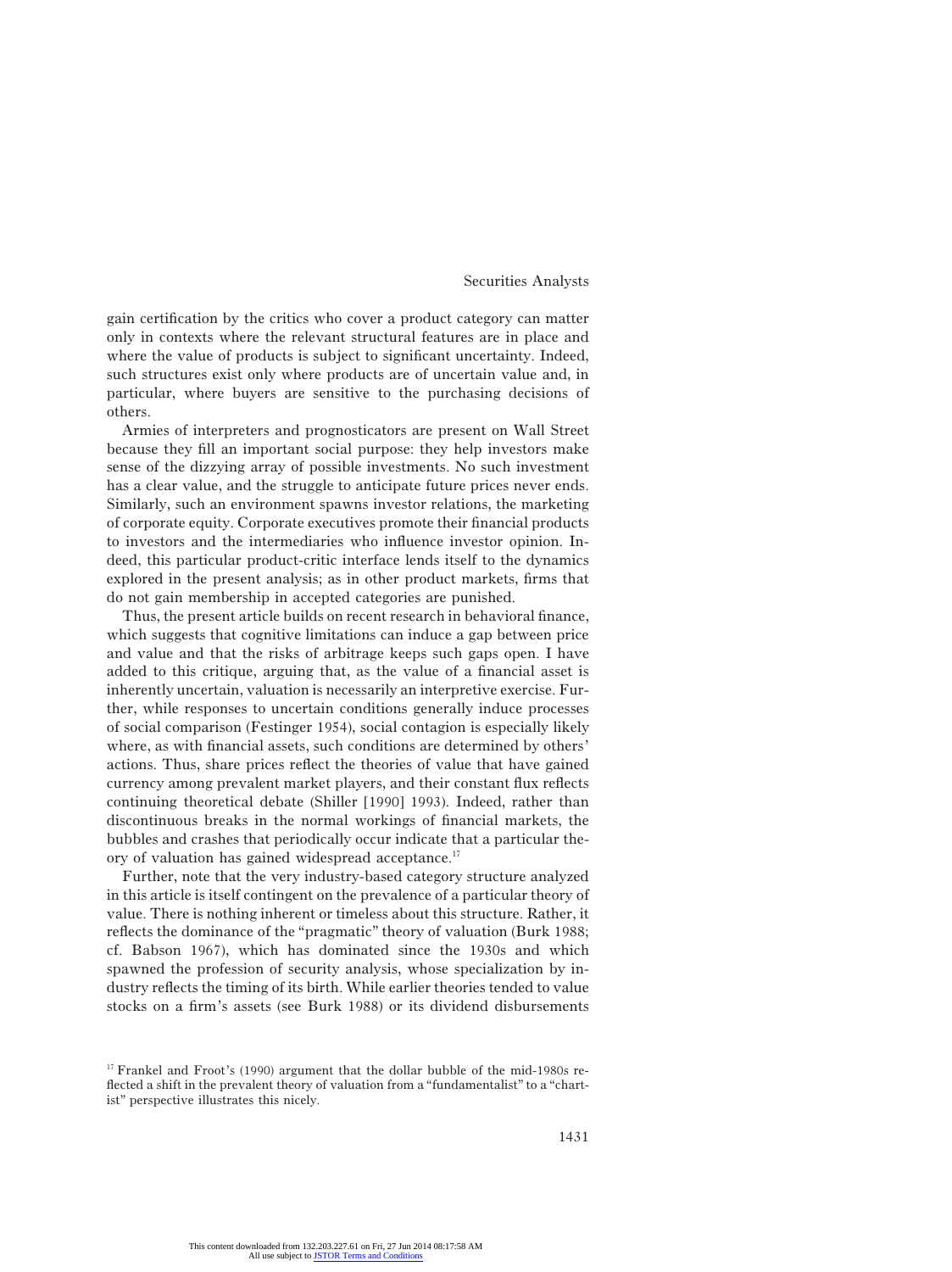(see Baskin and Miranti 1997), the pragmatic perspective prices firms on their earnings power and stresses that industries discriminate firms on this basis (e.g., Graham and Dodd [1934] 1940). However, the possibility of alternative theories of value and rival classificatory schemes persists, as indicated by the initial welcome received by the conglomerate firm in the 1960s (e.g., Shleifer and Vishny 1991). Such challenges to prevailing theories of value illustrate the fact that financial markets are necessarily open, rather than closed systems, and that value is fundamentally indeterminate.

#### REFERENCES

- Aghion, Philippe, and Jean Tirole. 1995. "Some Implications for Organizational Form and Ownership Structure." *European Economic Review* 39:440–55.
	- Babson, David L. 1967. "Performance: The Latest Name for Speculation?" *Financial Analysts Journal* 23 (September–October): 129–32.
	- Bachelier, Louis. (1900) 1964. *Theory of Speculation,* translated by A. James Boness. Pp. 17–78 in *The Random Character of Stock Market Prices,* edited by Paul H. Cootner. Cambridge, Mass.: MIT Press.
- Baker, Wayne E. 1984. "The Social Structure of a National Securities Market." *American Journal of Sociology* 89:775–833.
- Baker, Wayne E., and Robert R. Faulkner. 1991. "Role as Resource in the Hollywood Film Industry." *American Journal of Sociology* 97:279–309.
	- Balog, Stephen J. 1991. "What an Analyst Wants from You." *Financial Executive* 7: 47–52.
	- Baskin, Jonathon Barron, and Paul J. Miranti, Jr. 1997. *A History of Corporate Finance.* New York: Cambridge University Press.
- Baum, Joel A. C., and Heather Haveman. 1997. "Love Thy Neighbor? Differentiation and Agglomeration in the Manhattan Hotel Industry, 1898–1990." *Administrative Science Quarterly* 42:304–38.
- Baum, Joel A. C., and Christine Oliver. 1991. "Institutional Linkages and Organizational Mortality." *Administrative Science Quarterly* 36:187–218.
- ———. 1992. "Institutional Embeddedness and the Dynamics of Organizational Populations." *American Sociological Review* 57 (4): 540–59.
- Berger, Peter L., and Thomas Luckmann. 1966. *The Social Construction of Reality: A Treatise in the Sociology of Knowledge.* Garden City, N.Y.: Doubleday.
- Berger, Philip G., and Eli Ofek. 1995. "Diversification's Effect on Firm Value." *Journal of Financial Economics* 37:39–65.
- ———. 1996. "Bustup Takeovers and Value-Destroying Diversified Firms." *Journal of Finance* 51:1175–1200.
- Bhushan, Ravi. 1989. "Firm Characteristics and Analyst Following." *Journal of Accounting and Economics* 11:255–74.
- Biglaiser, Gary. 1993. "Middlemen as Experts." *Rand Journal of Economics* 24:212– 23.

Blanton, Kimberly. 1996. "Boston Bank Merger Partners Ring Up Dynamic Quarter." *Boston Globe,* January 19, p. 42.

- Boudoukh, Jacob, Matthew Richardson, and Robert F. Whitelaw. 1994. "Industry Returns and the Fisher Effect." *Journal of Finance* 49:1595–1615.
- Bronnenberg, Bart J., and Wilfried R. Vanhonacker. 1996. "Limited Choice Sets, Local Price Response, and Implied Measures of Price Competition." *Journal of Marketing Research* 33:163–73.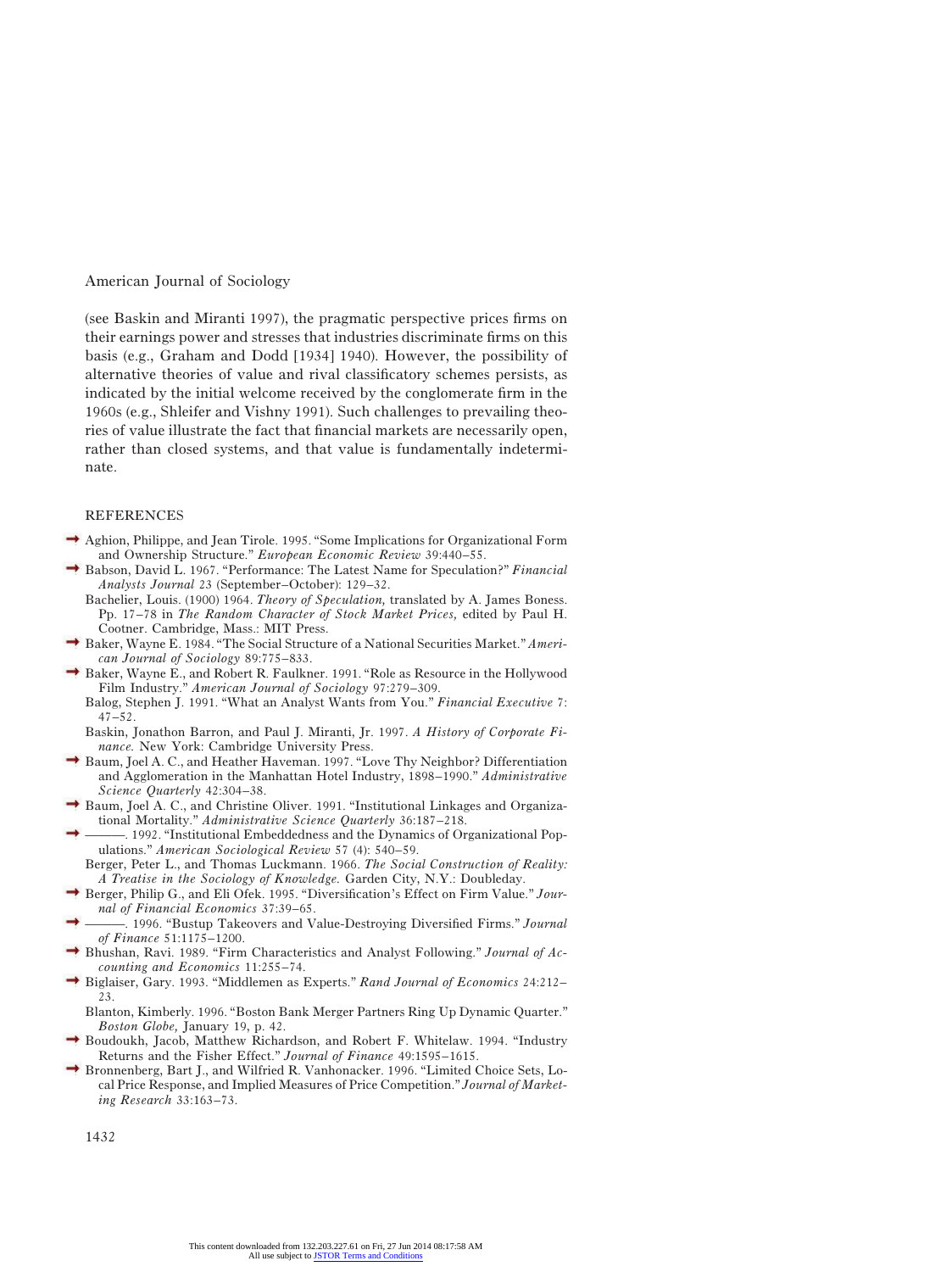Burk, James. 1988. *Values in the Marketplace: The American Stock Market under Federal Securities Law.* New York: Walter de Gruyter.

Burt, Ronald S. 1982. *Toward a Structural Theory of Action.* New York: Academic Press.

- ———. 1983. *Corporate Profits and Cooptation.* New York: Academic Press.
- ———. 1987. "Social Contagion and Innovation: Cohesion versus Structural Equivalence." *American Journal of Sociology* 92:1287–1355.
	- ———. 1992. *Structural Holes: The Social Structure of Competition.* Cambridge, Mass.: Harvard University Press.
- Burt, Ronald S., Kenneth P. Christman, and Harold C. Kilburn, Jr. 1980. "Testing a Structural Theory of Corporate Cooptation: Interorganizational Directorate Ties as a Strategy for Avoiding Market Constraints on Profits." *American Sociological Review* 45:821–41.
- Cowles, Alfred, III. 1933. "Can Stock Market Forecasters Forecast?" *Econometrica* 12:206–14.
- Davis, Gerald F. 1991. "Agents without Principles? The Spread of the Poison Pill through the Intercorporate Network." *Administrative Science Quarterly* 36:583–613.
- Davis, Gerald F., Kristina A. Diekmann, and Catherine H. Tinsley. 1994. "The Decline and Fall of the Conglomerate Firm in the 1980s: The Deinstitutionalization of an Organizational Form." *American Sociological Review* 59:547–70.
	- DeBondt, Werner, and Richard Thaler. 1990. "Do Security Analysts Overreact?" *American Economic Review* 80 (2): 52–57.
	- De Long, J. Bradford, Andrei Shleifer, Lawrence H. Summers, and Robert J. Waldman. (1990) 1993. "Noise Trader Risk in Financial Markets." Pp. 23–58 in *Advances in Behavioral Finance,* edited by Richard H. Thaler. New York: Sage.
- Denis, David J., Diane K. Denis, and Atulya Sarin. 1997. "Agency Problems, Equity Ownership, and Corporate Diversification." *Journal of Finance* 52:135–60.
- DiMaggio, Paul M. 1982. "Cultural Entrepreneurship in Nineteenth-Century Boston, Part 2: The Classification and Framing of American Art." *Media, Culture and Society* 4:303–22.
- DiMaggio, Paul M., and Walter W. Powell. 1983. "The Iron Cage Revisited: Institutional Isomorphism and Collective Rationality in Organizational Fields." *American Sociological Review* 48:147–60.
- Dobbin, Frank, John R. Sutton, John W. Meyer, and W. Richard Scott. 1993. "Equal Opportunity Law and the Construction of Internal Labor Markets." *American Journal of Sociology* 99:396–427.
	- Douglas, Mary. 1966. *Purity and Danger: An Analysis of the Concepts of Pollution and Taboo.* London: Routledge & Kegan Paul.
	- Douglas, Mary, and Baron Isherwood (1979) 1996. *The World of Goods.* New York: Routledge.
	- Durkheim, Emile. 1915. *The Elementary Forms of Religious Life: A Study in Religious Sociology.* New York: Macmillan.
	- Eccles, Robert G., and Dwight B. Crane. 1988. *Doing Deals: Investment Banks at Work.* Boston: Harvard Business School Press.
- Edelman, Lauren B. 1992. "Legal Ambiguity and Symbolic Structures: Organizational Mediation of Civil Rights Law." *American Journal of Sociology* 97:1531–76.
- Eliashberg, Jehoshua, and Steven M. Shugan. 1997. "Film Critics: Influencers or Predictors?" *Journal of Marketing* 61:68–78.
- Fama, Eugene F. 1965*a.* "The Behavior of Stock Market Prices." *Journal of Business* 38:34–105.
- ———. 1965*b.* "Random Walks in Security Prices." *Financial Analysts Journal* 21 (September–October): 55–59.
	- ———. 1976. *Foundations of Finance: Portfolio Decisions and Securities Prices.* New York: Basic Books.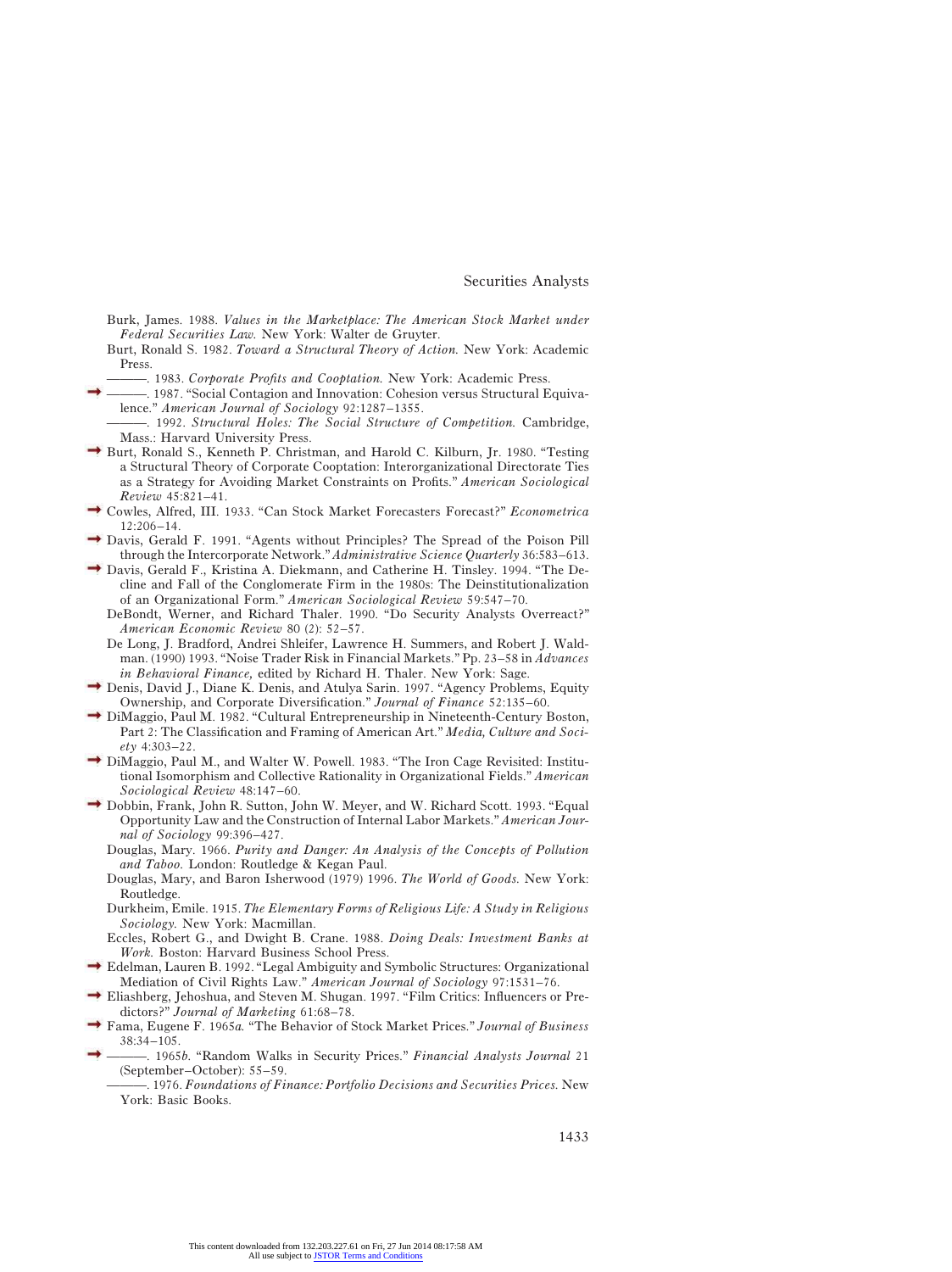- Fama, Eugene F., and Kenneth R. French. 1992. "The Cross-Section of Expected Stock Returns." *Journal of Finance* 47:427–65.
- Farrell, Joseph, and Garth Saloner. 1985. "Standardization, Compatibility, and Innovation." *Rand Journal of Economics* 16:70–83.
- Festinger, Leon. 1954. "A Theory of Social Comparison Processes." *Human Relations* 7:117–40.
- Firth, Michael. 1996. "Dividend Changes, Abnormal Returns, and Intra-Industry Firm Valuations." *Journal of Financial and Quantitative Analysis* 31:189–211.
	- Fisher, Philip A. 1996. *Common Stocks and Uncommon Profits and Other Writings by Philip Fisher.* New York: Wiley.
	- Francis, Jennifer, Donna Philbrick, and J. Douglas Hanna. 1996. "Management Communications with Securities Analysts." Working paper. University of Chicago, Graduate School of Business.
- Frankel, Jeffrey A., and Kenneth A. Froot. 1990. "Chartists, Fundamentalists, and Trading in the Foreign Exchange Market." *American Economic Review* 80:181– 85.
	- Friedman, Benjamin M. (1984) 1993. "Stock Prices and Social Dynamics: Comment." Pp. 212–16 in *Advances in Behavioral Finance,* edited by Richard H. Thaler. New York: Sage.
	- Friedman, Milton. 1953. "The Case for Flexible Exchange Rates." Pp. 157–203 in *Essays in Positive Economics.* Chicago: University of Chicago Press.
- $\rightarrow$  Galaskiewicz, Joseph P., and Ronald S. Burt. 1991. "Contagion in Corporate Philanthropy." *Administrative Science Quarterly* 36:88–105.
	- Gerlach, Michael L. 1992. *Alliance Capitalism: The Social Organization of Japanese Business.* Berkeley and Los Angeles: University of California Press.
- Givoly, Dan, and Josef Lakonishok. 1984. "The Quality of Analysts' Forecasts of Earnings." *Financial Analysts Journal* 40:40–47.
	- Graham, Benjamin, and David L. Dodd. (1934) 1940. *Security Analysis,* 2d ed. New York: McGraw Hill.
- Granovetter, Mark S. 1985. "Economic Action and Social Structure: The Problem of Embeddedness." *American Journal of Sociology* 91:481–510.
- Greve, Henrich R. 1995. "Jumping Ship: The Diffusion of Strategy Abandonment." *Administrative Science Quarterly* 40:444–73.
- $\rightarrow$  Han, Shin-Kap. 1994. "Mimetic Isomorphism and Its Effect on the Audit Services Market." *Social Forces* 73:637–63.
	- Hannan, Michael T., and Glenn R. Carroll. 1992. *Dynamics of Organizational Populations: Density, Legitimation, and Competition.* New York: Oxford University Press.
	- Hannan, Michael T., and Alice A. Young. 1977. "Estimation in Panel Models: Results on Pooling Cross-Sections and Time Series." Pp. 53–87 in *Sociological Methodology 1977,* edited by David Heise. San Francisco: Jossey-Bass.
- Haunschild, Pamela R. 1993. "Interorganizational Imitation: The Impact of Interlocks on Corporate Acquisition Activity." *Administrative Science Quarterly* 38:564–92.
- -, 1994. "How Much Is That Company Worth? Interorganizational Relationships, Uncertainty, and Acquisition Premiums." *Administrative Science Quarterly* 39:391–411.
- Hayward, Mathew L. A., and Warren Boeker. 1988. "Power and Conflicts of Interest in Professional Firms: Evidence from Investment Banking." *Administrative Science Quarterly* 43:1–22.
	- Henry, David. 1997. "Greenspan Speaks, but Who's Listening?" *USA Today,* October 9, p. 3B.
	- Hirsch, Fred. 1976. *Social Limits to Growth.* Cambridge, Mass.: Twentieth Century Fund.
- $\rightarrow$  Hirsch, Paul M. 1972. "Processing Fads and Fashions: An Organization–Set Analysis of Cultural Industry Systems." *American Journal of Sociology* 77:639–59.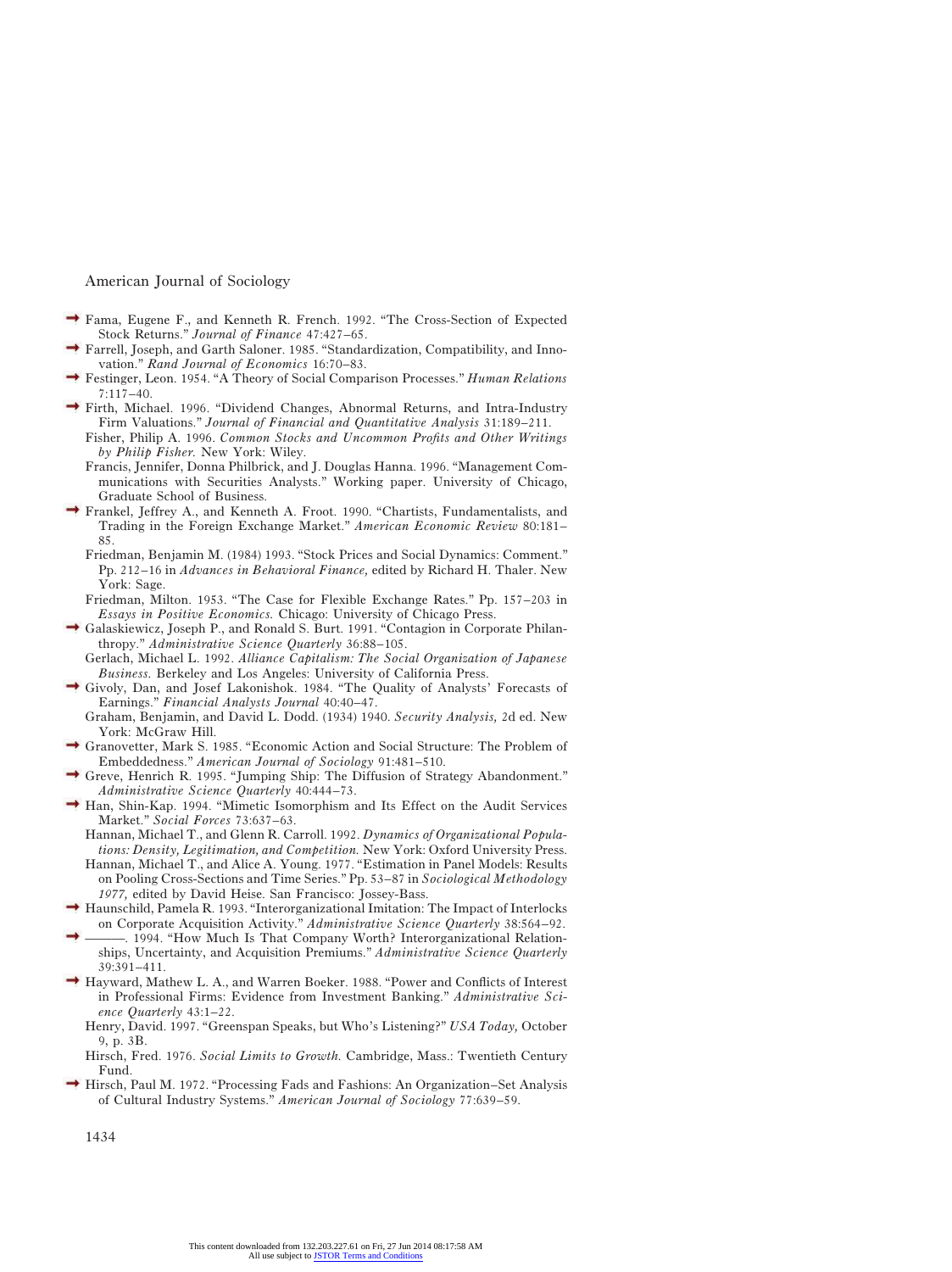- ———. 1975. "Organizational Effectiveness and the Institutional Environment." *Administrative Science Quarterly* 20:327–44.
	- Ip, Greg. 1997. "Rise in Profit Guidance Dilutes Positive Surprises." *Wall Street Journal,* June 30, p. C1.
- Jegadeesh, Narasimhan, and Sheridan Titman. 1993. "Returns to Buying Winners and Selling Losers: Implications for Stock Market Efficiency." *Journal of Finance* 48:65–91.
- Jensen, Michael G. 1988. "Takeovers: Their Causes and Consequences." *Journal of Economic Perspectives* 2:21–48.
- ———. 1993. "The Modern Industrial Revolution, Exit, and the Failure of Internal Control Systems." *Journal of Finance* 48:831–80.
- $\rightarrow$  Jensen, Michael C., and William H. Meckling. 1976. "Theory of the Firm: Management Behavior, Agency Costs, and Ownership Structure." *Journal of Financial Economics* 3:305–60.
- Kandel, Eugene, and Neil D. Pearson. 1995. "Differential Interpretation of Public Signals and Trade in Speculative Markets." *Journal of Public Economy* 103:831–72.
- Kendall, Maurice G. 1953. "The Analysis of Time Series, Part I: Prices." *Journal of the Royal Statistical Society* 96:11–25.
	- Keynes, John M. (1936) 1960. *The General Theory of Employment Interest and Money.* New York: St. Martin's Press.
- King, Benjamin. 1963. "Market and Industry Factors in Stock Performance." *Journal of Business* 39:141–89.
	- Kleinfeld, N. R. 1985. "The Many Faces of the Wall Street Analyst." *New York Times,* Sunday, October 27, sec. 3, p. 1.
- Knight, Frank H. 1921. *Risk, Uncertainty, and Profit.* New York: Houghton Mifflin. Lang, Larry H. P., and Rene M. Stulz. 1994. "Tobin's *q,* Corporate Diversification,
	- and Firm Performance." *Journal of Political Economy* 102:1248–80.
		- Lant, Theresa K., and Joel A. C. Baum. 1995. "Cognitive Sources of Socially Constructed Competitive Groups: Examples from the Manhattan Hotel Industry." Pp. 15–38 in *The Institutional Construction of Organizations,* edited by W. Richard Scott and Soren Christensen. Thousand Oaks, Calif.: Sage.
		- Laumann, Edward O. 1973. *Bonds of Pluralism: The Form and Substance of Urban Social Networks.* New York: J. Wiley.
		- LeBaron, Dean, and Lawrence S. Speidell. 1987. "Why Are the Parts Worth More Than the Sum? 'Chop Shop,' a Corporate Valuation Model." Pp. 78–101 in *The Merger Boom,* edited by Lynn E. Browne and Eric S. Rosengren. Boston: Federal Reserve.
- Leifer, Eric M. 1985. "Markets as Mechanisms: Using a Role Structure." *Social Forces* 64:442–72.
	- Leifer, Eric M., and Harrison C. White. 1987. "A Structural Approach to Markets." Pp. 85–108 in *Intercorporate Relations: The Structural Analysis of Business,* edited by Mark Mizruchi and Michael Schwartz. Cambridge: Cambridge University Press.
- Lichtenberg, Frank R. 1991. "The Managerial Response to Regulation of Financial Reporting for Segments of a Business Enterprise." *Journal of Regulatory Economics*  $3:241-49$ 
	- Little, Roderick J. A., and Donald B. Rubin. 1987. *Statistical Analysis with Missing Data.* New York: Wiley.
	- Lowenstein, Roger. 1997. "How to Be a Winner in the Profits Game." *Wall Street Journal,* June 30, sec. C, col. 1, p. 3.
	- Lyons, John F. 1969. "Wall Street's Hatchet Men: The Growing Influence of the Negative Report." *Institutional Investor* 3 (January): 29.
	- March, James G. 1994. *A Primer on Decision Making: How Decisions Happen.* New York: Free Press.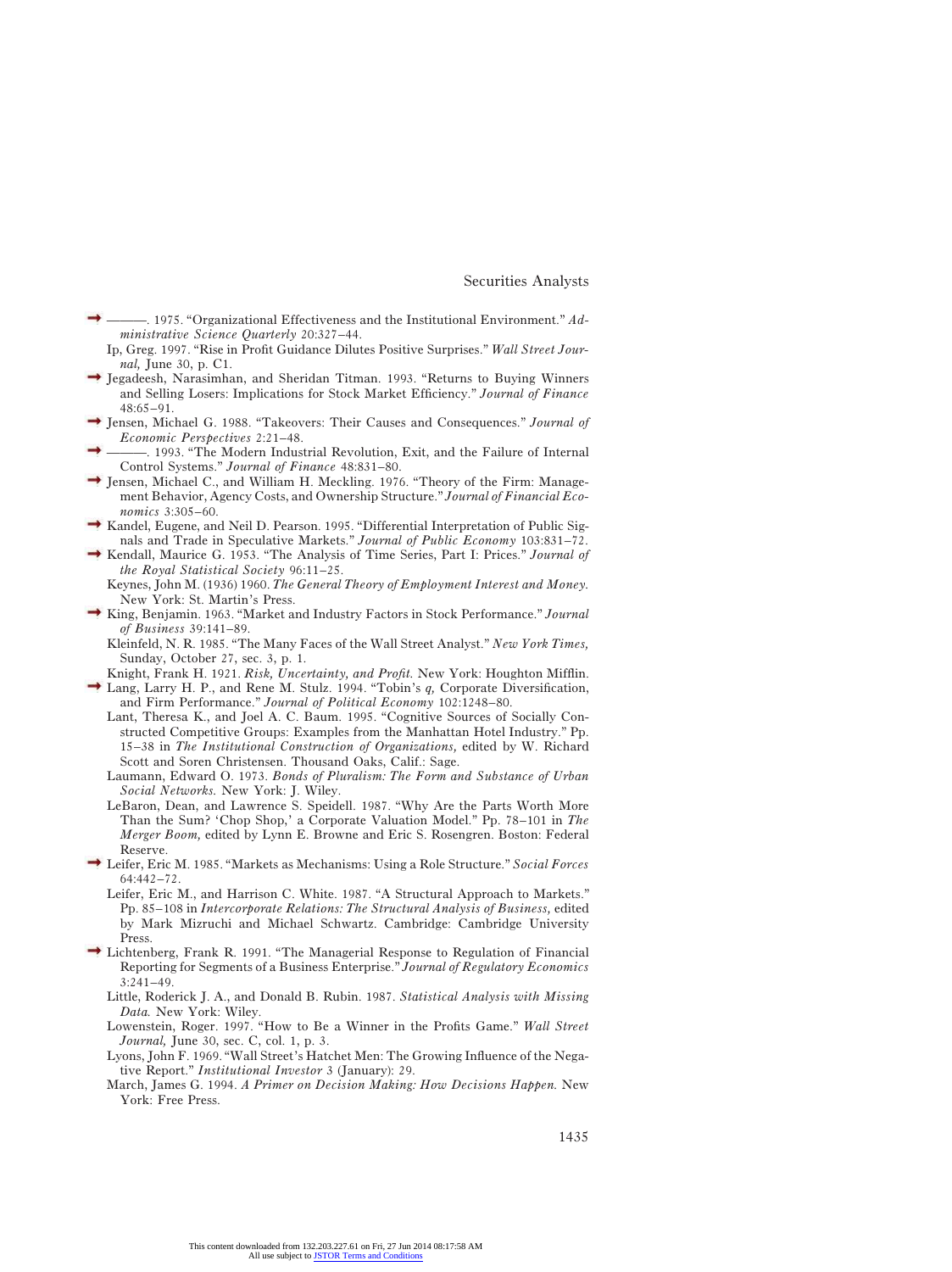Marcial, Gene. 1995. "Buyers Size Up a Tidy Package." *Business Week,* no. 3440:100. McDonnell Douglas Corporation. 1994. *Annual Report.*

- McNichols, Maureen, and Patricia C. O'Brien. 1997. "Self-Selection and Analyst Coverage." *Journal of Accounting Research* 35 (suppl.): 167–99.
- Meyer, John W., and Brian Rowan. 1977. "Institutionalized Organizations: Formal Structure as Myth and Ceremony." *American Journal of Sociology* 83:340–63.
- $\rightarrow$  Miller, Danny, and Ming-Jer Chen. 1996. "Nonconformity in Competitive Repertoires: A Sociological View of Markets." *Social Forces* 74:1209–34.
- Miller, Merton H., and Franco Modigliani. 1961. "Dividend Policy and the Valuation of Shares." *Journal of Business* 34:411–33.
	- Modigliani, Franco, and Merton H. Miller. 1958. "The Cost of Capital, Corporate Finance, and the Theory of Investment." *American Economic Review* 48:655– 69.
- Nelson, Phillip. 1974. "Advertising as Information." *Journal of Political Economy* 82: 729–54.

*Nelson's Directory of Investment Research.* 1998. Port Chester, N.Y.: Nelson Publications.

- Osborne, M. F. M. 1959. "Brownian Motion in the Stock Market." *Operations Research* 7:145–73.
- Padgett, John F., and Christopher K. Ansell. 1993. "Robust Action and the Rise of the Medici, 1400–1434." *American Journal of Sociology* 98:1259–1319.
	- Payne, John W. 1976. "Task Complexity and Contingent Processing in Decision Making: An Information Search and Protocol Analysis." *Organizational Behavior and Performance* 16:166–87.
	- Pfizer Corporation. 1994. *Annual Report.*
- Podolny, Joel M. 1993. "A Status-Based Model of Market Competition." *American Journal of Sociology* 98:829–72.
- ———. 1994. "Market Uncertainty and the Social Character of Economic Exchange." *Administrative Science Quarterly* 39:458–83.
- Porac, Joseph F., and Howard Thomas. 1990. "Taxanomic Mental Models in Competitor Definition." *Academy of Management Review* 15:224–40.
	- Porter, Michael E. 1976. *Interbrand Choice, Strategy, and Bilateral Market Power.* Cambridge, Mass.: Harvard University Press.

———. 1987. "From Competitive Advantage to Corporate Strategy." *Harvard Business Review* 65 (May–June): 43–59.

- Raff, Daniel M. G., and Peter Temin. 1991. "Business History and Recent Economic Theory." Pp. 7–35 in *Inside the Business Enterprise: Historical Perspectives on the Use of Information,* edited by Peter Temin. Chicago: University of Chicago Press.
- Rao, Hayagreeva. 1998. "Caveat Emptor: The Construction of Non-Profit Watchdog Organizations." *American Journal of Sociology* 103:912–61.
	- Rao, Hayagreeva, and Kumar Sivakumar. 1999. "Institutional Sources of Boundary Spanning Structures: The Establishment of Investor Relations Departments in the Fortune 500 Industrials." *Organization Science* 10, no. 1, in press.
- Reger, Rhonda K., and Anne S. Huff. 1993. "Strategic Groups: A Cognitive Perspective." *Strategic Management Journal* 14:103–24.
- Roberts, Harry V. 1959. "Stock Market 'Patterns' and Financial Analysis: Methodological Suggestions." *Journal of Finance* 14:1–10.
- Samuelson, Paul A. 1965. "Proof that Properly Anticipated Prices Fluctuate Randomly." *Industrial Management Review* 6:41–50.
- Scharfstein, David S., and Jeremy C. Stein. 1990. "Herd Behavior and Investment." *American Economic Review* 80:465–79.

Schipper, Katherine. 1991. "Analysts' Forecasts." *Accounting Horizons* 5:105–19. Schumpeter, Joseph A. (1934) 1983. *The Theory of Economic Development: An Inquiry*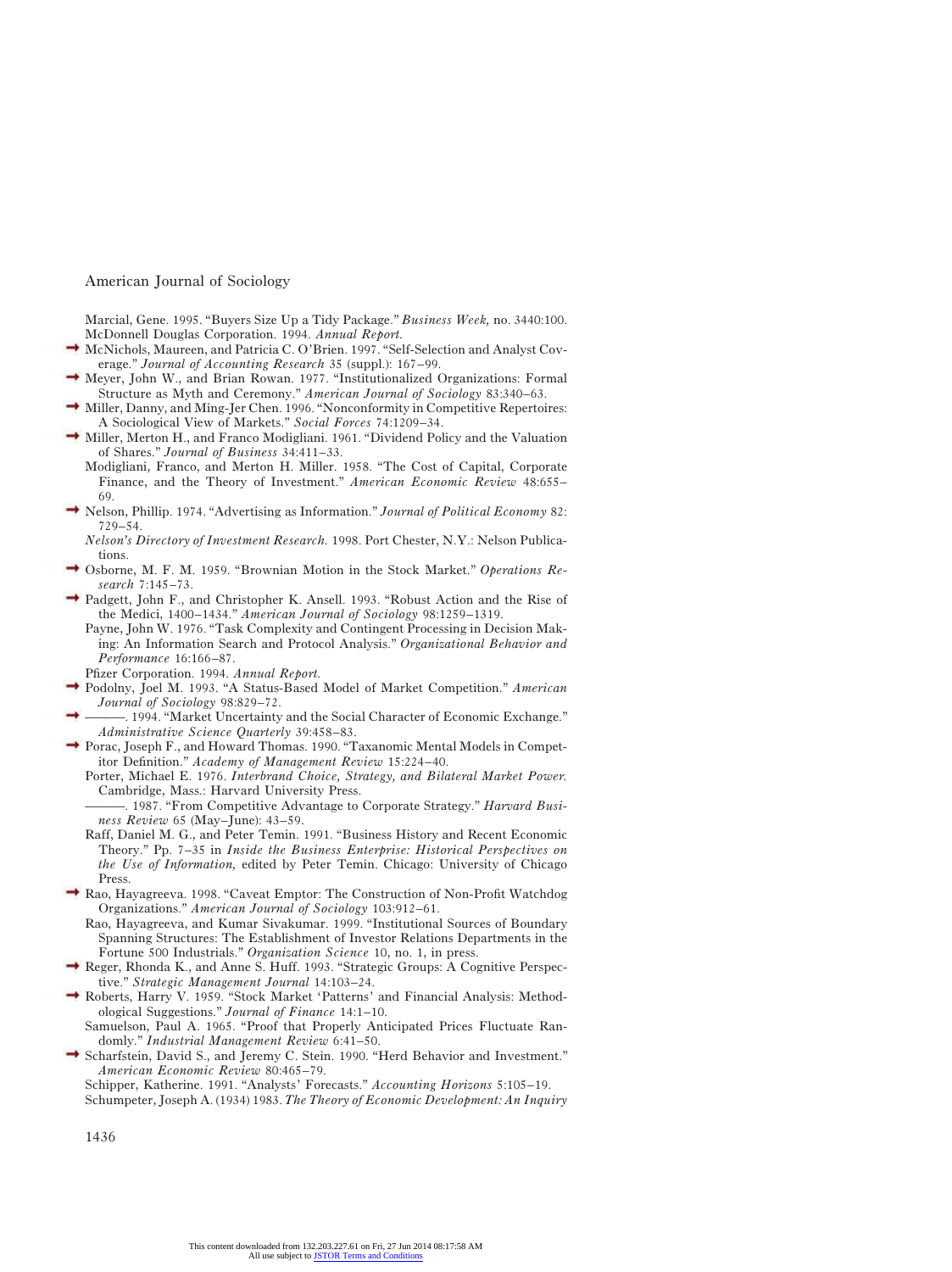*into Profits, Capital, Credit, Interest, and the Business Cycle,* translated by Redvers Opie. New Brunswick, N.J.: Transaction Books.

- Shefrin, Hersh M., and Meir Statman. (1984) 1993. "Explaining Investor Preference for Cash Dividends." Pp. 393–426 in *Advances in Behavioral Finance,* edited by Richard H. Thaler. New York: Sage.
- Shiller, Robert J. 1990. "Market Volatility and Investor Behavior." *American Economic Review* 80 (2): 58–62.

———. (1984) 1993. "Speculative Prices and Popular Models." Pp. 493–506 in *Advances in Behavioral Finance,* edited by Richard H. Thaler. New York: Sage.

- Shleifer, Andrei, and Robert W. Vishny. 1991. "Takeovers in the '60s and the '80s: Evidence and Implications." *Strategic Management Journal* 12:51–59.
- ———. 1997. "The Limits of Arbitrage." *Journal of Finance* 52:35–55.
- Shocker, Alan D., Moshe Ben Akiva, Bruno Boccara, and Prakash Nedungadi. 1991. "Consideration Set Influences on Customer Decision Making and Choice Issues, Models, and Suggestions." *Marketing Letters* 2 (August): 181–98.
	- Shrum, Wesley M., Jr. 1996. *Fringe and Fortune: The Role of Critics in High and Popular Art.* Princeton, N.J.: Princeton University Press.
- $\rightarrow$  Singh, Jitendra V., David J. Tucker, and Robert J. House. 1986. "Organizational Legitimacy and the Liability of Newness." *Administrative Science Quarterly* 31:171– 93.
	- Smith, Thomas W. 1989. *Auctions: The Social Construction of Value.* New York: Free Press.
- Spotton, Brenda. 1997. "Financial Instability Reconsidered: Orthodox Theories versus Historical Facts." *Journal of Economic Issues* 31:175–95.
- Stickel, Scott E. 1985. "The Effect of Value Line Investment Survey Rank Changes on Common Stock Prices." *Journal of Financial Economics* 14:121–43.
- ———. 1992. "Reputation and Performance among Security Analysts." *Journal of Finance* 47:1811–36.
- Stigler, George F. 1961. "The Economics of Information." *Journal of Political Economy* 69:432–49.
	- Stinchcombe, Arthur L. 1965. "Social Structure and Organizations." Pp. 142–93 in *Handbook on Organizations,* edited by James G. March. Chicago: Rand McNally.
- Sutton, John R., Frank Dobbin, John W. Meyer, and W. Richard Scott. 1994. "The Legalization of the Workplace." *American Journal of Sociology* 99:944–71.
	- Thaler, Richard H., ed. 1993. *Advances in Behavioral Finance.* New York: Sage.
	- Tolbert, Pamela S., and Lynne G. Zucker. 1983. "Institutional Sources of Change in the Formal Structure of Organizations: The Diffusion of Civil Service Reform, 1880–1935." *Administrative Science Quarterly* 28:22–39.
- Urban, Glen L., John S. Hulland, and Bruce D. Weinberg. 1993. "Premarket Forecasting for Consumer Durable Goods: Modeling Categorization, Elimination, and Consideration Phenomena." *Journal of Marketing* 57 (April): 47–63.
- Urban, Glen L., Bruce D. Weinberg, and John R. Hauser. 1996. "Premarket Forecasting of Really-New Products." *Journal of Marketing* 60 (January): 47–60.
	- Useem, Michael. 1993. *Executive Defense: Shareholder Power and Corporate Reorganization.* Cambridge, Mass.: Harvard University Press.
	- ———. 1996. *Investor Capitalism: How Money Managers are Changing the Face of Corporate America.* New York: Basic Books.
	- Veblen, Thorstein. (1899) 1953. *The Theory of the Leisure Class: An Economic Study of Institutions.* New York: Modern Library.
	- Wasserman, Stanley, and Katherine Faust. 1994. *Social Network Analysis: Methods and Applications.* New York: Cambridge University Press.
	- Waxler, Caroline. 1997. "Ripe Mellon." *Forbes* 159 (February): 180.
	- White, Harrison C. 1970. *Chains of Opportunity: System Models of Mobility in Organizations.* Cambridge, Mass.: Harvard University Press,.